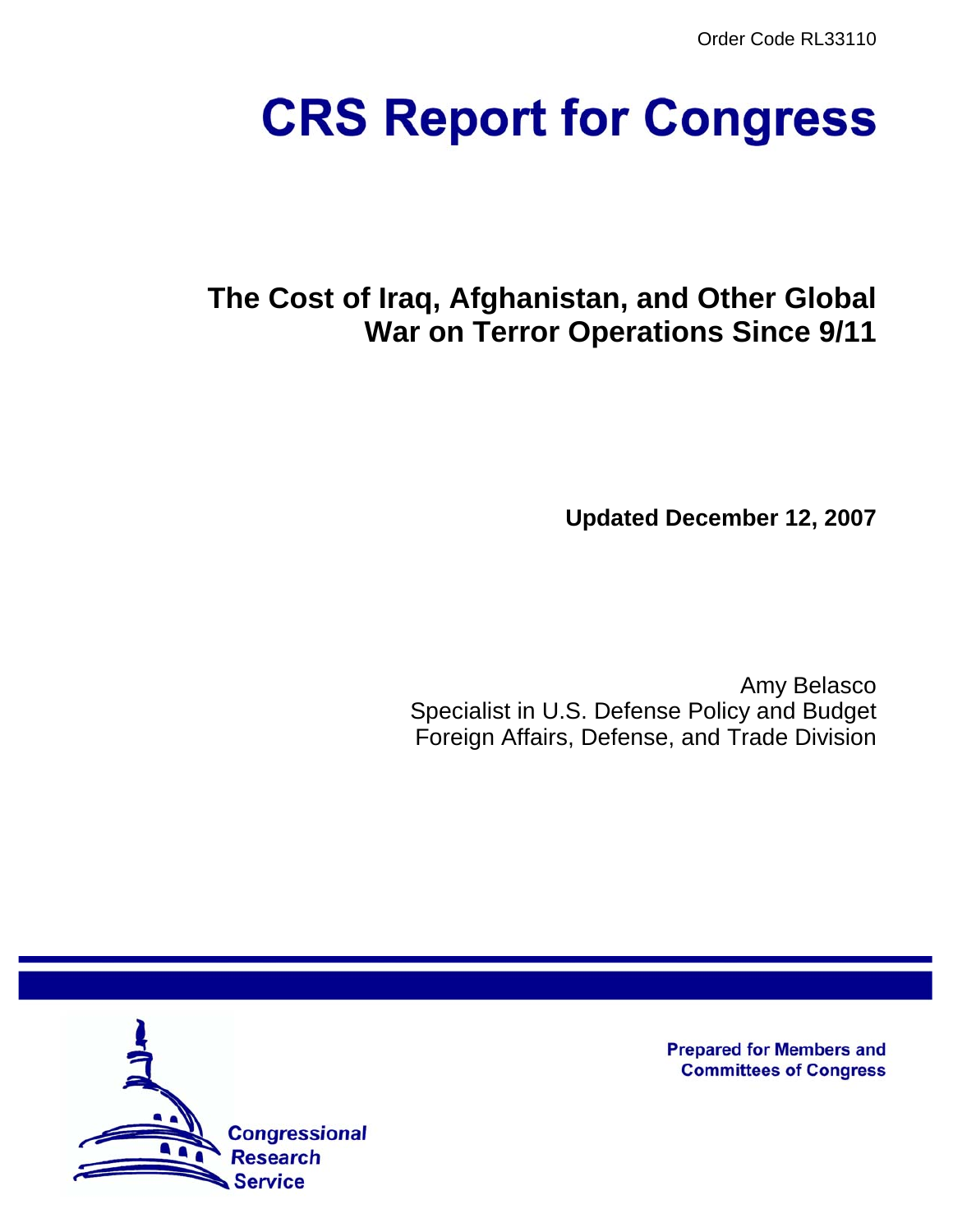# The Cost of Iraq, Afghanistan, and Other Global War on Terror Operations Since 9/11

### **Summary**

With enactment of the FY2008 Defense Department Appropriations Act (H.R. 3222/P.L.110-116) on November 13, 2007, Congress has approved a total of about \$627 billion for military operations, base security, reconstruction, foreign aid, embassy costs, and veterans' health care for the three operations initiated since the 9/11 attacks: Operation Enduring Freedom (OEF) Afghanistan and other counter terror operations; Operation Noble Eagle (ONE), providing enhanced security at military bases; and Operation Iraqi Freedom (OIF).

This \$627 billion total covers all war-related appropriations from FY2001 that been provided in supplementals, regular appropriations, and continuing resolutions. Of that total, CRS estimates that Iraq will receive about \$465 billion (74%), OEF about \$128 billion (20%), and enhanced base security about \$28 billion (5%), with about \$5 billion that CRS cannot allocate (1%). About 93% of the funds is for DOD, 6% for foreign aid programs and embassy operations, and less than 1% for medical care for veterans. In FY2007, DOD's monthly obligations for contracts and pay averaged about \$12.3 billion including about \$10.3 billion for Iraq and \$2.0 billion for Afghanistan.

The Administration requested \$195 billion for war-related activities for DOD, State/AID and Department of Veterans' Affairs (VA) Medical in FY2008 in emergency requests submitted in February, March, July, and October 2007. Congress has provided \$16.8 billion of that request for Mine Resistant Ambush Protected (MRAP) vehicles, a heavy truck expected to be more effective in protecting against Improvised Explosive Devices (IEDs) than uparmored HMMWVs. DOD is currently funding its other war costs by tapping funds from its regular FY2008 DOD Appropriations Act that are slated to be spent at the end of the year, a practice known as "cash flowing."

Before the November recess, the Senate rejected a House-passed \$50 billion bridge fund (H.R. 4156) that set a non-binding goal for withdrawal from Iraq by December 2008 and required various reports. Without additional funds, DOD estimates that the Army will run out of operating and support funds by mid-February 2008 and the Marine Corps by mid-March 2008. DOD has initiated planning for a partial shutdown of Army and Marine Corps bases by February 23, 2008 including a furlough of up to 200,000 civilian and contract employees. CRS estimates that the Army could extend its operations until the end of March 2008 if it transferred additional funds to the Army, slowed spending for non-readiness related activities, and deferred placing equipment maintenance orders.

In October 2007, the Congressional Budget Office projected that war costs for the next 10 years might total an additional \$570 billion if troop levels fell to 30,000 by 2010, or \$1.1 trillion if troop levels fell to 75,000 by about 2013. Under these illustrative scenarios, CBO projects hat funding for Iraq, Afghanistan and the GWOT could reach from about \$1.2 trillion and \$1.7 trillion for FY2001-FY2017. This report will be updated as warranted.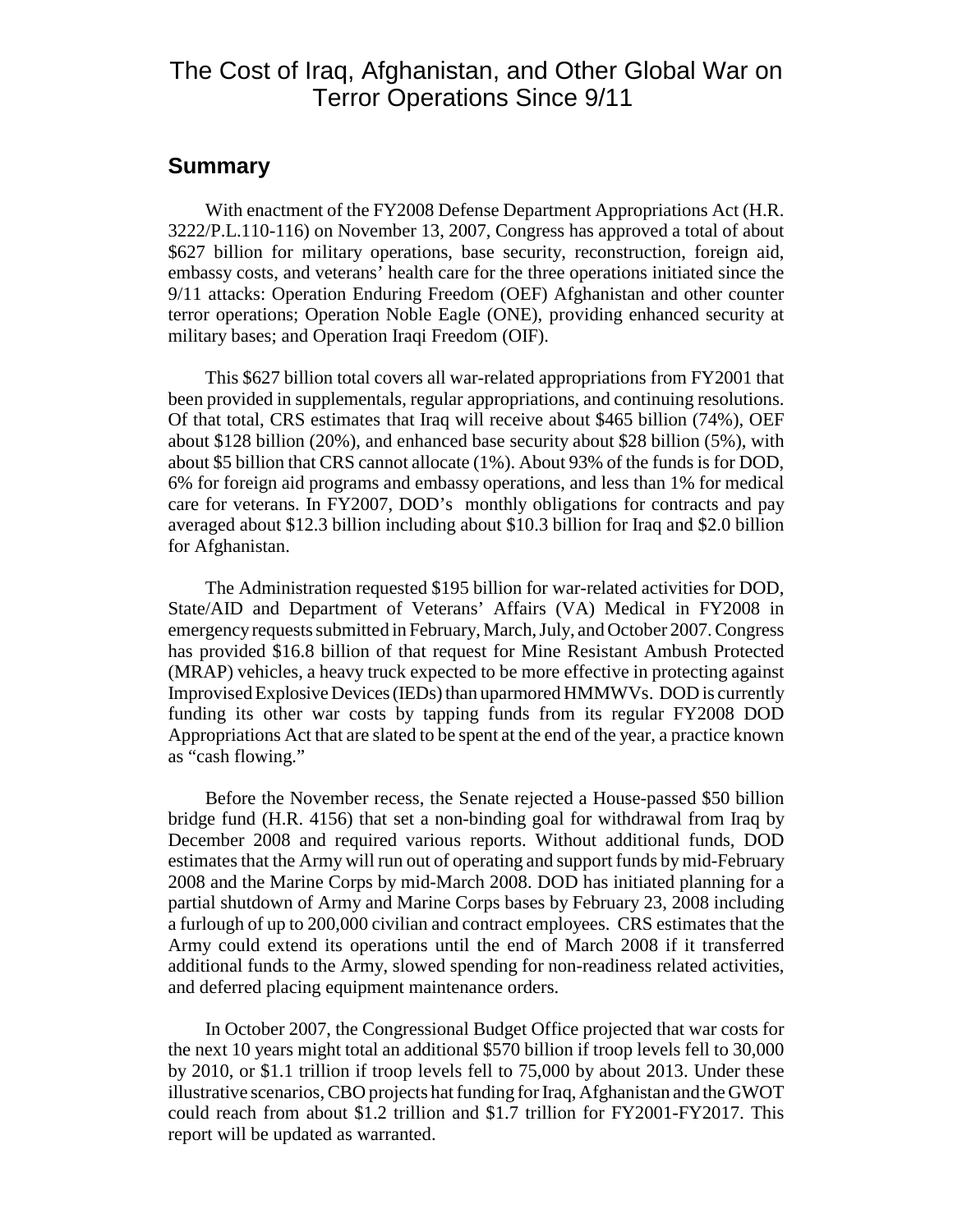# **Contents**

| How Long Can the Army Finance War Costs Without a Supplemental  4            |  |
|------------------------------------------------------------------------------|--|
| Precedents and Potential Consequences of Additional Actions 8                |  |
|                                                                              |  |
|                                                                              |  |
|                                                                              |  |
|                                                                              |  |
|                                                                              |  |
|                                                                              |  |
| New War Cost Figures and CRS Estimates of Monthly War Costs  11              |  |
|                                                                              |  |
|                                                                              |  |
| FY2007 Supplemental and FY2008 War Cost Requests  15                         |  |
|                                                                              |  |
|                                                                              |  |
|                                                                              |  |
|                                                                              |  |
|                                                                              |  |
|                                                                              |  |
|                                                                              |  |
|                                                                              |  |
|                                                                              |  |
| Past Trends and Future Costs in Operation Enduring Freedom 23                |  |
|                                                                              |  |
|                                                                              |  |
|                                                                              |  |
|                                                                              |  |
|                                                                              |  |
|                                                                              |  |
|                                                                              |  |
|                                                                              |  |
|                                                                              |  |
|                                                                              |  |
|                                                                              |  |
|                                                                              |  |
| Average Cost Per Deployed Troop and Estimates of Future Costs 36             |  |
|                                                                              |  |
|                                                                              |  |
|                                                                              |  |
|                                                                              |  |
|                                                                              |  |
|                                                                              |  |
| Congressional Options to Affect Military Operations  41                      |  |
| The FY2007 Supplemental and the FY2008 War Request $\dots\dots\dots\dots$ 42 |  |
| DOD Changes Definition of War Costs  43                                      |  |
| Procurement Requests in the FY2007 Emergency Supplemental  44                |  |
|                                                                              |  |
| Modularity as an Emergency Expense  46                                       |  |
|                                                                              |  |
|                                                                              |  |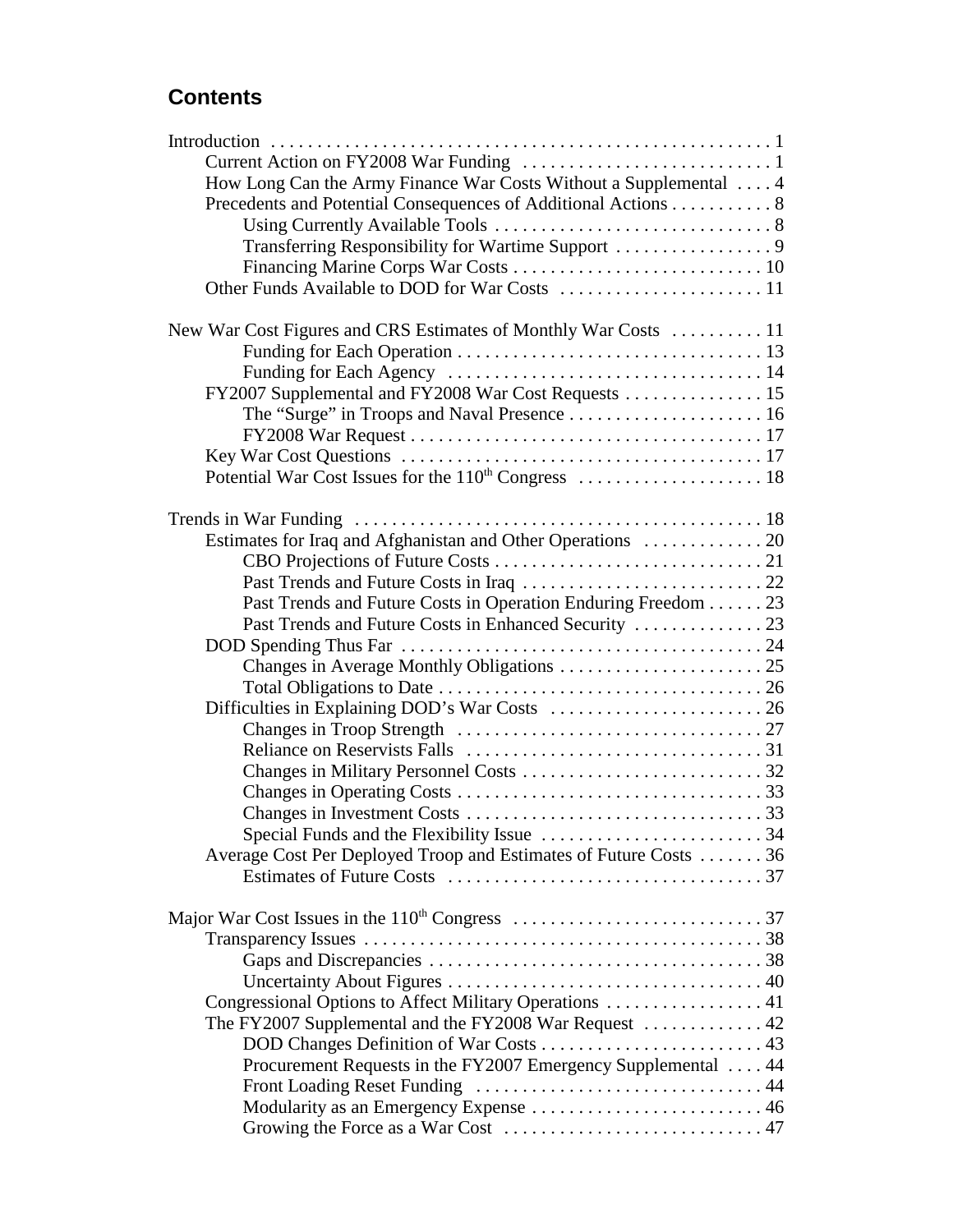| Questions About War-Related Procurement Issues 47 |  |
|---------------------------------------------------|--|
|                                                   |  |
|                                                   |  |
|                                                   |  |
|                                                   |  |
|                                                   |  |

# **List of Figures**

| Figure 1. Active-Duty and Reserve Shares of OIF/OEF Average Annual Troop |  |
|--------------------------------------------------------------------------|--|
|                                                                          |  |

# **List of Tables**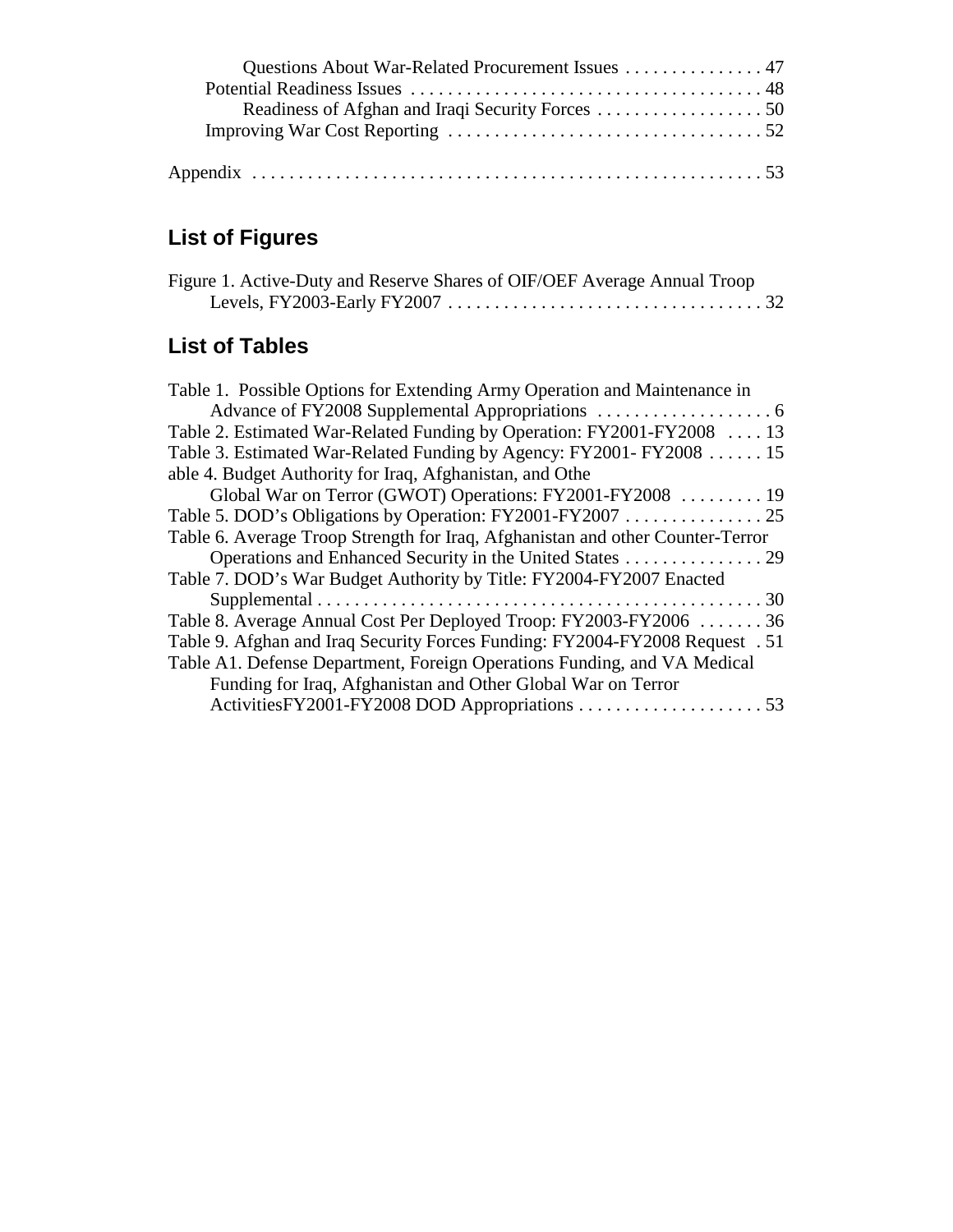# The Cost of Iraq, Afghanistan, and Other Global War on Terror Operations Since 9/11

# **Introduction**

Since the terrorist attacks of September 11, 2001, the United States has initiated three military operations:

- Operation Enduring Freedom (OEF) covering Afghanistan and other Global War on Terror (GWOT) operations ranging from the Philippines to Djibouti that began immediately after the 9/11 attacks and continues;
- Operation Noble Eagle (ONE) providing enhanced security for U.S. military bases and other homeland security that was launched in response to the attacks and continues at a modest level; and
- Operation Iraqi Freedom (OIF) that began in the fall of 2002 with the buildup of troops for the March 2003 invasion of Iraq and continues with counter-insurgency and stability operations.

In the sixth year of operations since the 9/11 attacks, the cost of war is a major concern including the total amount appropriated, the amount for each operation, average monthly spending rates, and the scope and duration of future costs. For Congress to assess Department of Defense (DOD) war costs in FY2008, conduct oversight of past war costs, and consider future alternatives for Iraq that range from the President's temporary increase in troop levels initiated this spring to a complete withdrawal, Congress needs considerably better information on costs than has been provided to date.

For updates of action on the FY2008 Supplemental, see CRS Report RL339999, *Defense: FY2008 Authorization and Appropriations,* by Pat Towell, Stephen Daggett and Amy Belasco. For final action on the FY2007 Supplemental, see CRS Report RL33900, *FY2007 Supplemental Appropriations for Defense, Foreign Affairs, and Other Purposes*, by Stephen Daggett et. al.

# **Current Action on FY2008 War Funding**

The Administration requested \$195 billion for FY2008 war costs for the Defense Department, State/U.S. Agency for International .Development (USAID) and the Veterans' Administration including both regular and emergency funds. Thus far, for FY2008, Congress has appropriated for DOD \$16.8 billion for Mine Resistant Ambush Protected (MRAP) vehicles, a heavy truck with a V-shaped hull expected to be more effective against Improvised Explosive Devices (IEDs) than uparmored HMMWVs in the first FY2008 Continuing Resolution (H.J.Res. 52/P.L.110-92) and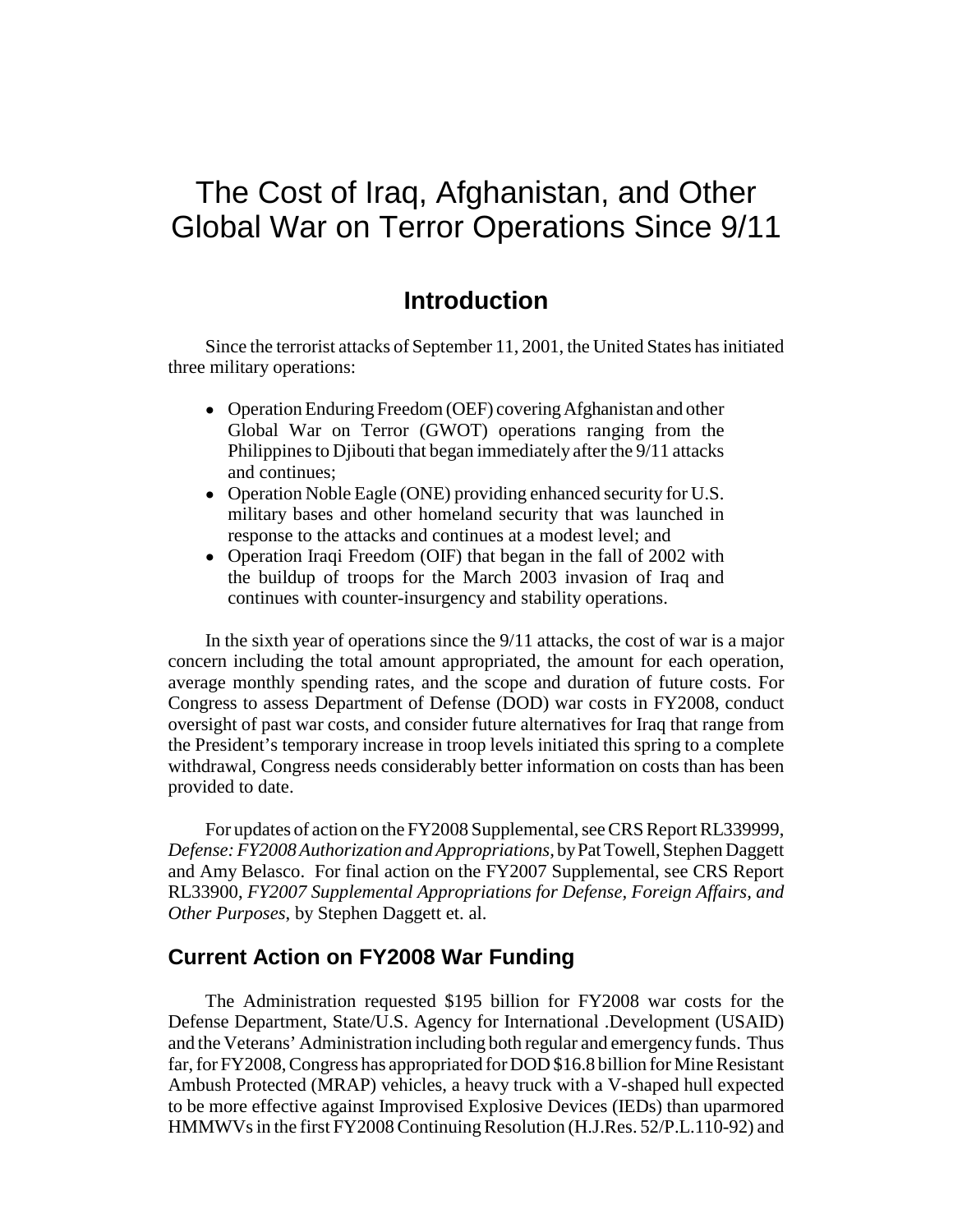the FY2008 DOD Appropriations Act (H.R. 3222). That brings total funds appropriated to date to \$626 billion for the wars in Iraq, Afghanistan and enhanced security.

Initially, DOD financed BY2008 war costs under the first Continuing Resolution (H.J. Res 52/P.L.110-92). With passage of the FY2008 DOD Appropriations Act, DOD is using its current regular FY2008 appropriations to fund both its regular and war-related costs (H.R. 3222/P.L.110-116), a practice used in previous years called "cash-flowing."<sup>1</sup> DOD anticipates that the Army can fund four months and the Marine Corps five months of operating and support costs with these funds.

Unless Congress passes specific language restricting the use of these funds, the President can spend those monies for either war or peacetime activities; so, for example, DOD can pay for fixing a truck in either Iraq or Kansas, and finance war operating and support costs in the initial months of the fiscal year by temporarily tapping regular appropriations that are slated to be used at the end of the fiscal year. While this practice increases flexibility for both the Administration and Congress, it also places less restrictions on the use of DOD funds and reduces visibility on war costs because war and baseline funds are co-mingled in the same accounts.

Before the November recess, the Senate rejected a House-passed bill, H.R. 4156, a \$50 billion bridge fund to finance war costs before passage of a supplemental that would have provided about four months of funding for the Army and Marine Corps. Together with tapping baseline monies, this would have extended war funding until the end of May 2008. The President promised to veto the bill because it set a non-binding goal to withdraw from Iraq by December 2008, set readiness standards for deploying troops that could be waived, and required all government personnel, including the CIA, to adopt the standards in the Army manual defining torture. $2$ 

On November 20, 2007, DOD spokesman Geoff Morrell stated that the Army — the service facing the greatest pressure from its war costs — could finance war costs until about mid-February 2008 using its current appropriations and if Congress approved a DOD request to transfer \$4.1 billion to the Army (see **Table 1** below). DOD stated that the Marine Corps had sufficient funds through mid-March 2008.<sup>3</sup>

<sup>&</sup>lt;sup>1</sup> The first Continuing Resolution gave DOD access to the \$70 billion in bridge funds for war included in last year's appropriations Act (Title IX, FY2007 DOD Appropriations, P.L. 109-289). Under the CR, once an agency receives its regular appropriation, that act supercedes the funding provided in the Continuing Resolution (Sec. 106, H.J.Res. 52, P.L. 110-92).

<sup>2</sup> OMB, "Statement of Administration Policy on H.R. 4156, Making Emergency Supplemental Appropriations for the Department of Defense for the Fiscal Year Ending September 30, 2008 and for other Purposes, November 16, 2007;" [http://www.whitehouse.gov/omb/legislative/sap/110-1/hr4156sap-s.pdf]

<sup>&</sup>lt;sup>3</sup> In FY2007, the Army's war-related operating and maintenance (O&M) costs was roughly twice as large as its regular baseline spending. DOD would use its General Transfer Authority (GTA) to transfer Air Force and Navy Military Personnel funds and excess (continued...)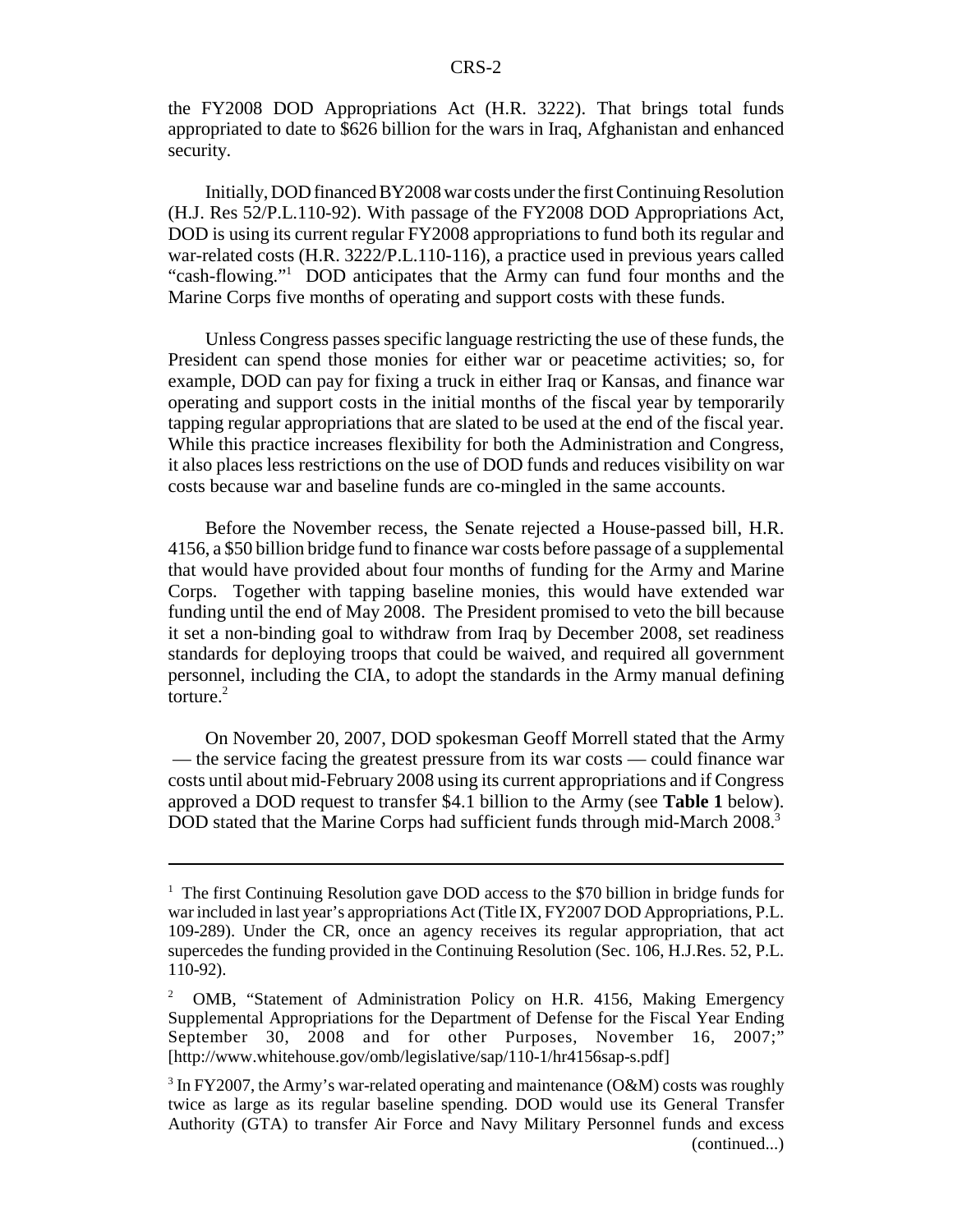Concerned that Congress would not provide additional funds, DOD also announced that the Secretary of Defense had directed the Army and Marine Corps to initiate planning to "reduce operations at all Army bases by mid-February and all Marine installations by mid-March 2008," and to "begin notifying roughly 200,000 civilians and contractors that we can no longer afford their services and that absent additional funding, they will be furloughed, or temporarily laid off, within a matter of weeks . . . just before Christmas."4

To implement this action, Vice Chief of Staff of the Army, General Richard Cody recently sent out guidance to commands to identify "minimum mission essential activities" and plan for moving to a "warm base," and closing down all but "minimum essential operations" to protect health and safety and maintain "assets vital to the national defense" in preparation for a partial shutdown by February 23, 2008.5

On December 7, 2007, Deputy Secretary of Defense Gordon England sent a letter to the chairs of the defense committees notifying them of a potential furlough within the Army, Marine Corps and Combatant Commands because the Army and Marine Corps currently estimate that Operation and Maintenance (O&M) funding will run out by about mid-February for the Army and mid-March 2008 for the Marine Corps; notification is required 45 days in advance of implementation.<sup>6</sup> According to press accounts, DOD will notify Army and Navy commanders this week to begin preparing to lay off civilian employees and send notices out in mid-January 2008.7

According to regulations implementing the National Security Personnel System, a DOD civilian employee must receive a minimum of 15 days advance notification of a proposed furlough of less than 30 days unless the action is due to "unforeseen circumstances," including "sudden emergencies requiring immediate curtailment of

 $3$  (...continued)

working capital cash Department of Defense to Army Operation and Maintenance; see News Briefing, Transcript, "Defense Department Holds Regular News Briefing, November 20, 2007. [http://www.defenselink.mil/transcripts/transcript.aspx?transcriptid=4091]. This estimate appears to assume that the Army can cover four months of expenses with the \$27.4 billion appropriated for the Army's baseline O&M costs in DOD's FY2008 Appropriations Act (H.R. 3222/P.L.110-116) while obligating about \$6.6 billion a month for both war and baseline O&M.

<sup>&</sup>lt;sup>4</sup> News Briefing, Transcript, "Defense Department Holds Regular News Briefing, November 20, 2007. [http://www.defenselink.mil/transcripts/transcript.aspx?transcriptid=4091].

<sup>&</sup>lt;sup>5</sup> Vice Chair, Army, General Richard A. Cody, "Contingency Budget Planning," November 26, 2007.

<sup>&</sup>lt;sup>6</sup> Notification requirement is in 10 U.S.C. 1597 (e) and is cited in Deputy Secretary of Defense Gordon England, "Letter to Senator Carl Levin, Chair, Senate Armed Services Committee," December 7, 2007.

<sup>&</sup>lt;sup>7</sup> Washington Post, Federal Diary, "Pentagon Prepares for Layoffs in Budget Standoff," December 12, 2007.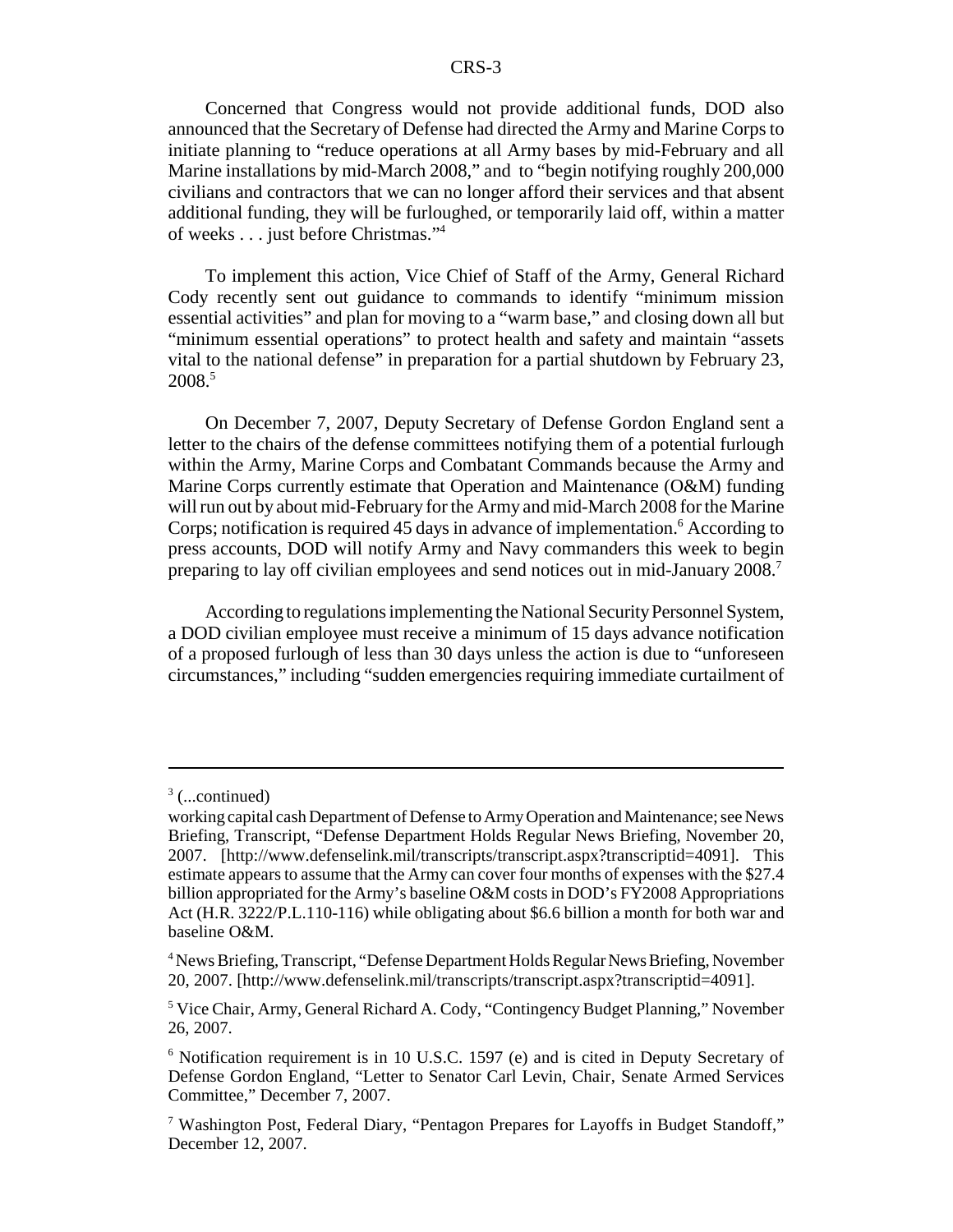activities."8 It is not clear whether a lack of funds would meet this emergency criterion. If the Army and Marine Corps are anticipating non-emergency furloughs of less than 30 days, then DOD civilians would need to be notified by mid-January if DOD does not assume approval of its transfer request or by early February 2008 if DOD assumes congressional approval of its request.

If DOD is considering a reduction-in-force — defined to include a furlough of more than 30 days for civilian employees — the new personnel system generally requires notification to employees 60 days in advance though no notification is required in case of unforeseeable circumstances.<sup>9</sup> Thus far, it does not appear that DOD is considering furloughs of more than 30 days.

# **How Long Can the Army Finance War Costs Without a Supplemental**

One of the current issues is whether the Defense Department could take additional actions to extend how long the Army could last beyond mid-February 2008 and if so, whether those actions would be more or less disruptive than furloughs. A CRS analysis suggests that DOD could extend how long the Army could finance its Operations & Maintenance (O&M) costs from mid-February 2008 to the end of March 2008 by fully tapping currently available tools. Other emergency measures, or new tools, could enable the Army and Marine Corps to fund operations for an additional month or more.

**Table 1** below outlines the tools available, the amount of funding and time that could be gained, and the precedents and potential consequences of using these tools. (For additional information, see CRS Report RL34275, *How Long Can the Defense Department Finance FY2008 Operations in Advance of Supplemental Appropriations?* By Amy Belasco, Stephen Daggett, and Pat Towell).

 Below is a list of potential actions that DOD could take that would extend financing of Army operations until the end of March 2008 without furloughing employees. Using currently available tools, funding for Army O&M could last until:

- mid-February 2008 by using all Army O&M funds in the FY2008 DOD appropriations Act (P.L.110-116), and transferring \$4.1 billion from other services to the Army as included in a pending DOD request; 10
- until March 3, 2008 by transferring \$3.5 billion in excess cash from supply and depot operations that would not be required in the shortterm;

<sup>&</sup>lt;sup>8</sup> CRS analysts Jon Shimabukuro, Thomas Nicola, and Barbara Schwemle provided assistance with this issue. See 5 *Code of Federal Regulations,* Sec. 9901.714.

<sup>9</sup> 5 *Code of Federal Regulations*, Sec. 9901.609.

<sup>10</sup> Section 8005, *P.L.110-116*.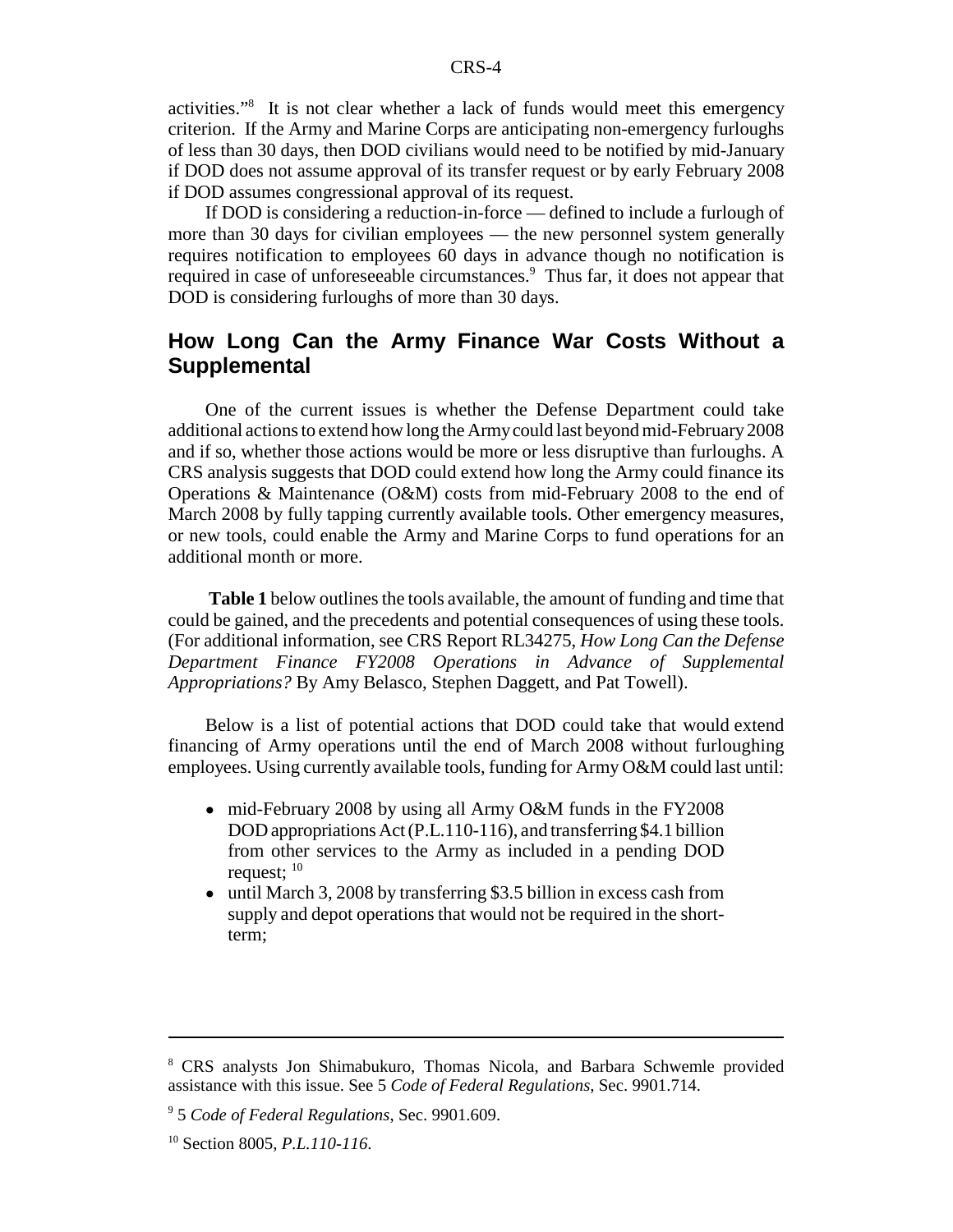- until March 20, 2008 by temporarily saving \$3.6 billion in nonreadiness related spending in ways similar to those planned and partially implemented last spring; $<sup>11</sup>$ </sup>
- until March 27-March 29, 20098 by delaying placing \$1.6 billion to \$2.0 billion in orders for depot maintenance work because the depots currently have a backlog of 7 and ½ months of work that would precede any new orders; $12$
- invoking the Feed and Forage Act, an emergency authority that allows DOD to contract for emergency operational needs without having the necessary appropriations, which could finance one month or more of Army and Marine Corps O&M.

In addition, DOD could turn to one other tool, for which there is not a precedent but where the authority is currently available:

• transfer funding and management responsibility for certain warrelated support functions from the Army to the Air Force and Navy, which could finance an additional month or two of Army operations and would reduce funding for Air Force and Navy by about two months.

<sup>&</sup>lt;sup>11</sup> Army Memorandum, "Operation and Maintenance, Army Spending Restrictions Plan for FY07," April 14, 2007.

 $12$  Estimate of working capital fund cash from email communication from GAO, 11-30-07.The services rely on in-house working capital fund organizations to repair equipment and provide spare parts and many support items, which "charge" the user for providing the goods or services using prices fixed at the beginning of the year. When these organizations sometimes accumulate more cash than they need to run their operations, these funds can be transferred to other accounts with Congressional approval. Depot maintenance carryover estimate from GAO. The Army planned to delay depot maintenance contracts last spring but later excluded these contracts because of concerns about slowing reset. Figures from Department of the Army, *Fiscal Year (FY) 2008 Supplemental Budget Estimate, Operation and Maintenance, Army, Justification Book — Amendment*, October 2007, p. 13 and p. 22; [http://www.asafm.army.mil/budget/fybm/fy08-09/sup/fy08/oma-v1.pdf].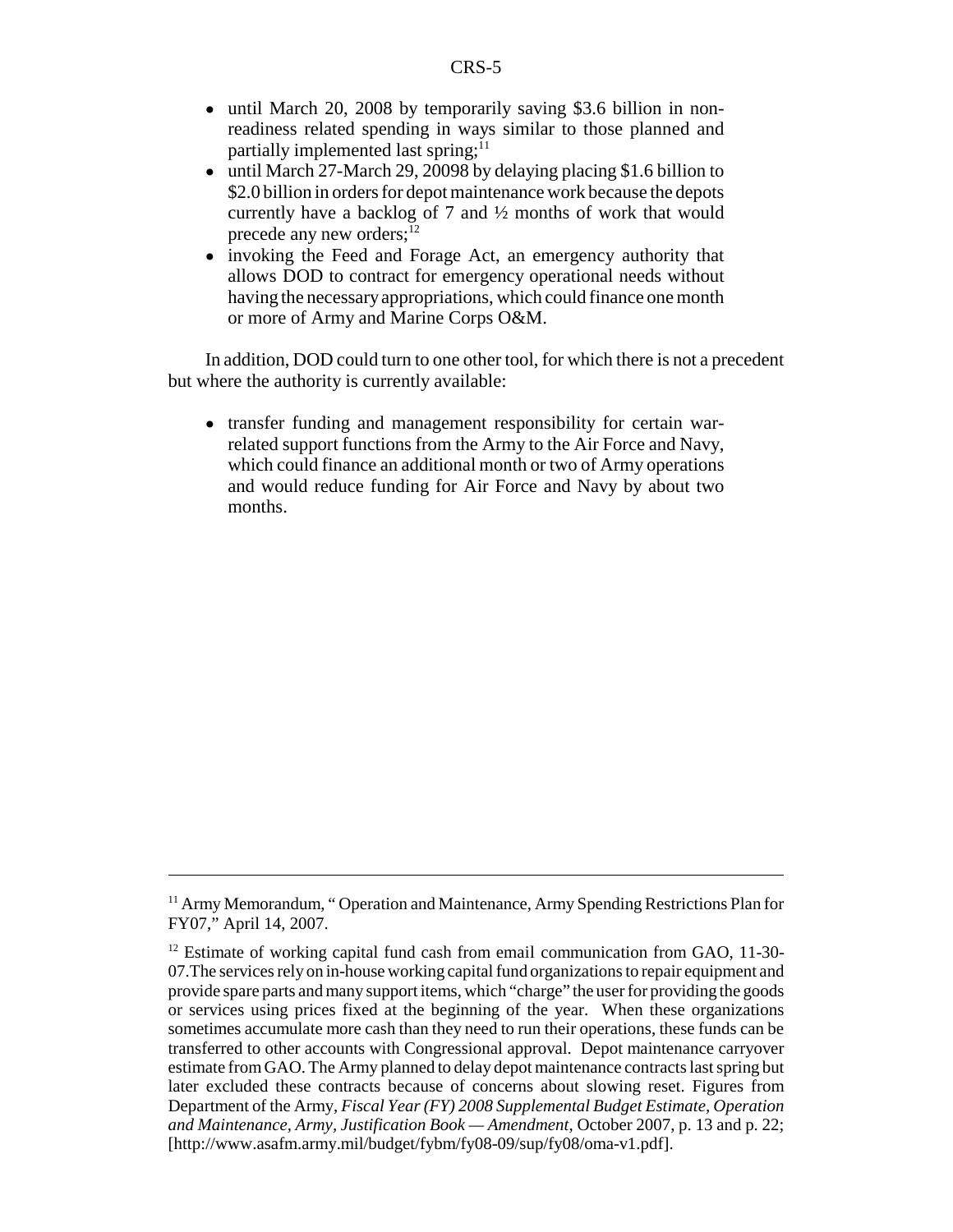# **Table 1. Possible Options for Extending Army Operation and Maintenance in Advance of FY2008 Supplemental Appropriations**

| Option                                                                                                                                                                                                                                                                                             | <b>Potential</b><br><b>Additional</b><br><b>Funds/Reducti</b><br>on in<br><b>Obligation of</b><br><b>FY2008</b><br><b>Funding in</b><br>billions of \$ | <b>Potential</b><br>Number of<br><b>Weeks or Days</b><br><b>Financed at</b><br><b>Obligation Rate</b><br><b>Assumed by</b><br><b>Army</b> | <b>Date Funding</b><br><b>Might Run Out</b><br>if Options Are<br><b>Cumulative and</b><br><b>Fully</b><br><b>Implemented</b><br>Precedents/<br><b>Notes</b> | <b>Precedents/Notes</b>                                                                                                                                                                                                                                                   | <b>Potential Consequences</b>                                                                                                                                                                                                                                                                                                    |
|----------------------------------------------------------------------------------------------------------------------------------------------------------------------------------------------------------------------------------------------------------------------------------------------------|--------------------------------------------------------------------------------------------------------------------------------------------------------|-------------------------------------------------------------------------------------------------------------------------------------------|-------------------------------------------------------------------------------------------------------------------------------------------------------------|---------------------------------------------------------------------------------------------------------------------------------------------------------------------------------------------------------------------------------------------------------------------------|----------------------------------------------------------------------------------------------------------------------------------------------------------------------------------------------------------------------------------------------------------------------------------------------------------------------------------|
|                                                                                                                                                                                                                                                                                                    |                                                                                                                                                        |                                                                                                                                           | <b>CURRENTLY AVAILABLE TOOLS</b>                                                                                                                            |                                                                                                                                                                                                                                                                           |                                                                                                                                                                                                                                                                                                                                  |
| DOD Plan: Use all funds in regular<br>FY2008 Defense Appropriations<br>Act (P.L.110-116) and transfer a<br>total of \$4.1 billion to Army<br>including \$3.3 billion from Navy<br>and Air Force under General<br>Transfer Authority and \$800<br>million of working capital fund<br>cash balances. | \$27.4 billion<br>for Army O&M<br>in FY2008<br><b>DOD</b><br>Appropriations<br>Act; $+ $4.1$<br>billion transfer:<br>$=$ \$31.5 billion.               | 21 weeks<br>according to<br>Army<br>calculations<br>(assumes \$1.5)<br>billion obligations<br>per week)                                   | February 23,<br>2008 (current<br>official Army<br>estimate)                                                                                                 | "Cash flowing" $-$ i.e., moving<br>funds from the end of the year to<br>the beginning has been common<br>in recent years. General<br>Transfer Authority used in<br>FY2007 was later restored by<br>Congress. Requires approval of<br>congressional defense<br>committees. | Services have long complained that<br>"cash flowing" such large amounts<br>is disruptive. Would exhaust all<br>\$3.7 billion in General Transfer<br>Authority (transfer of \$.4 billion is<br>requested for Joint Improvised<br><b>Explosive Device Defeat</b><br>Organization) unless and until<br>Congress were to restore it. |
| Use all remaining excess cash<br>balances in working capital funds                                                                                                                                                                                                                                 | \$2.1 billion                                                                                                                                          | 10 days                                                                                                                                   | March 3,2008                                                                                                                                                | Cash balances a common source<br>of funding for O&M accounts.<br>Requires approval of<br>congressional defense<br>committees.                                                                                                                                             | Would reduce remaining DOD<br>financial flexibility in FY2008<br>unless and until Congress were to<br>restore transferred funds.                                                                                                                                                                                                 |
| Slow obligations of funds through<br>progressively more restrictive limits<br>over three months as the Army<br>planned and began to implement in<br>April 2007                                                                                                                                     | \$3.6 billion                                                                                                                                          | 17 days                                                                                                                                   | March 20, 2008                                                                                                                                              | In April, DOD achieved savings<br>from delaying contracts and<br>other belt-tightening measures.<br>Monthly obligations often<br>fluctuate.                                                                                                                               | Proposed measures appeared likely<br>to become increasingly disruptive<br>to Army operations over time.<br>Effects uncertain.                                                                                                                                                                                                    |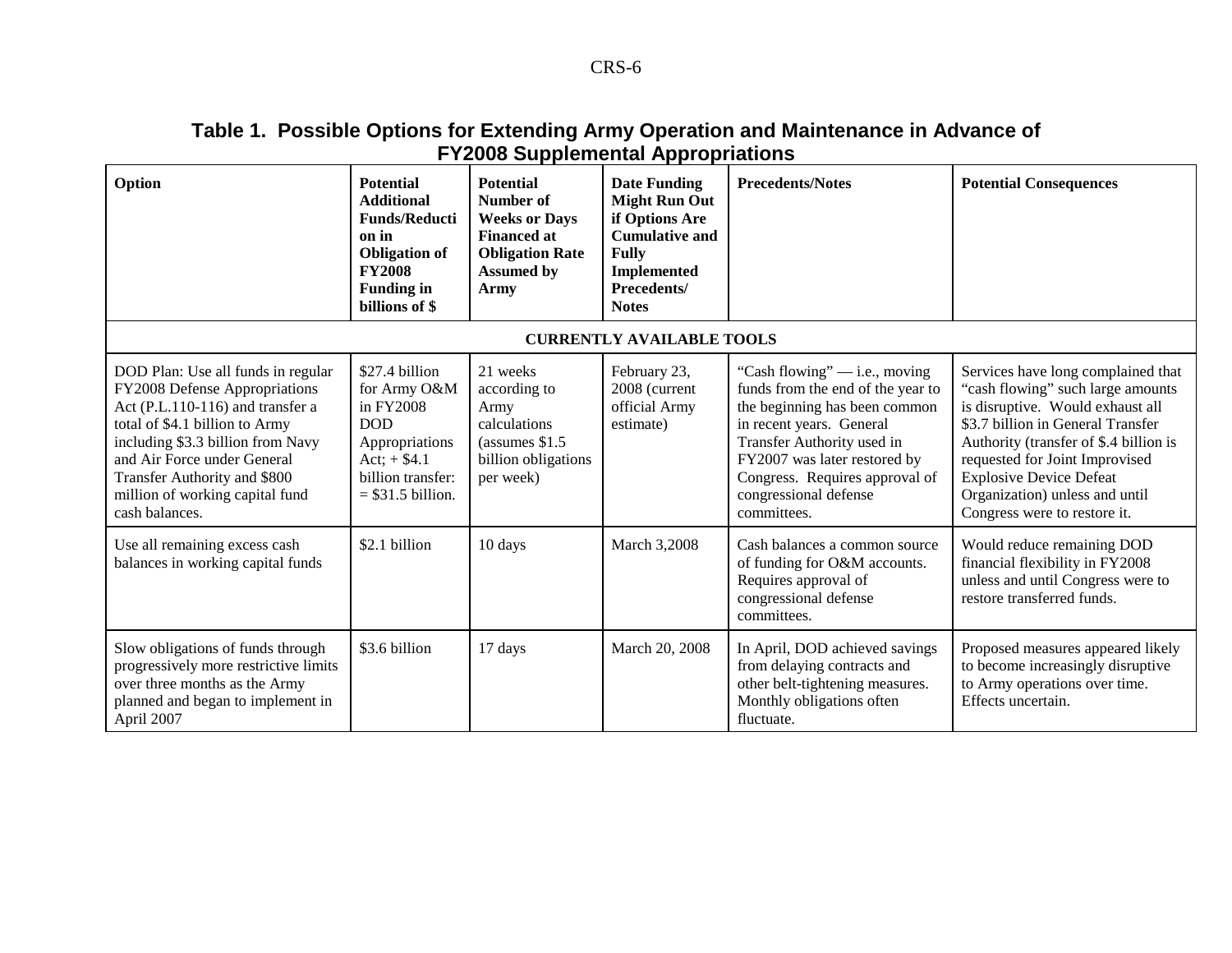| Option                                                                                                                           | <b>Potential</b><br><b>Additional</b><br><b>Funds/Reducti</b><br>on in<br><b>Obligation</b> of<br><b>FY2008</b><br><b>Funding in</b><br>billions of \$ | <b>Potential</b><br>Number of<br><b>Weeks or Days</b><br><b>Financed at</b><br><b>Obligation Rate</b><br><b>Assumed by</b><br>Army | <b>Date Funding</b><br><b>Might Run Out</b><br>if Options Are<br><b>Cumulative and</b><br><b>Fully</b><br><b>Implemented</b><br>Precedents/<br><b>Notes</b> | <b>Precedents/Notes</b>                                                                                                                                                                                         | <b>Potential Consequences</b>                                                                                                                                                                                                         |
|----------------------------------------------------------------------------------------------------------------------------------|--------------------------------------------------------------------------------------------------------------------------------------------------------|------------------------------------------------------------------------------------------------------------------------------------|-------------------------------------------------------------------------------------------------------------------------------------------------------------|-----------------------------------------------------------------------------------------------------------------------------------------------------------------------------------------------------------------|---------------------------------------------------------------------------------------------------------------------------------------------------------------------------------------------------------------------------------------|
|                                                                                                                                  |                                                                                                                                                        |                                                                                                                                    | <b>CURRENTLY AVAILABLE TOOLS</b>                                                                                                                            |                                                                                                                                                                                                                 |                                                                                                                                                                                                                                       |
| Defer depot maintenance of \$400<br>million per month                                                                            | \$1.6 billion<br>over 4 months.<br>\$2.0 billion<br>over 5 months                                                                                      | 7 to 9 days                                                                                                                        | March 27-March<br>29, 2008                                                                                                                                  | Reducing current 7 and $\frac{1}{2}$<br>month backlog of depot orders<br>may not delay repair deliveries.                                                                                                       | Depots need some backlog for<br>planning purposes.                                                                                                                                                                                    |
| Invoke Feed and Forage Act, 41<br><b>U.S.C. 11</b>                                                                               | To be<br>determined<br>(TBD)                                                                                                                           | Potentially one to<br>three months?                                                                                                | <b>TBD</b>                                                                                                                                                  | This emergency authority to<br>contract without having<br>appropriations in hand has been<br>invoked 11 times since 1962 for<br>as much as \$7.4 billion.<br>Requires appropriations once<br>payment is due.    | Requires contractors to accept<br>potential delays in payment for<br>goods or services, which require<br>higher prices.                                                                                                               |
|                                                                                                                                  |                                                                                                                                                        |                                                                                                                                    | POTENTIAL NEW TOOL                                                                                                                                          |                                                                                                                                                                                                                 |                                                                                                                                                                                                                                       |
| Transfer Responsibility for<br>LOGCAP, Other Base Support,<br>Civilian Subsistence and Linguists<br>from Army to Another Service | Illustrative \$5<br>billion to \$10                                                                                                                    | One to two<br>months?                                                                                                              | <b>TBD</b>                                                                                                                                                  | Secretary of Defense has the<br>authority to assign responsibility<br>for management and funding of<br>war-related support to any<br>service, and to transfer civilian<br>personnel managing those<br>services. | No precedents. Somewhat<br>analogous to lead roles taken by<br>individual services, e.g. Air Force<br>role as leader in space-based<br>intelligence for all services.<br>Uncertain whether there would be<br>implementation problems. |

**Notes and Sources**: CRS calculations based on Army, *Justification of FY2008 GWOT Operation and Maintenance Request,* October amendment, 2007; *H. Report 110-434, Conference report on FY2008 DOD Appropriations Act,* November 6, 2007; Department of Defense, *Supplemental & Cost of War Execution Reports*, September 30, 2007.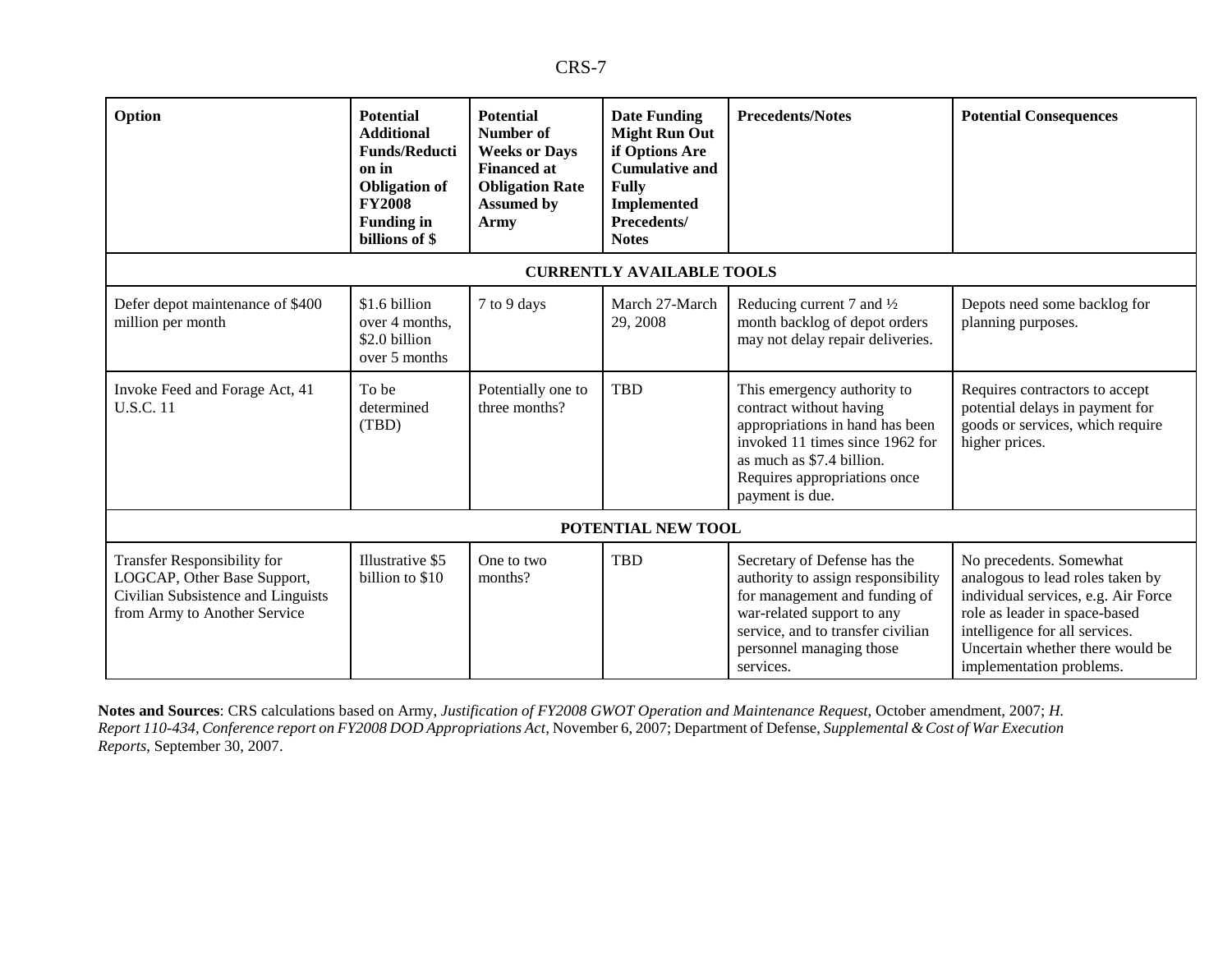# **Precedents and Potential Consequences of Additional Actions**

DOD is currently using its regular FY2008 appropriations and has requested that the four congressional defense committees approve transfers of \$4.1 billion to Army O&M, including \$3.3 billion from Navy and Air Force military personnel funds, and \$800 million in excess working capital fund cash. Together, these transfers would allow the Army to operate until about mid February 2008.

This action would not mean that Navy and Air Force personnel would not be paid.13 Although tapping its transfer authority to finance war costs reduces DOD's flexibility to meet other unanticipated needs later in the year, DOD has other ways to move funds and DOD may anticipate that Congress will eventually restore some or all of this transfer authority in the FY2008 supplemental as occurred this spring.<sup>14</sup> In its request, DOD also chose to request approval to use \$444 million of its transfer authority fo the Joint Improvised Explosive Device Defeat Organization (JIEDDO).

**Using Currently Available Tools.** DOD could also transfer an additional \$2.1 billion in working capital fund cash to Army O&M, which would extend operations until about March 3, 2008. In the past, both Congress and DOD have tapped working capital fund cash — funds that are not necessary to cover the current costs of DOD activities that provide general supplies and spare parts and repair equipment — to finance other defense needs.<sup>15</sup> If DOD used these funds, they would not be available for some other need that might arise later in the year, and DOD could not reduce the amounts charged to O&M customers next year for purchases of spare parts or depot maintenance services.

Slowing spending as the Army did last spring could temporarily save \$3.6 billion but could disrupt ongoing activities with restrictions increasing as time went on. Last spring, the Army saved funds mostly by delaying contracts to upgrade facilities and deferring orders of non-essential supplies by relying on current inventories at bases.<sup>16</sup> DOD has argued that such "belt-tightening" actions would

 $13$  These funds would not be required until the end of the fiscal year.

 $14$  The services can move funds within an account through internal reprogrammings and can tap foreign currency fluctuation accounts if funds are available. As of the beginning of FY2008, DOD also had \$7.5 billion in transfer authority available to move funds from previous years from one account to another; data from DOD.

<sup>&</sup>lt;sup>15</sup> Sec. 8008, P.L.110-116 provides the authority to transfer excess working capital fund cash to operations and maintenance accounts, a provision that has been included in DOD appropriations for some years.

<sup>&</sup>lt;sup>16</sup> Army Memorandum, "Operation and Maintenance, Army Spending Restrictions Plan for FY07," April 13, 2007; [http://www.comw.org/warreport/fulltext/0704armyspendiong.pdf]; see also CRS Report RL33900, *FY2007 Supplemental Appropriations for Defense, Foreign* (continued...)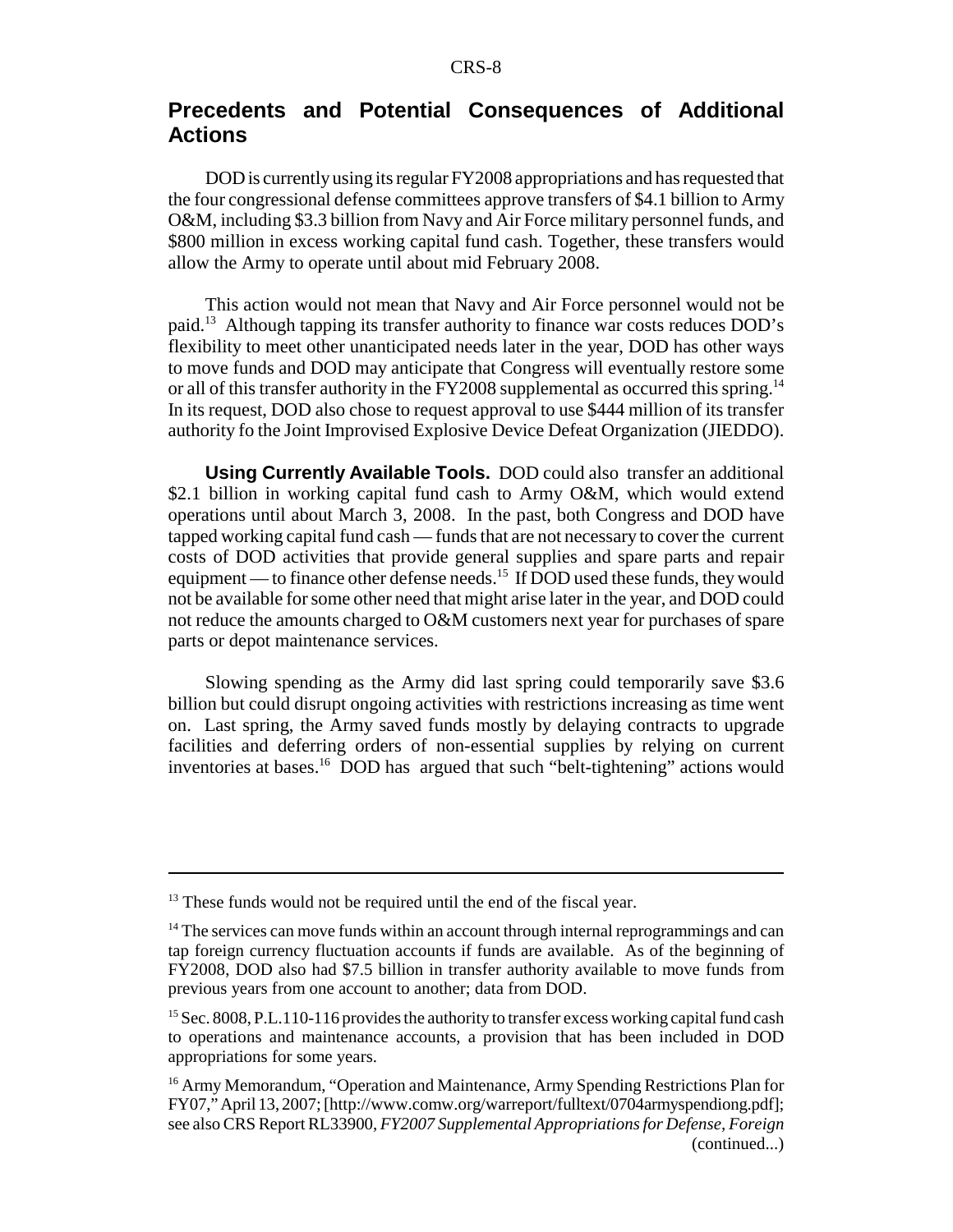not be worthwhile in light of the amount of time gained vs. the potential disruption to Army operations.<sup>17</sup>

Deferring placing depot maintenance orders would not necessarily delay equipment repairs because the Army has a  $\overline{7}$  and  $\overline{2}$  months backlog of orders at Army depots. If the Army deferred all new FY2008 depot maintenance contracts for five months, the Army's backlog would fall to about 2 and ½ months, similar to backlogs in previous years. In addition, the Army could use this hiatus to evaluate which orders should be placed first in line to meet the needs of troops preparing to deploy. Both GAO and CBO have criticized the Army for its lack of priority setting for repairing items in depot maintenance that are needed by troops preparing to deploy. $18$ 

DOD also suggested that if funds are not available for war operations, the Secretary of Defense could invoke the "Feed and Forage Act," a civil war era statute that permits the department to sign contracts to provide support for troops even if appropriations are not available.<sup>19</sup> Used periodically in the past, this authority has been criticized for eroding congressional authority, particularly the War Powers Act. It could fund an additional month or more of Army and Marine Corps costs. At the same time, DOD might have to convince contractors to accept delayed payment, which could raise prices. $20$ 

**Transferring Responsibility for Wartime Support.** Another tool available to DOD that has not yet been used would be to temporarily transfer responsibility from the Army to another service for providing various war support functions — such as \$6.2 billion in housing and support contracts (LOGCAP), other base support (\$3 billion), a \$1.1 billion contract for linguists, and \$675 million in

 $16$  (...continued)

*Affairs, and Other Purposes* by Stephen Daggett, Army Belasco, Pat Towell, Susan B. Epstein, Connie Veillette, Curt Tarnoff, Rhoda Margesson, and Bart Elias, "Financing Army Operations Until Passage of the Supplemental."

<sup>17</sup> *Ibid*, p. 5.

<sup>18</sup> GAO-07-814, Defense Logistics: *Army and Marine Corps Cannot Be Assured That Equipment Reset Strategies Will Sustain Equipment Availability While Meeting Ongoing Operational Requirements*, September 2007; [http://www.gao.gov/new.items/d07814.pdf; GAO-07-439T], *Defense Logistics: Preliminary Observations on the Army's Implementation of Its Equipment Reset Strategies*, January 31, 2007; [http://www.gao.gov/new.items/d07439t.pdf]; CBO, *Replacing and Repairing Equipment Used In Iraq and Afghanistan: The Army's Reset Program* by Frances M. Lussier, September 2007; [http://www.cbo.gov/showdoc.cfm?index=8629&sequcence=0&from=7].

<sup>&</sup>lt;sup>19</sup> Department of Defense News Briefing, Transcript, "Defense Department Holds Regular News Briefing, November 20, 2007, p. 12; [http://www.defenselink.mil/transcripts /transcript.aspx?transcriptid=4091].

<sup>20</sup> For additional information, see CRS Report RL34275, *How Long Can the Defense Department Finance FY2008 Operations in Advance of Supplemental Appropriations?* By Amy Belasco, Stephen Daggett, and Pat Towell.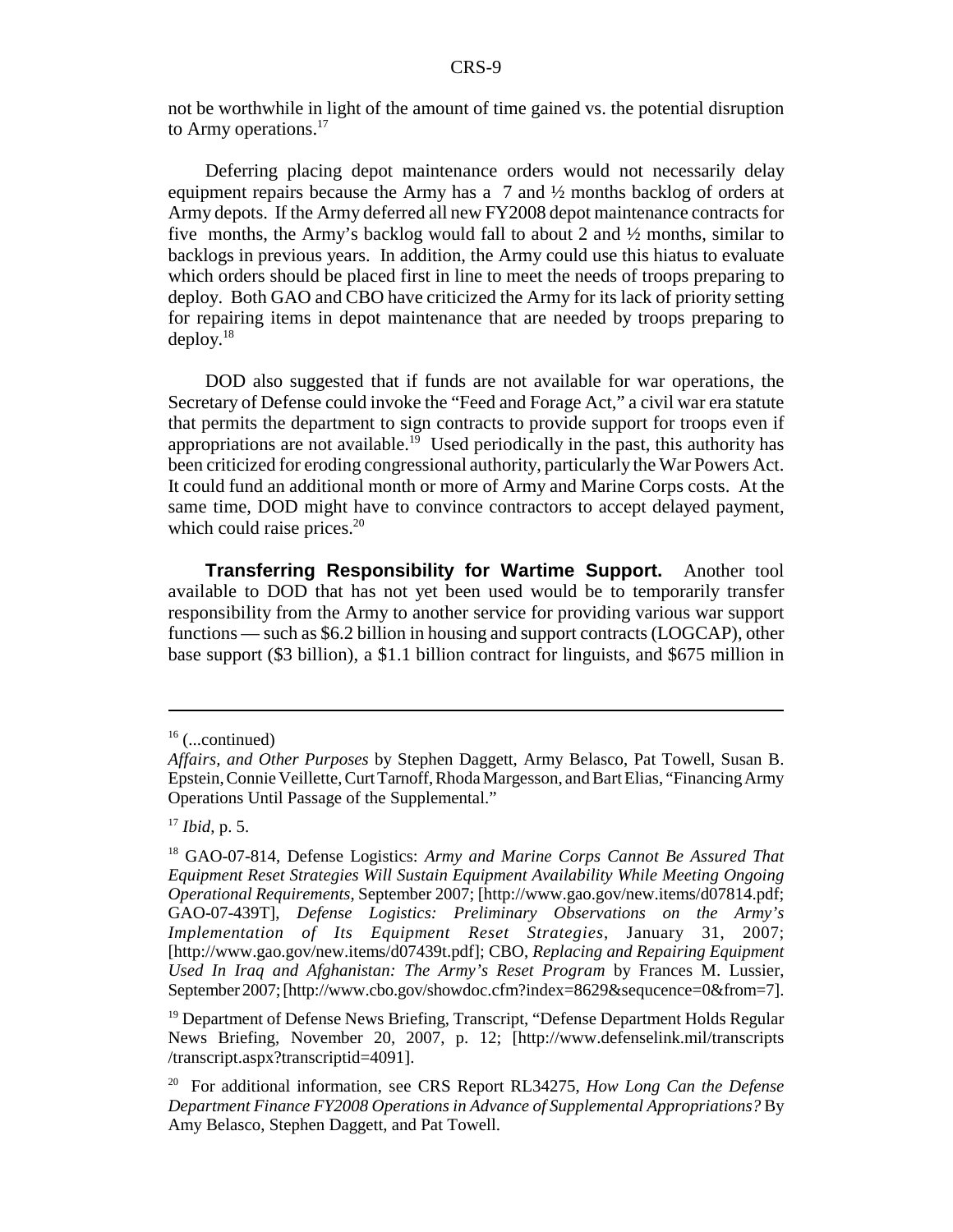subsistence costs for DOD civilians and contractor personnel.<sup>21</sup> In previous supplementals, the Army received funding and managed these contracts, so it continues to do so using funds in its baseline appropriations.

Under statute, the Secretary of Defense has the authority to transfer support functions for deployed forces to any service. Title X, section 165 provides that "the Secretary of Defense may assign the responsibility (or any part of the responsibility) for the administration and support of forces assigned to the combatant commands to other components of the Department of Defense  $\ldots$ ."<sup>22</sup> The Secretary also has authority to detail civilian personnel from one service to another as part of his general responsibility for managing the department so Army personnel currently managing these contracts could be detailed to another service to ensure continuity.<sup>23</sup>

If the Secretary were to transfer responsibility for these types of activities, the Army could be relieved of \$5 billion to \$10 billion of funding responsibility for wartime support activities. While this would extend the time the Army or Marine Corps could operate without a supplemental, it would reduce the funding for Air Force and Navy operations by about two months. War costs of the Air Force and Navy are much smaller than those of the Army.<sup>24</sup> Congress might be concerned by this action because it could undermine congressional limitations on funds and the integrity of the account structure.

Although the Secretary has the authority to transfer responsibility for war-related support, DOD might argue that such a change would not be worth the disruption for the additional amount of time that the Army could finance its operating costs. Assessing whether such a change is worth considering now and for future years could also depend on the likelihood that providing war funds continues to be a contentious issue.

**Financing Marine Corps War Costs.** In a recent statement, DOD spokesman suggested that the Marine Corps could run out of funds for its operating costs in mid March 2008 if supplemental funds are not provided soon.<sup>25</sup> Relying solely on baseline funds, CRS estimates that the Marine Corps could finance its war costs until mid March 2008.26

<sup>21</sup> Department of the Army, *Fiscal Year (FY) 2008 Supplemental Budget Estimate, Operation and Maintenance, Army, Justification Book — Amendment*, October 2007, p. 13 and p. 22; [http://www.asafm.army.mil/budget/fybm/fy08-09/sup/fy08/oma-v1.pdf].

 $22$  Sec. 165, Title X.

<sup>&</sup>lt;sup>23</sup> See Title 5, Section 3341 and Title 10, Sec. 113 (d).

<sup>&</sup>lt;sup>24</sup> For example, Navy O&M war-related obligations totaled \$6.5 billion in FY2007 compared to \$33.1 billion for its FY2008 baseline O&M.

<sup>&</sup>lt;sup>25</sup> Department of Defense News Briefing, Transcript, "Defense Department Holds Regular News Briefing, November 20, 2007, p. 1;

<sup>[</sup>http://www.defenselink.mil/transcripts/transcript.aspx?transcriptid=4091].

<sup>&</sup>lt;sup>26</sup> CRS calculation.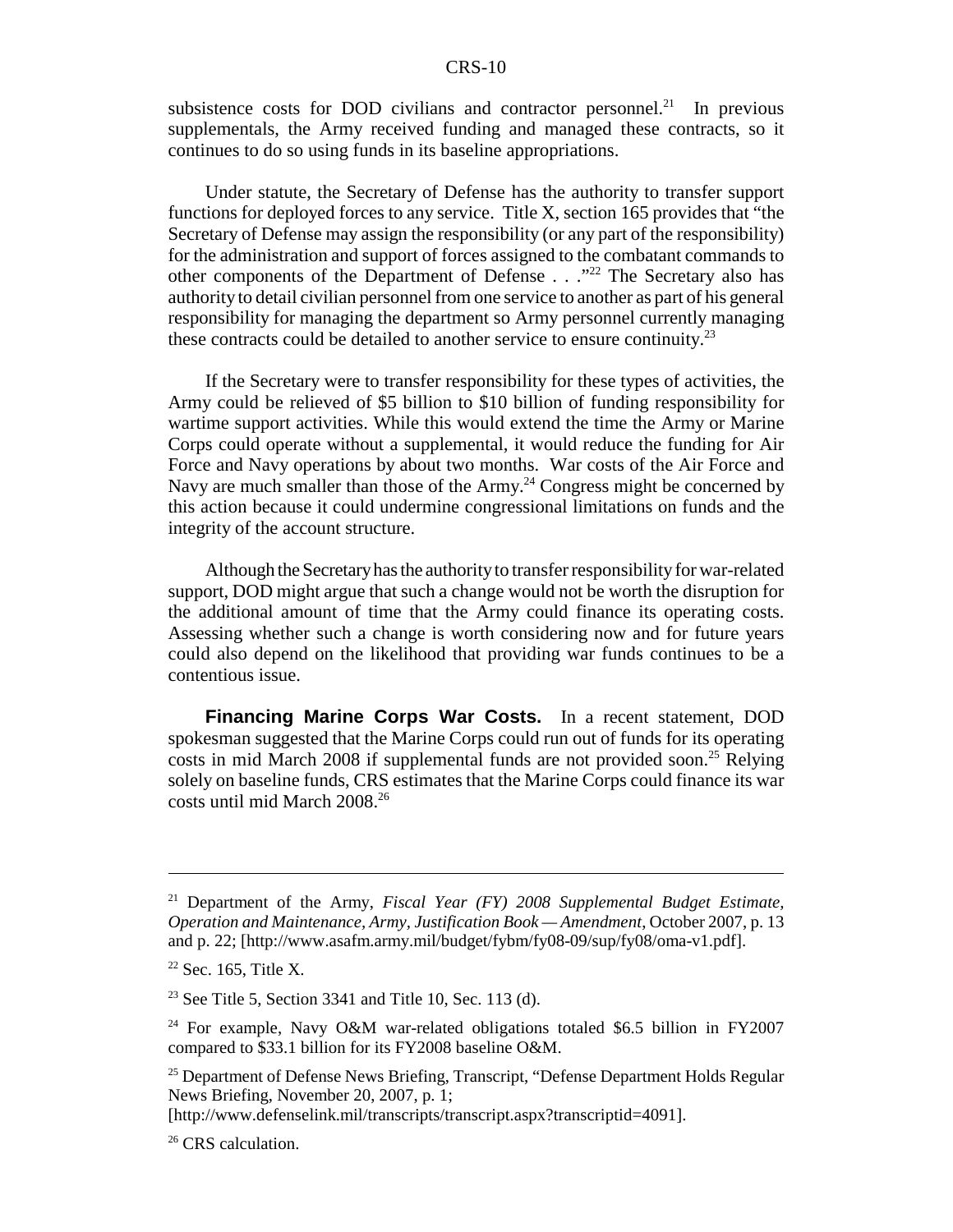At that point, the Marine Corps would need additional funding or would need to slow spending or invoke the Feed and Forage Act. The Marine Corps needs about \$800 million per month to cover its O&M costs.

### **Other Funds Available to DOD for War Costs**

Other than the \$11.8 billion for MRAP vehicles, DOD has not yet received any war-related procurement funds. As of the beginning of FY2008, however, DOD had about \$45 billion in investment funds — for procurement, Research, Development, Test  $\&$  Evaluation (RDT $\&$ E), and military construction — from previous appropriations acts that had not yet been obligated.<sup>27</sup> Because this funding is available for more than three to five years, some of the funds are obligated beyond the first year as contracts are written and processed.

Most of these funds are procurement monies, suggesting that unobligated warrelated procurement funds still available to be spent are about half of the \$81 billion in procurement funds provided to DOD in FY2007 for its regular appropriations.<sup>28</sup> These funds are available to purchase weapon systems and equipment that have already been appropriated by Congress for war.

# **New War Cost Figures and CRS Estimates of Monthly War Costs**

In its FY2008 request, DOD shows a total of \$553 billion enacted or requested for war-related appropriations. DOD has not provided an allocation of all this budget authority (BA) by the three operations — Iraq, Afghanistan, and enhanced security. DOD's financial reporting system captures where some but not all budget authority by operation as funds is obligated, that is, when contracts are signed, orders are placed, or personnel are paid.29 This does not include funds appropriated or requested which have not yet been obligated.

As of September 2007, DOD reported that \$492.6 billion has been obligated for the Global War on Terror (GWOT) including

- \$378.1 billion for Iraq; and
- \$86.3 billion for Operation Enduring Freedom; and
- \$27.8 billion for Operation Noble Eagle (enhanced security).

[http://budget.house.gov/hearings/2007/10.24Belasco\_testimony.pdf].

<sup>&</sup>lt;sup>27</sup> CRS, Statement of Amy Belasco before the House Budget Committee, "The Rising Cost" of the Iraq War," October 24, 2007;

<sup>28</sup> CRS Report Rl33999, See Table 2 in *Defense: FY2008 Authorization and Appropriations* by Pat Towell, Stephen Daggett, and Amy Belasco.

<sup>&</sup>lt;sup>29</sup> Compiled by the Defense Finance Accounting Service (DFAS) monthly, these reports are entitled "Supplemental and Cost of War Execution Reports." September 2007 cumulative figures from DOD, "Cost of War through September 2007," November 2007.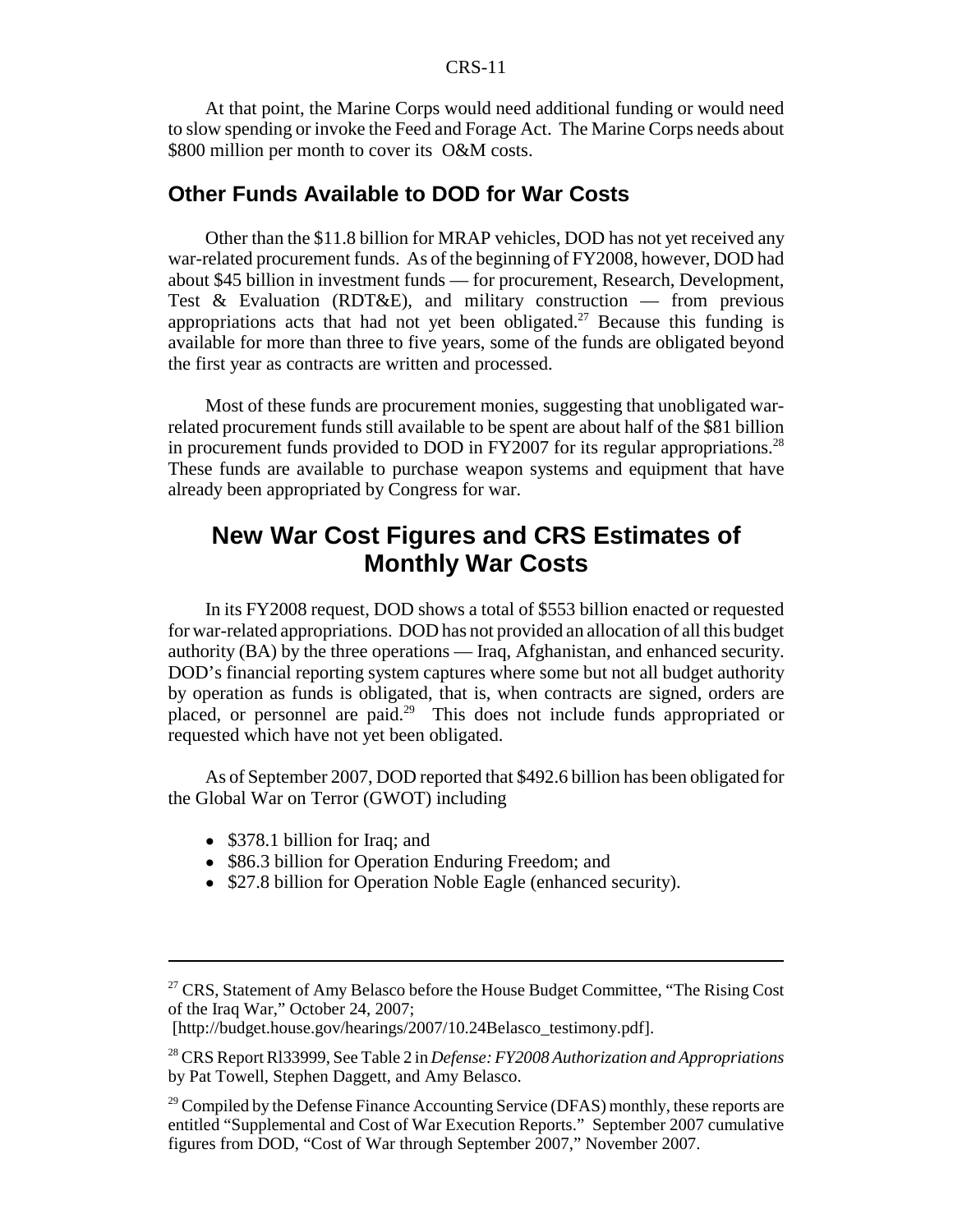DOD's reporting system, however, does not cover about \$86 billion including over \$30 billion for classified programs, over \$45 billion from previous years that remains to be obligated primarily to upgrade or replace war-worn equipment as well as other funds that DOD does not consider to be war-related or appears not to have tracked.30

In the FY2007 Supplemental and FY2008 GWOT war requests, DOD now provides estimated breakdowns by operation for most of the budget authority requested before funds are obligated.31 For example, DOD estimates that the annual cost for Iraq would reach \$123.7 billion in FY2007 and \$110 billion in FY2008 if its requests are approved.32 Presumably, DOD could also allocate all funds that have already been appropriated based on obligations to date and estimates of unobligated funds, just as it has estimated the breakdown of its new requests.

In this report, CRS estimates the allocation of all funds appropriated to DOD for war costs rather than only those obligated thus far relying primarily on DOD data. Such estimates give Congress a better sense of the current status of funding available for each operation, and allow comparisons between fiscal years. CRS calculations of total war appropriations available to DOD exceed DOD's estimate by about \$14 billion, probably because CRS includes all funds appropriated to DOD for the Global War on Terror, as well as transfers from DOD's regular funds to finance unanticipated costs. CRS and CBO estimates or war funding are fairly close.<sup>33</sup>

#### 32 DOD, *FY2008 GWOT Request*, p. 74.

<sup>33</sup> DOD does not appear to include about \$7 billion appropriated in the FY2003 regular act for GWOT or transfers of funds from DOD's regular budget to GWOT after enactment that are approved by the congressional defense committees. At the same time, DOD justification material for its FY2007 and FY2008 war requests shows that budget authority for war fell \$2 billion short in FY2001 and \$4 billion short in FY2004 — a gap presumably met by transferring funds from its regular appropriations. CRS added \$2 billion to its estimates to reflect these funds. CBO's estimates of war costs are about \$4 billion lower than CRS (continued...)

<sup>&</sup>lt;sup>30</sup> CRS calculations based on tracking of war costs.

<sup>&</sup>lt;sup>31</sup> In its FY2007 and FY2008 war requests, DOD does not allocate \$6 billion to \$9 billion for intelligence, fuel for its baseline program, and other programs to either OIF or OEF; CRS allocates most of these amounts since they are requested as war funds; see Table 1a.. in DOD, *FY2007 Emergency Supplemental Request for the Global war on Terror*, February 2007; [http://www.dod.mil/comptroller/defbudget/fy2008 /fy2007\_supplemental/FY2007\_Emergency\_Supplemental\_Request\_for\_the\_GWOT.p]df; hereinafter, *FY2007 Supplemental*, and in DOD, *FY2008 Global War on Terror Request*, February 2007, p. 74; [http://www.dod.mil/comptroller/defbudget/fy2008 /fy2007\_supplemental/FY2008\_Global\_War\_On\_Terror\_Request.pdf] hereinafter, DOD, *FY2008 GWOT Request;* DOD, MRAP amendment, July 31, 2007; [http://www.defenselink.mil/comptroller/defbudget/fy2008/fy2007\_amendment/FY2008 \_Global\_War\_On\_Terror\_Request/FY\_2007\_MRAP\_Budget\_Amendment- \_DoD\_portion.pdf]; hereinafter, DOD, *MRAP Amendment*; and DOD, *FY2008 Global War on Terror Amendment*, October 2007; hereinafter, DOD, *October Amendment;* [http://www.defenselink.mil/comptroller/defbudget/fy2008/Supplemental/FY2008\_Octo ber\_Global\_War\_On\_Terror\_Amendment.pdf].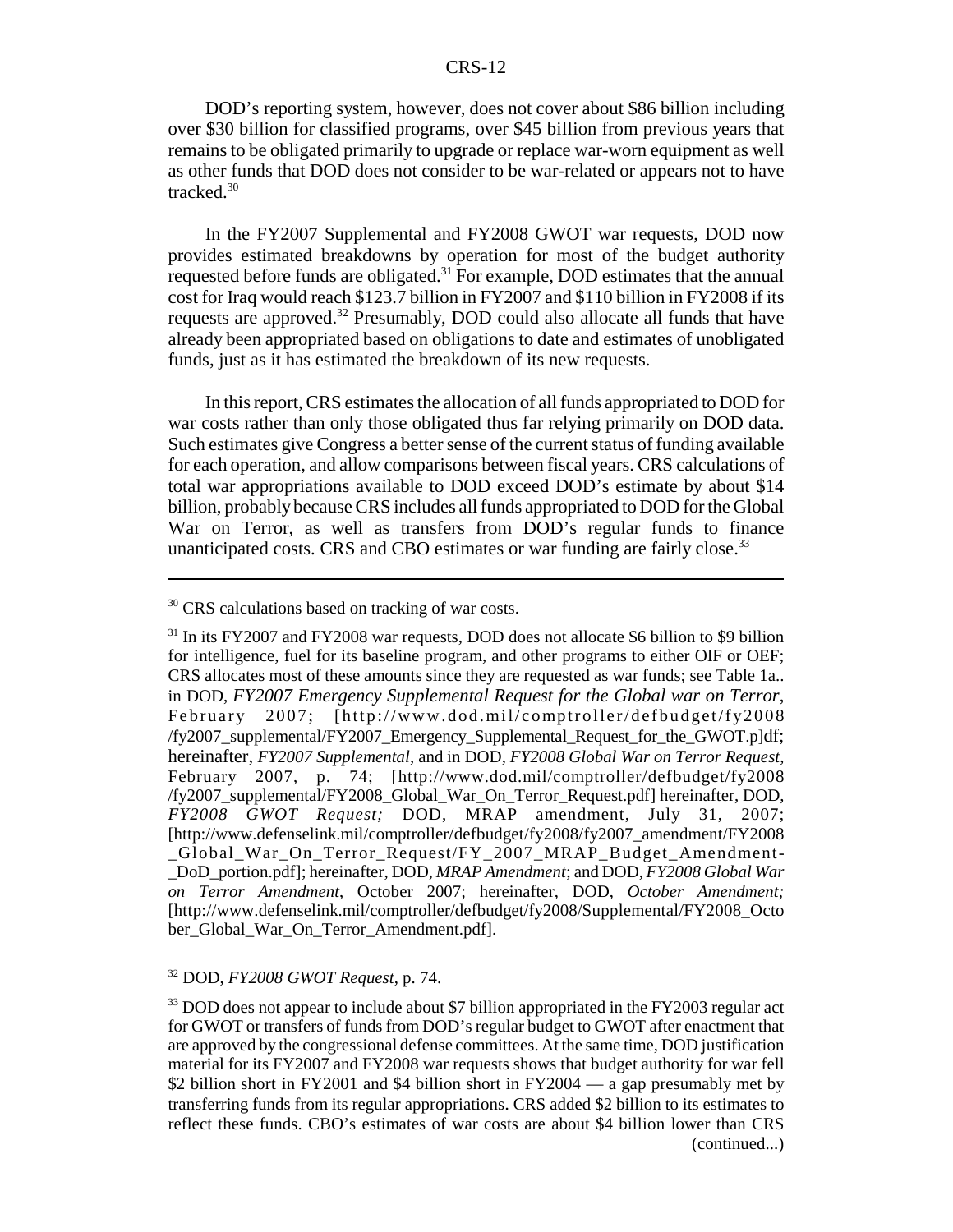CRS uses previous spending trends as a guide to estimate the allocation of funds still to be spent or unreported. CRS has also compiled the funds allocated to Iraq and Afghanistan for foreign and diplomatic operations and for VA medical costs for OIF/OEF veterans (see **Table 3,** and **Table 4**).

**Funding for Each Operation.** According to CRS estimates, Congress has appropriated about \$627 billion in budget authority (BA) from FY2001 through the FY2008 DOD Appropriations Act for DOD, the State Department and for medical costs paid by the Department of Veterans' Affairs. Based on these estimates, that total includes about

- $\bullet$  \$465 billion for Iraq (75%),
- \$128 billion for Afghanistan and other counter terrorism operations  $(20\%)$ ,
- \$28 billion for enhanced security (5%), and
- ! \$5 billion that CRS cannot allocate (see **Table 2**)**.**

Congress has already appropriated \$16.8 billion of the FY2008 request for Mine Resistant Ambush Protected (MRAP) vehicles, a truck with a V-shaped hull expected to be more effective against Improvised Explosive Devices (IEDs) than uparmored HMMWVs as part of the first Continuing Resolution (Sec. 123, H.J. Res 52/P.L.110- 92) and the recently-passed FY2008 DOD Appropriations Act (H.R. 3222/P.L.110- 116). These are the only FY2008 war funds that Congress has appropriated thus far.

The Administration has a pending FY2008 war request for \$178 billion for Iraq and Afghanistan in its regular baseline requests and emergency supplemental requests submitted in February, March, July and October 2007. This total excludes emergency requests for other than Iraq and Afghanistan. Based on DOD and other data, CRS allocates the pending FY2008 request as follows:

- \$144 billion for Iraq; and
- \$34 billion for Afghanistan.

 $33$  (...continued)

because it includes fewer transfers; see CBO, Letter to Senator Conrad, "Estimated Funding for Operations in Iraq and the Global War on Terror," February 7; [http://www.cbo.gov/ftpdocs/77xx/doc7793/02-07-CostOfWar.pdf].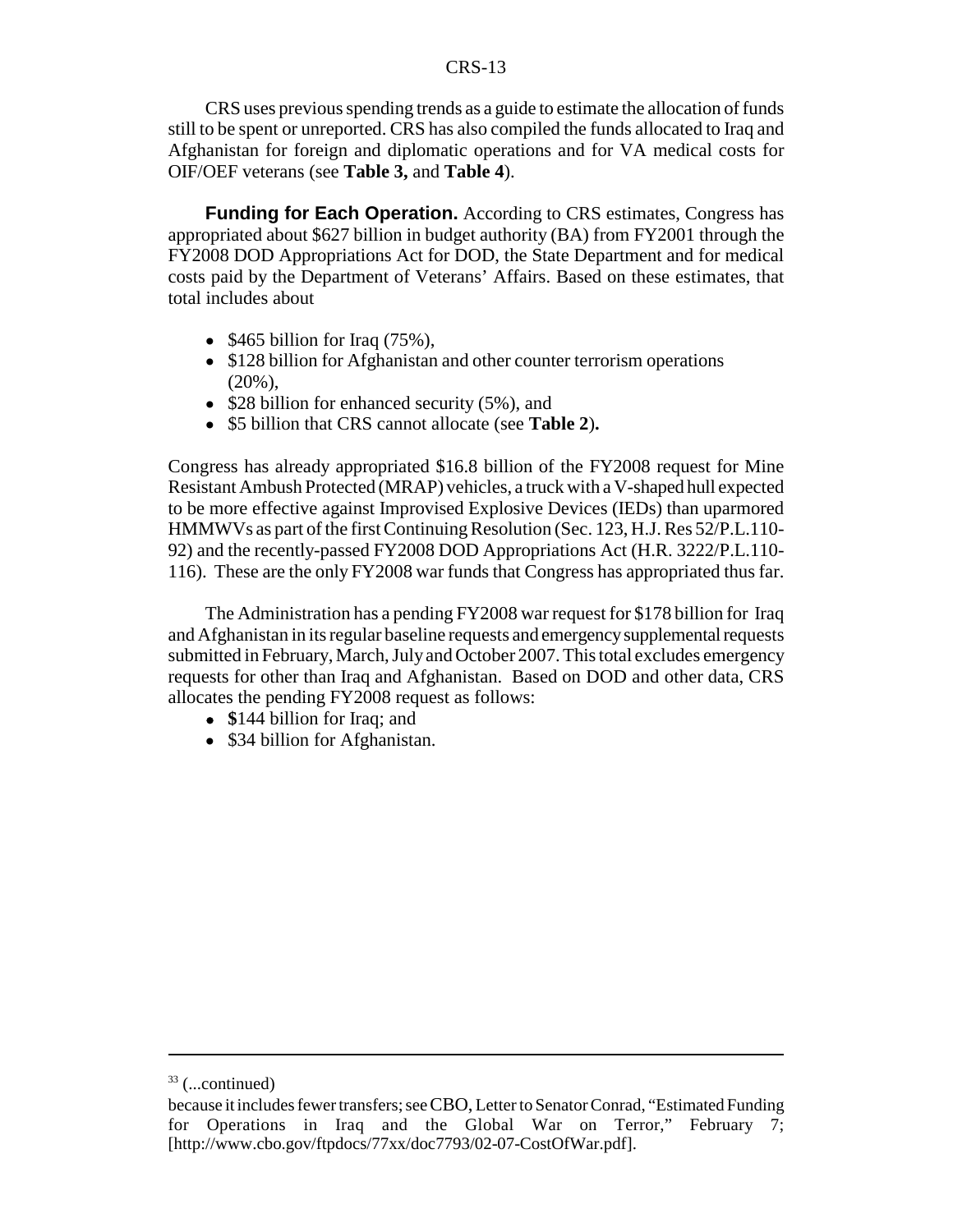#### **Table 2. Estimated War-Related Funding by Operation: FY2001-FY2008**

| <b>Operation &amp;</b><br><b>Total</b> | &<br><b>FY02</b> | FY01 FY03 <sup>a</sup> FY04 <sup>b</sup> FY05 <sup>b</sup> |      |       | <b>FY06</b> | <b>FY07</b> | <b>Enacted:</b><br><b>FY01-FY08</b><br><b>DOD</b><br>Approps. <sup>c</sup> | Pending<br><b>FY08</b><br>$\text{Re}q.^{\text{cd}}$ | Cum.<br><b>FY01-</b><br><b>FY08</b><br>$\text{Re}q^{d}$ |
|----------------------------------------|------------------|------------------------------------------------------------|------|-------|-------------|-------------|----------------------------------------------------------------------------|-----------------------------------------------------|---------------------------------------------------------|
| Iraq                                   | 0.0              | 53.0                                                       | 75.9 | 85.5  | 102.0       | 133.6       | 464.8                                                                      | 143.6                                               | 608.3                                                   |
| <b>OEF</b>                             | 20.8             | 14.7                                                       | 14.5 | 20.0  | 19.0        | 36.9        | 128.3                                                                      | 34.3                                                | 162.5                                                   |
| Enhanced<br>Security                   | 13.0             | 8.0                                                        | 3.7  | 2.1   | 0.8         | .5          | 28.1                                                                       | $\Omega$                                            | 28.7                                                    |
| Unallocated                            | 0.0              | 5.5                                                        | 0.0  | 0.0   | 0.0         | $\Omega$    | 5.5                                                                        | $\Omega$                                            | 5.5                                                     |
| <b>TOTAL</b>                           | 33.8             | 81.1                                                       | 94.1 | 107.6 | 121.8       | 171.0       | 626.6                                                                      | 178.4                                               | 805.0                                                   |
| Annual<br>Change                       | <b>NA</b>        | 140%                                                       | 16%  | 14%   | 14%         | 41%         | <b>NA</b>                                                                  | 14%                                                 | NA                                                      |
| <b>Change Since</b><br>FY03            | <b>NA</b>        | <b>NA</b>                                                  | 16%  | 33%   | 50%         | $111\%$     | <b>NA</b>                                                                  | 141%                                                | <b>NA</b>                                               |

(CRS estimates in billions of dollars of budget authority)

**Notes and Sources**: NA= Not Applicable. Numbers may not add due to rounding. Revised CRS estimates reflect Defense Finance Accounting Service, *Cost of War Execution Reports* through March 2007 and DOD estimates by operation in DOD, *FY2007 Emergency Supplemental Request for the Global War on Terror*, February 2007, p. 93 and other data; [http://www.dod.mil/ comptroller/defbudget/fy2008/fy2007\_supplemental/FY2007\_Emergency\_Supplemental\_Request for theGWOT.pdf]. See **Table A1** for appropriations by public law and transfers. For a further breakdown of agency spending by operation, see **Table 3.** 

a. Includes \$5.5 billion of \$7.1 billion appropriated in DOD's FY2003 Appropriations Act (P.L. 107- 48) for the global war on terror that CRS cannot allocate and DOD cannot track.

- b. Of the \$25 billion provided in Title IX of the FY2005 DOD appropriations bill, CRS included \$2 billion in FY2004 when it was obligated and the remaining \$23 billion in FY2005. Because Congress made the funds available in FY2004, CBO and OMB score all \$25 billion in FY2004.
- c. Includes \$16.8 billion appropriated for Mine Resistant Ambush Protected (MRAP) vehicles requested by DOD for war needs in FY2008 funds, which were provided in the first FY2008 Continuing Resolution (H.J.Res 52/P.L.110-92) and FY2008 DOD Appropriations (H.R. 3222/P.L.110-116); pending FY2008 request excludes these funds. VA Medical estimates reflect VA FY2008 budget materials and CRS estimates. Amounts for foreign and diplomatic operations reflects State Department figures.
- d. In the FY2008 request, CRS includes an estimate for enhanced security (\$390 million) funded in DOD's baseline, along with the cost of Iraq and Afghanistan to be consistent with previous years.

**Funding for Each Agency.** Of the \$608 billion enacted thus far, about \$585 billion, the lion's share or over 90% goes to the Department of Defense. DOD regulations require that the services request *incremental* war costs, in other words, costs that are in addition to regular military salaries, training and support activities, and weapons procurement, RDT&E or military construction.

For military personnel, incremental costs cover hostile fire or other combatrelated special pays and the cost of activating reservists and paying them on a fulltime basis. For operations and maintenance, war costs cover the cost of transporting troops and equipment to the war zone, conducting war operations, and supporting deployed troops, as well as repairing and replacing equipment worn out by war operations.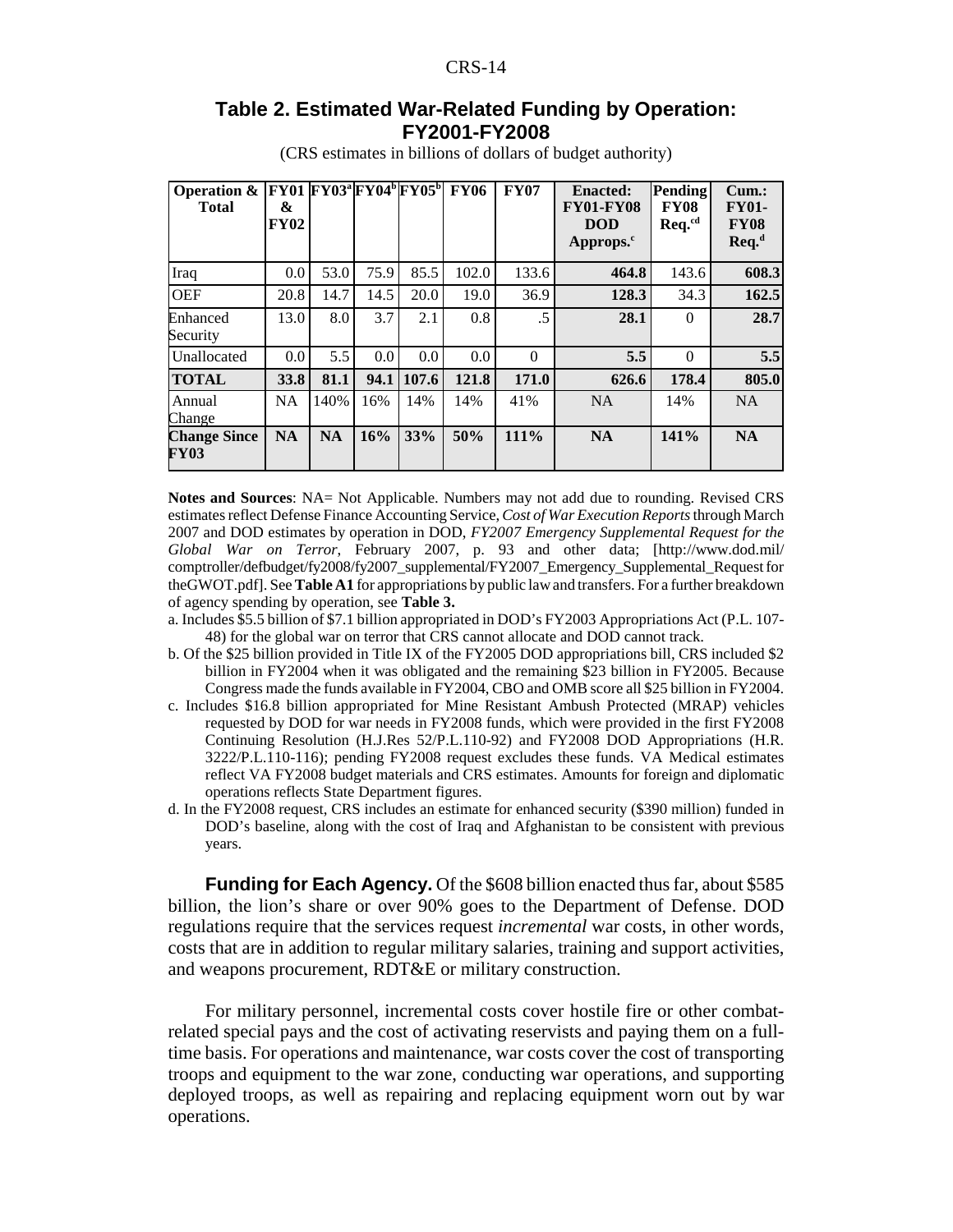#### **Table 3. Estimated War-Related Funding by Agency: FY2001- FY2008**

(CRS estimates in billions of dollars of budget authority)

| <b>By Agency</b><br>& Total | <b>FY01</b><br>&<br><b>FY02</b> | <b>FY03</b> | <b>FY04</b> | <b>FY05</b> | <b>FY06</b> | <b>FY07</b> | <b>Total</b><br><b>Enacted</b><br>Thru FY08<br><b>DOD</b><br>Approps. <sup>a</sup> | <b>FY08</b><br>Req. | Pending Cum.: FY01-<br><b>FY08</b><br><b>Request</b> <sup>b</sup> |
|-----------------------------|---------------------------------|-------------|-------------|-------------|-------------|-------------|------------------------------------------------------------------------------------|---------------------|-------------------------------------------------------------------|
| <b>DOD</b>                  | 33.0                            | 77.4        | 72.4        |             | 102.6 117.2 | 165.0       | 584.8                                                                              | 171.6               | 756.3                                                             |
| State/AID                   | 0.8                             | 3.7         | 21.7        | 4.8         | 4.3         | 5.0         | 40.3                                                                               | 6.0                 | 46.3                                                              |
| VA                          | $0.0\,$                         | 0.0         | $0.0\,$     | 0.2         | 0.4         | 1.0         | 1.6                                                                                | .8                  | 2.3                                                               |
| <b>TOTAL</b>                | <b>33.8</b>                     | 81.1        | 94.1        |             | 107.6 121.8 | 171.0       | 626.6                                                                              | 178.4               | 805.0                                                             |

**Notes and Sources:**

a. Includes \$16.8 billion for MRAP vehicles appropriated in first FY2008 Continuing Resolution (H.J. Res 52/P.L.110-92) and the FY2008 DOD Appropriations Act (H.R. 3222/P.L.110-116).

b. Includes both regular and emergency requests.

Public laws, congressional appropriations reports, and CRS estimates; see **Table 4**.

Through FY2007, the State Department and USAID together have received about \$40 billion for reconstruction, embassy operations and construction, and various foreign aid programs for Iraq and Afghanistan. The Veterans Administration has received about \$1.6 billion for medical care for veterans of these operations.<sup>34</sup>

For information about State Department and USAID programs, see CRS Report RL34023, *State, Foreign Aid, and Related Programs: FY2008* by Connie Veillette and Susan Epstein; CRS Report RL31833, *Iraq: Reconstruction Assistance*, by Curt Tarnoff; and CRS Report RL30588, *Afghanistan: Post War Governance and U.S. Policy*, by Kenneth Katzman.

# **FY2007 Supplemental and FY2008 War Cost Requests**

In FY2007, Congress provided \$164 billion in DOD war funds in the FY2007 Supplemental on May 25, 2007 (H.R. 2206/P.L.110-28) and a bridge fund for Iraq and Afghanistan that Congress included in DOD's regular FY2007 appropriations act (P.L.109-289) to cover the gap between the beginning of the fiscal year and passage of the supplemental.<sup>35</sup> The  $FY2007$  funding for DOD is more than  $40\%$  above FY2006 and 50% higher than the \$110 billion projected by OMB last summer.<sup>36</sup>

<sup>&</sup>lt;sup>34</sup> Foreign operations activities are managed by both the State Department and USAID, which handles most U.S. development assistance programs.

<sup>&</sup>lt;sup>35</sup> For additional information about the FY2007 Supplemental, see CRS Report RL33900, *FY2007 Supplemental Appropriations for Defense, Foreign Affairs, and Other Purposes*, by Stephen Daggett et. al. Department of Defense Press Release, "President Bush's FY2008 Defense Submission," February 5, 2007.

<sup>36</sup> See OMB, *Fiscal Year 2007 Mid-Session Review*, p. 6; [http://www.whitehouse .gov/omb/budget/fy2007/pdf/07msr.pdf].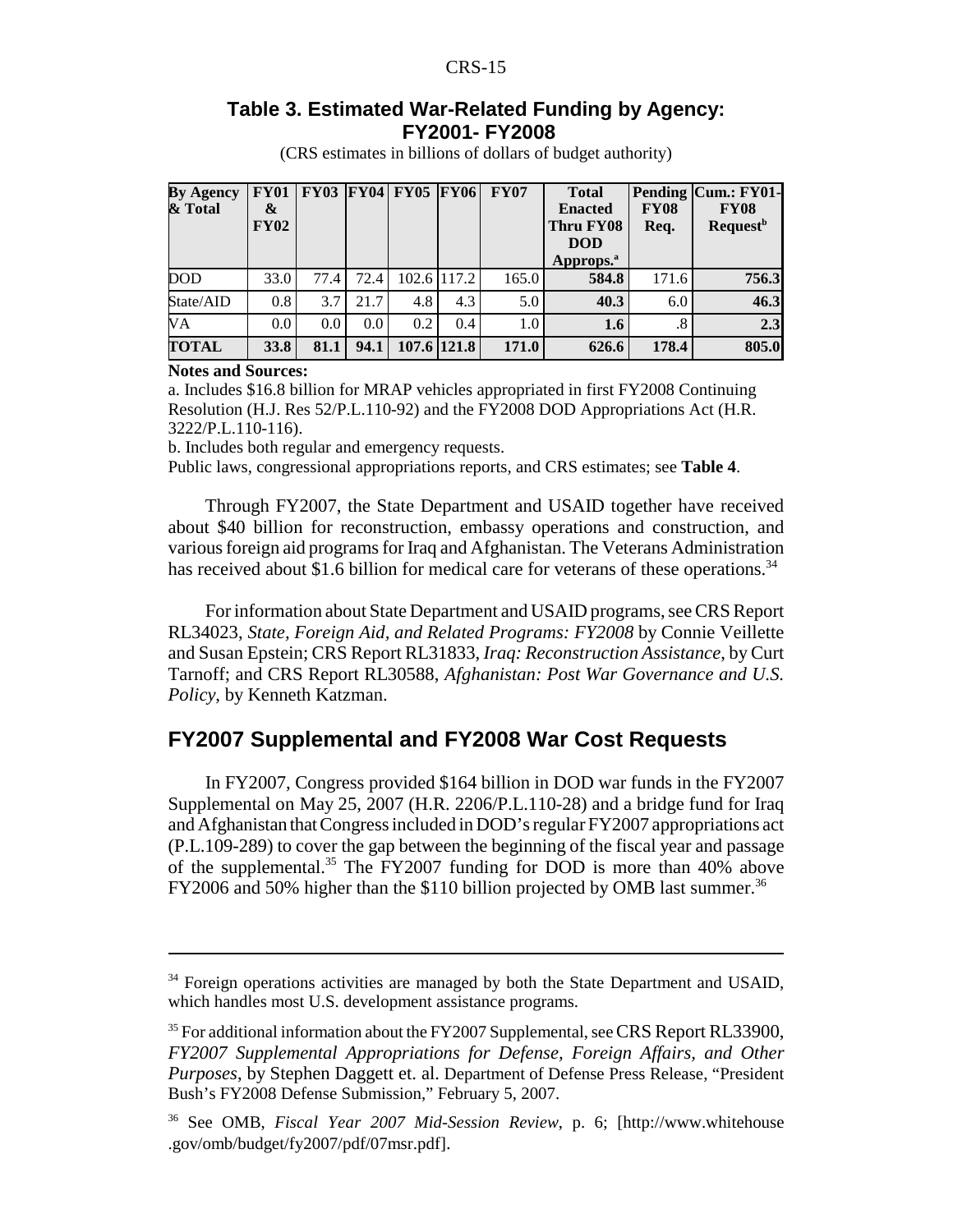As in previous years, Congress was under considerable pressure from DOD to pass the FY2007 supplemental quickly in order to ensure that the Army would have enough funds for both its wartime and peacetime operations. The FY2006 Supplemental was enacted in mid-June 2006, which the Army said would create disruptions. Initially, the Army claimed that the supplemental needed to be enacted by the end of this April to avoid such problems.<sup>37</sup>

While awaiting the supplemental, the Army adopted a series of restrictions to slow non-war-related activities that would not affect readiness to conserve funding, projecting that \$3.6 billion could temporarily be saved and used to fund war needs. Based on DOD data, CRS and the Army estimated that the Army had sufficient funds to last through June 2007. The supplemental was enacted on May 25, 2007.<sup>38</sup>

**The "Surge" in Troops and Naval Presence.** The FY2007 Supplemental included funding for the President's proposal announced on January 10, 2007 to increase troops in Iraq by five combat brigades or about 21,500 personnel to establish security in Baghdad and Anbar province and to heighten naval presence in the Gulf by deploying an additional carrier and extending one Marine Expeditionary Group "as a gesture of support to our friends and allies in the area who were becoming very worried about Iran's aggressiveness" according to Secretary of Defense Gates.<sup>39</sup>

Before funds were enacted, DOD tapped funds for other activities to cover the cost of deploying the additional troops. Unless Congress enacts specific restrictions, the President can use currently available DOD funds to conduct military operations as he sees fit because funds for DOD are appropriated for particular types of expenses (e.g., military personnel costs ) rather than designated for particular operations. With enactment of the supplemental, DOD restored funds for other activities that were temporarily tapped to fund the "surge."

As passed, the FY2007 Supplemental included about \$5.6 billion to cover the surge plus an additional \$1 billion for support troops to cover the cost of additional support troops<sup>40</sup> DOD's October amendment to its  $FY2008$  supplemental includes an additional \$6.5 billion to continue the surge, with a return to pre-surge levels by May or June of 2008.

**FY2008 War Request.** In February, March, July and October 2007, DOD

<sup>&</sup>lt;sup>37</sup> Army Budget Office, "OMA FY07 Spending Projections," February 5, 2007.

<sup>&</sup>lt;sup>38</sup> Army Briefing, April 2007. See the section titled, "Financing Army Operations Until Passage of the Supplemental," in CRS Report RL33900, for more details.

<sup>&</sup>lt;sup>39</sup> House Armed Services Committee, transcript of hearing on "Fiscal 2008 Budget: Defense Department," February 7, 2007, p. 45.

<sup>&</sup>lt;sup>40</sup> DOD revised its request to include support troops after CBO estimated that additional funds would be needed; see CBO, Cost Estimate for Troop Increase Proposed by the president, 2-1-07 [http://www.cbo.gov/ftpdocs/77xx/doc7778/TroopIncrease.pdf]. DOD, FY2007 Supplemental, p. 83; [http://www.dod.mil/comptroller/defbudget /fy2008/fy2007\_supplemental/FY2007\_Emergency\_Supplemental\_Request\_ for\_the\_GWOT.pdf]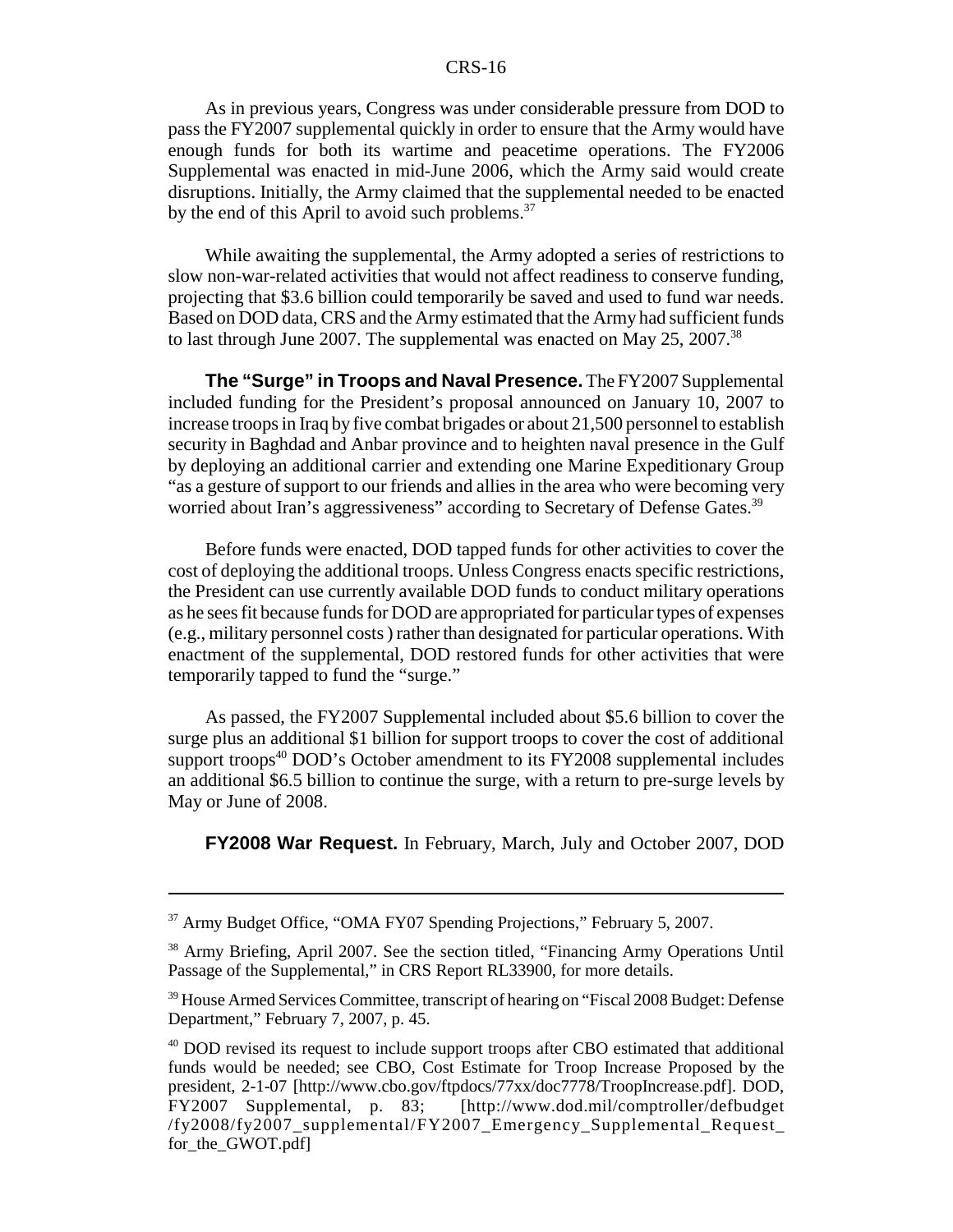submitted requests that total \$189 billion for Iraq and Afghanistan in addition to a baseline request of \$481.4 billion. The initial February 2007 request for war funds satisfied a requirement in the FY2007 National Defense Authorization Act and reflects a long-simmering congressional concern about the limited visibility for war costs because funds are provided primarily in supplementals.<sup>41</sup>

In March, the Administration requested a re-allocation of funds to cover the costs of additional personnel to support the troop increase that began in February 2007. In July 2007, the Administration requested additional funds for Mine Resistant Ambush Protected vehicles (\$5.3 billion), which Congress provided in the first Continuing Resolution (P.L. 110-92). Then in October, 2007, the Administration requested an additional \$42.5 billion for DOD, primarily for more procurement, as well as funding to cover the cost of the surge. Congress provided the funds requested for MRAP (\$11.6 billion). For the years beyond FY2008, the Administration includes a placeholder figure of \$50 billion in FY2009 and no funds in later years. $42$ 

# **Key War Cost Questions**

 This report is designed to answer the frequently asked questions below as well as to address the major war cost issues likely to be faced in the  $110<sup>th</sup> Congress$ .

- How much has Congress appropriated for each of the three missions since the 9/11 attacks — Operation Iraqi Freedom (Iraq), Operation Enduring Freedom (Afghanistan and other Global War on Terror operations), and Operation Noble Eagle (enhanced security for defense bases) for defense, foreign operations, and related VA medical care?
- How and why have average monthly DOD obligations changed over time for each mission?
- What are potential future spending levels under various scenarios ranging from an increase in troop levels to a withdrawal of forces?
- What is appropriately considered a war-related procurement cost replacements of war losses, replacements for "stressed" equipment, upgrades, and new requirements and how urgent are DOD's requirements?

This report provides CRS estimates of the amount appropriated for each of the three missions to date, average obligations per month, and other measures of costs.

<sup>41</sup> See Section 1008, *P.L.109-364, FY2007 National Defense Authorization Act*.

<sup>42</sup> Office of Management and Budget, *FY2008 Historical Tables*, Table 5.1.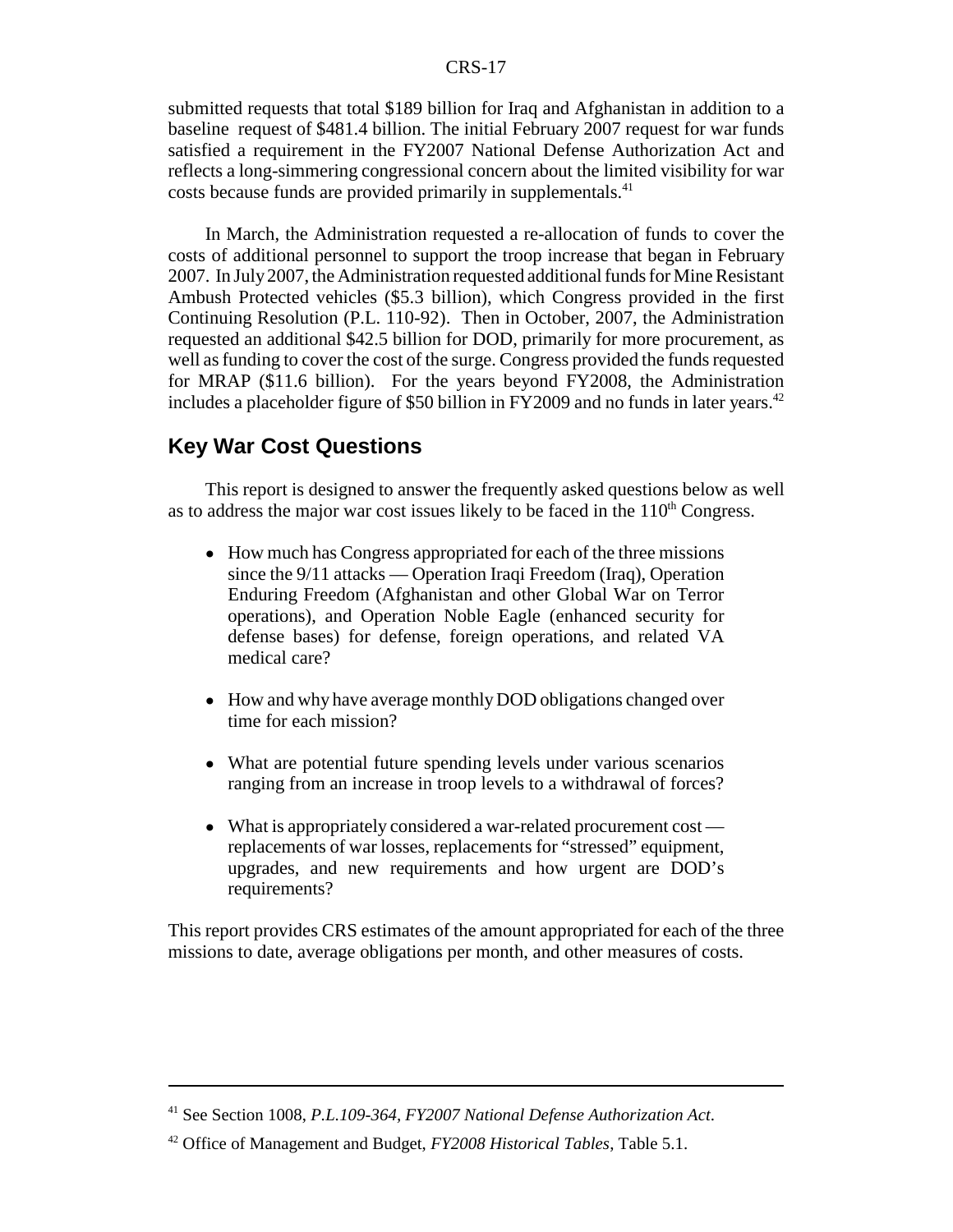# **Potential War Cost Issues for the 110<sup>th</sup> Congress**

In addition to debate about the surge or "plus-up," the  $110<sup>th</sup>$  Congress may face several other major war cost issues such as:

- how long can the Army finance war costs without a supplemental.
- how to ensure transparency in war costs;
- how to use congressional funding mechanisms to affect policy options for Iraq;
- how to decide which DOD costs qualify as emergency war costs and which should be considered part of DOD's regular baseline budget, particularly for reconstitution or reset — the repair and replacement of war-worn equipment;
- how to judge and respond to readiness problems that stem from war operations.

Grappling with these issues is more difficult because DOD has provided limited information about prior war costs making trends difficult to decipher and explanations unlikely to be available. GAO, CBO, and CRS have all raised concerns about these problems in reports and testimony. There are also many unresolved discrepancies and gaps in reported DOD figures.

War-related issues — primarily the effectiveness of the ongoing surge in troops and future troop levels — were joined during consideration of the FY2007 supplemental request. (See CRS Report RL33900, *FY2007 Supplemental Appropriations for Defense, Foreign Affairs, and Other Purposes*, by Stephen Daggett et al.) As in previous years, there continues to be pressure to enact supplemental war funds quickly to minimize DOD's need to finance war costs with its baseline appropriations.

# **Trends in War Funding**

The total cost for all three operations — Iraq, Afghanistan, and other GWOT and enhanced security — has risen steeply since the 9/11 attacks primarily because of higher DOD spending in Iraq. Annual war appropriations more than doubled from about \$34 billion in FY2001/FY2002 to about \$80 billion with the preparation for and invasion of Iraq in FY2003 (see and **Table 4**). Based on passage of the FY2007 Supplemental, annual DOD funding will more than double between FY2004 and FY2007.

**Table 4** estimates the breakdown of war-related funds for each operation and each agency by fiscal year. DOD's funding covers not only operational costs but also replacing and upgrading military equipment, converting units to new modular configuration, training Afghan and Iraqi security forces, providing support to allies and enhanced security at DOD bases. Such investment funding has grown steeply in recent years (see **Table 5**). Foreign and diplomatic operations cover the cost of reconstruction, building and operating embassies in Iraq and Afghanistan and various foreign aid programs.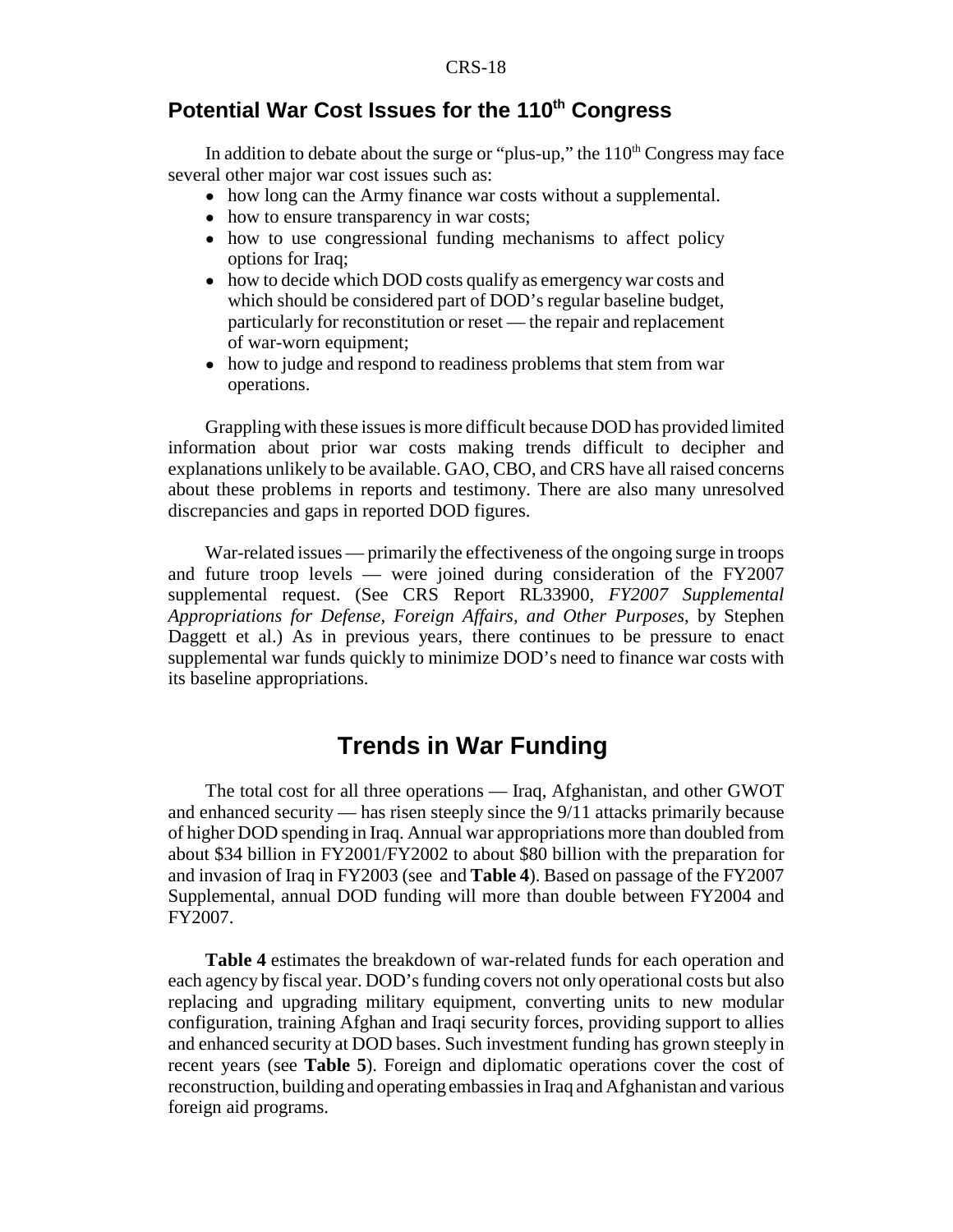#### **Table 4. Budget Authority for Iraq, Afghanistan, and Other Global War on Terror (GWOT) Operations: FY2001-FY2008**

(CRS estimates in billions of budget authority)

|                                                              |                 |                |                |                  |            |           | Cum.<br><b>Enacted</b> |           |                  |
|--------------------------------------------------------------|-----------------|----------------|----------------|------------------|------------|-----------|------------------------|-----------|------------------|
|                                                              | <b>FY</b>       |                |                |                  |            |           | thru                   |           | Cum:             |
| <b>By Operation</b>                                          | 01 &            |                |                |                  |            |           | <b>FY08</b>            | Pending   | <b>FY01-</b>     |
| and Funding                                                  | <b>FY</b>       | <b>FY</b>      | <b>FY</b>      | <b>FY</b>        | <b>FY</b>  | <b>FY</b> | <b>DOD</b>             | $\bf{F}Y$ | <b>FY08</b>      |
| <b>Source</b>                                                | 02 <sup>a</sup> | 0 <sub>3</sub> | 04             | 0 <sub>5</sub>   | 06         | 07        | <b>Approps</b>         | 08 Req.   | Req.             |
| <b>OPERATION IRAQI FREEDOM (OIF)b</b>                        |                 |                |                |                  |            |           |                        |           |                  |
| Department of<br>Defense                                     | $\overline{0}$  | 50.0           | 56.4           | 83.4             | 98.5       | 129.6     | 432.5                  | 139.1     | 571.6            |
| Foreign Aid and<br>Diplomatic Ops <sup>c</sup>               | $\overline{0}$  | 3.0            | 19.5           | 2.0              | 3.2        | 3.2       | 30.8                   | 3.8       | 34.6             |
| VA medical <sup>d</sup>                                      | $\overline{0}$  | $\overline{0}$ | $\overline{0}$ | $\overline{0.2}$ | 0.4        | 0.9       | 1.5                    | 0.7       | 2.1              |
| <b>Total: Iraq</b>                                           | 0.0             | 53.0           | 75.9           |                  | 85.5 102.0 | 133.6     | 464.8                  | 143.6     | 608.3            |
| <b>OPERATION ENDURING FREEDOM (OEF)/Afghanistan and GWOT</b> |                 |                |                |                  |            |           |                        |           |                  |
| Department of<br>Defense                                     | 20.0            | 14.0           | 12.4           | 17.2             | 17.9       | 34.9      | 118.7                  | 32.0      | 150.6            |
| Foreign Aid and<br>Diplomatic Ops <sup>c</sup>               | 0.8             | 0.7            | 2.2            | 2.8              | 1.1        | 1.9       | 9.5                    | 2.2       | 11.7             |
| VA Medical <sup>d</sup>                                      | $\overline{0}$  | $\overline{0}$ | $\overline{0}$ | $\overline{0}$   | 0.0        | 0.1       | 0.1                    | 1.0       | 0.2              |
| <b>Total: OEF</b>                                            | 20.8            | 14.7           | 14.5           | 20.0             | 19.0       | 36.9      | 128.3                  | 34.3      | 162.5            |
| <b>ENHANCED SECURITY (Operation Noble Eagle)</b>             |                 |                |                |                  |            |           |                        |           |                  |
| Department of<br>Defense                                     | 13.0            | 8.0            | 3.7            | 2.1              | 0.8        | 0.5       | 28.1                   | 0.5       | 28.7             |
| <b>Total: Enhanced</b>                                       | 13.0            | 8.0            | 3.7            | 2.1              | 0.8        | 0.5       | 28.1                   | 0.5       | 28.7             |
| Security <sup>e</sup>                                        |                 |                |                |                  |            |           |                        |           |                  |
| <b>DOD</b>                                                   | 0.0             | 5.5            | 0.0            | 0.0              | 0.0        | 0.0       | 5.5                    | 0.0       | 5.5              |
| <b>Unallocated</b>                                           |                 |                |                |                  |            |           |                        |           |                  |
| <b>ALL MISSIONS</b>                                          |                 |                |                |                  |            |           |                        |           |                  |
| Department of<br>Defense                                     | 33.0            | 77.4           | 72.4           | 102.6            | 117.2      | 165.0     | 584.8                  | 171.6     | 756.3            |
| Foreign Aid and<br>Diplomatic<br>Operations <sup>d</sup>     | 0.8             | 3.7            | 21.7           | 4.8              | 4.3        | 5.0       | 40.3                   | 6.0       | 46.3             |
| VA Medical <sup>d</sup>                                      | $\overline{0}$  | $\overline{0}$ | $\overline{0}$ | 0.2              | 0.4        | 1.0       | $\overline{1.6}$       | 0.8       | $\overline{2.3}$ |
| <b>Total: All</b><br><b>Missions</b>                         | 33.8            | 81.1           | 94.1           | 107.6 121.8      |            | 171.0     | 626.6                  | 178.4     | 805.0            |

**Notes and Sources:** Numbers may not add due to rounding. Because DOD has not provided a breakdown by operation for all appropriations received, CRS estimates unobligated budget authority using past trends as shown in DOD's Defense Finance Accounting Service (DFAS) reports, *Supplemental & Cost of War Execution Reports* and other budget justification materials including DOD, *FY2007 Supp*, February 2007, Table 1a.; [http://www.dod.mil/ comptroller/defbudget/fy2008/fy2007\_supplemental/FY2007\_Emergency\_Supplemental\_Request \_for\_the\_GWOT.pdf]; DOD, FY2008 Supplemental Requests, February , July, and October 2007. CRS budget authority (BA) totals are higher than DOD figures because CRS includes all funding provided in supplementals, bridge funds or baseline appropriations for Iraq and the Global war on Terror as well as transfers from DOD's baseline funds for GWOT requirements, and enhanced security. CRS also splits the \$25 billion provided in the FY2005 Title IX bridge between the \$1.8 billion obligated in FY2004 and the remainder available for FY2005; all those funds are scored as FY2004 because they were available upon enactment in August 2005. Figures include funds provided in P.L. 107-38, the first emergency supplemental after 9/11, and funds allocated in P.L. 107-117.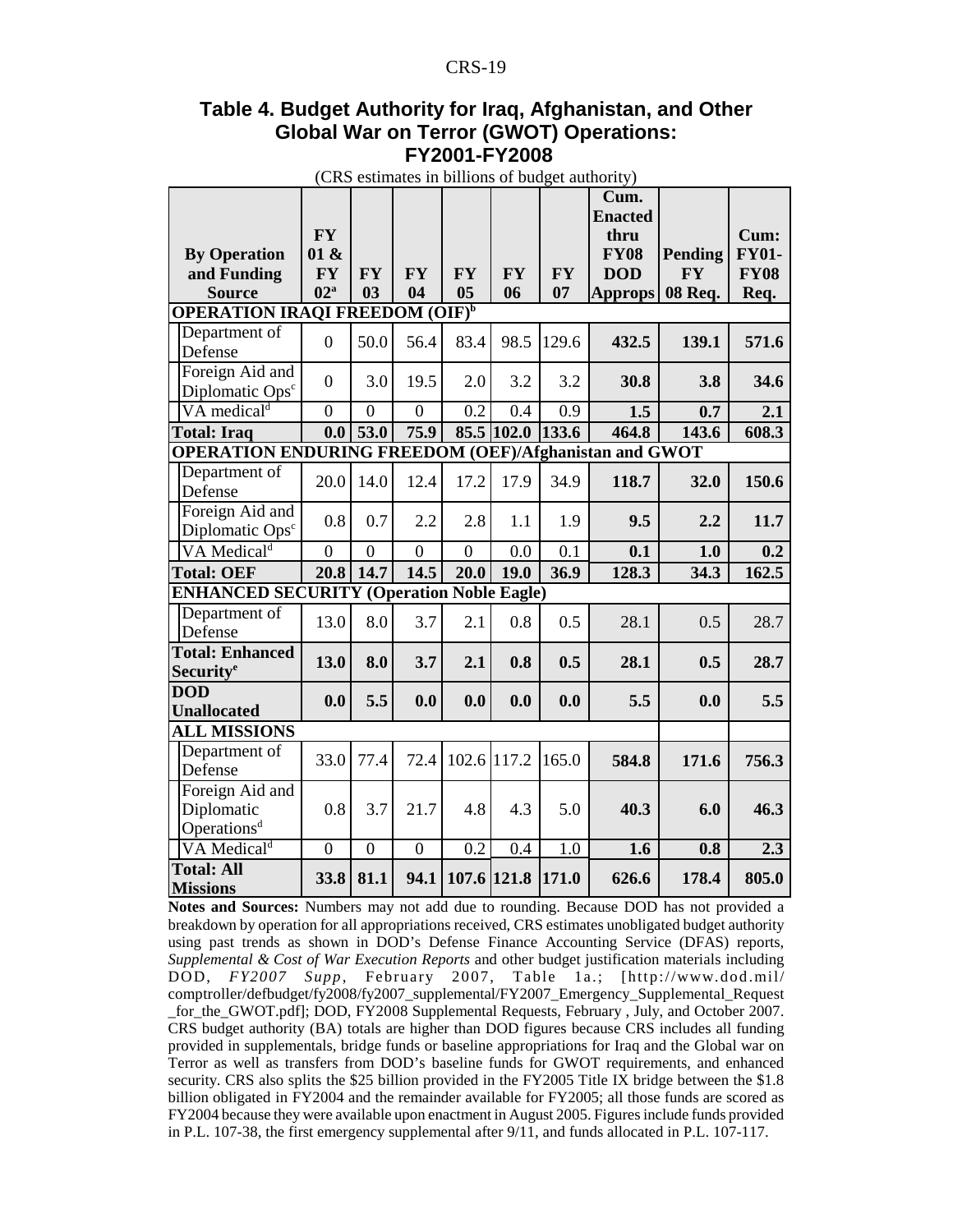- a. CRS combined funds for FY2001 and FY2002 because most were obligated in FY2002 after the 9/11 attacks at the end of FY2001.
- b. DOD's new estimate for Iraq shows BA from FY2003 as \$48 billion, \$2 billion higher than reported by DFAS without identifying a source for these funds.
- c. Foreign operations figures include monies for reconstruction, development and humanitarian aid, embassy operations, counter narcotics, initial training of the Afghan and Iraqi army, foreign military sales credits, and Economic Support Funds. For FY2007, figures reflect State Department figures.
- d. Medical estimates reflect figures in VA's FY2008 budget justifications.
- e. Known as Operation Noble Eagle, these funds provide higher security at DOD bases, support combat air patrol, and rebuilt the Pentagon.

Over 90% of DOD's funds were provided as emergency funds in supplemental or additional appropriations; the remainder were provided in regular defense bills or in transfers from regular appropriations.<sup>43</sup> Emergency funding is exempt from ceilings applying to discretionary spending in Congress's annual budget resolutions.<sup>44</sup> Some Members have argued that continuing to fund ongoing operations in supplementals reduces congressional oversight. Generally, much of foreign and diplomatic funding has been funded in regular rather than emergency appropriations.45

### **Estimates for Iraq and Afghanistan and Other Operations**

*How much has Congress provided for each of the three operations launched since the 9/11 attacks — Iraq, Afghanistan and other GWOT, and enhanced security?* Using a variety of sources and methods, CRS estimated the distribution of warrelated funds appropriated for defense, foreign operations, and VA medical costs from the 9/11 attacks through the FY2008 supplemental request (see **Table 4**). With passage of the FY2008 DOD Appropriations (H.R.3222/P.L 110-116), CRS estimates that war-related appropriations enacted to date total about \$627 billion allocated as follows

- $$449$  billion for Iraq (or 74%);
- $$127$  billion for Afghanistan (or 20%);
- $\bullet$  \$28 billion for enhanced security (5%); and
- ! \$5 billion unallocated (1%) (see **Table 4)**.

In addition, Congress provided \$16.8 billion for MRAP vehicles in the FY2008 Continuing Resolution and the FY2008 DOD Appropriations bill (H.R. 3222).

<sup>&</sup>lt;sup>43</sup> These funds were characterized as "additional appropriations," and put in a separate title of DOD's regular appropriation bill in FY2005, FY2006, and FY2007. For discussion of using regular vs. supplemental appropriations for war funding, see CRS Report RS22455, *Military Operations: Precedents For Funding Contingency Operations in Regular or in Supplemental Appropriations Bills*, by Stephen Daggett.

<sup>44</sup> The FY2005 and FY2006 budget resolutions exempted up to \$50 billion in overseas contingency operations funds from budget controls (see Section 403, H.Con.Res. 95 (FY2005) and Sec. 402, S.Con.Res. 95 (FY2006)). Congress did not pass a budget resolution in FY2007.

<sup>&</sup>lt;sup>45</sup> The exception is FY2004 when Congress appropriated \$20 billion for reconstruction in the supplemental.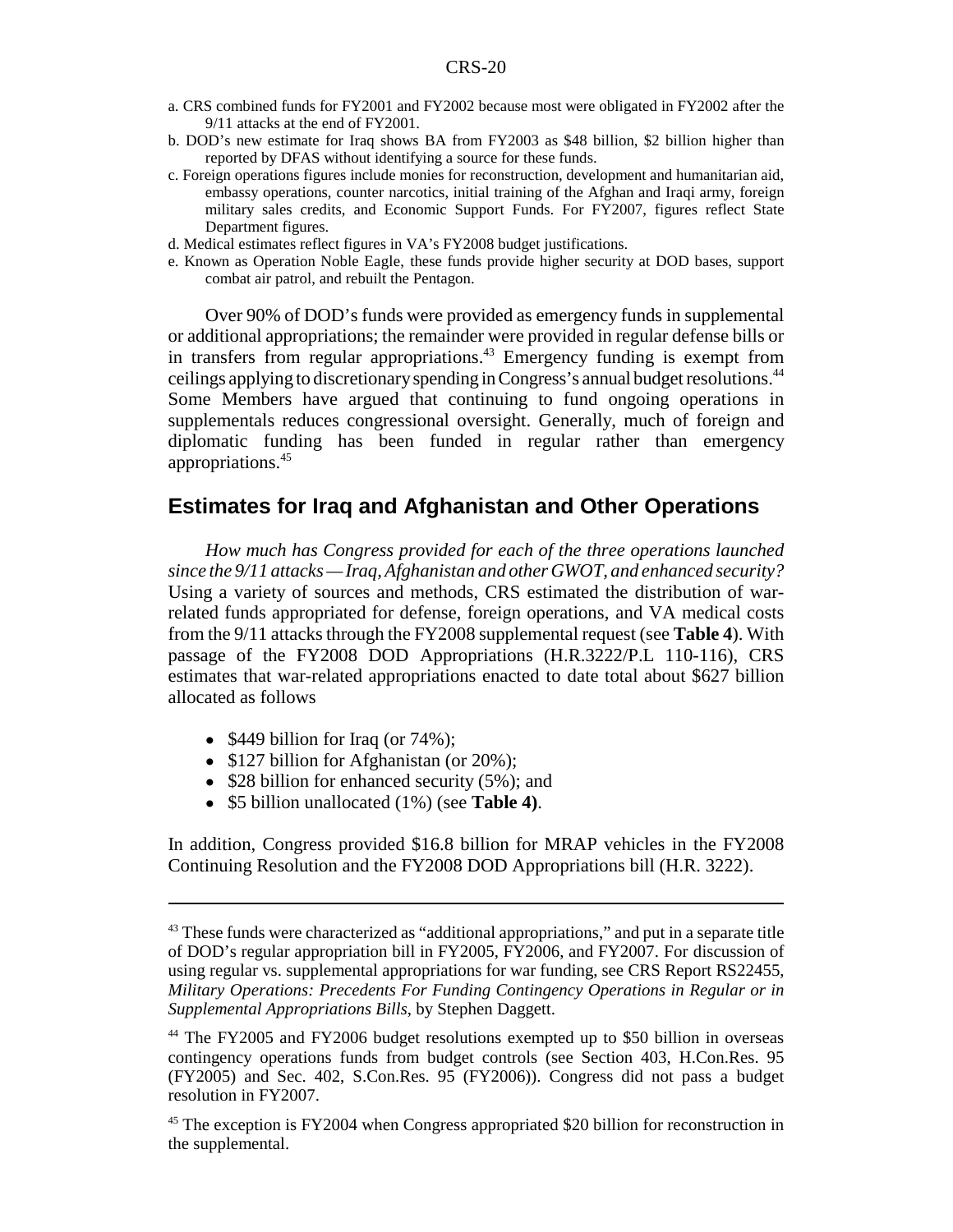Since the FY2003 invasion, DOD's war costs have been dominated by Iraq. Costs for OEF have risen in recent years as troop levels and the intensity of conflict have grown. The cost of enhanced security in the United States has fallen off from the earlier years which included initial responses to the 9/11 attacks. Foreign operations costs peaked in FY2004 with the \$20 billion appropriated for Iraq and Afghan reconstruction and then run about \$3 billion to \$4 billion a year.

Although some of the factors behind the rapid increase in DOD funding are known — the growing intensity of operations, additional force protection gear and equipment, substantial upgrades of equipment, converting units to modular configurations, and new funding to train and equip Iraqi security forces — these elements are not enough to explain the size of the increases. Until this year, DOD has provided little explanation in its requests.

The FY2007 DOD Emergency Request and the FY2008 Global War on Terror (GWOT) request provide more justification material than previously. In FY2009, the Administration includes a \$50 billion placeholder figure for war costs and no funds in later years.

**CBO Projections of Future Costs.** Based on two illustrative scenarios assuming a more and less gradual drawdown in deployed troop levels, CBO estimated the cost of all three operations for the next ten years from 2008 - 2017. CBO projects that over the next ten years war costs for DOD, State, and VA could total

- \$570 billion if troop levels fell to 30,000 by 2010; or
- $\bullet$  \$1,055 billion if troop levels fell to 75,000 by 2013.<sup>46</sup>

This CBO estimate does not split funding for Iraq and Afghanistan. If these CBO estimates are added to funding already appropriated, CBO projects that the cost of both Iraq, Afghanistan, and enhanced security could reach from \$1.2 trillion to \$1.7 trillion by 2017 if troops fell to 30,000 or 75,000 respectively.<sup>47</sup>

CBO stated that future costs were difficult to estimate because DOD has provided little detailed information on costs incurred to date, and does not report outlays, or actual expenditures for war because war and baseline funds are mixed in the same accounts. Nor is information available on many of the key factors that determine costs such as personnel levels or the pace of operations.<sup>48</sup>

<sup>46</sup> Table 1 CBO, Statement of Peter Orszag, Director, before House Budget Committee, "Estimated Cost of U.S. Operations in Iraq and Afghanistan and Other Activities Related to the War on Terrorism," October 24, 2007; [http://www.cbo.gov/ftpdocs/86xx/doc8690 /10-24-CostOfWar\_Testimony.pdf].

<sup>47</sup> *Ibid*, p.1.

<sup>&</sup>lt;sup>48</sup> CRS adjusted the CBO estimates by subtracting \$70 billion for the additional funding assumed by CBO for FY2007; see Letter to Chair, Senate Budget Committee, Kent Conrad, "Summarizing and projecting funding for Iraq and GWOT under two scenarios," February 7, 2007, Table 1 and p.2 - p.3; [http://www.cbo.gov/ftpdocs/77xx/doc7793/02-07- CostOfWar.pdf]. See also, CBO, Statement of Robert A. Sunshine, Assistant Director, (continued...)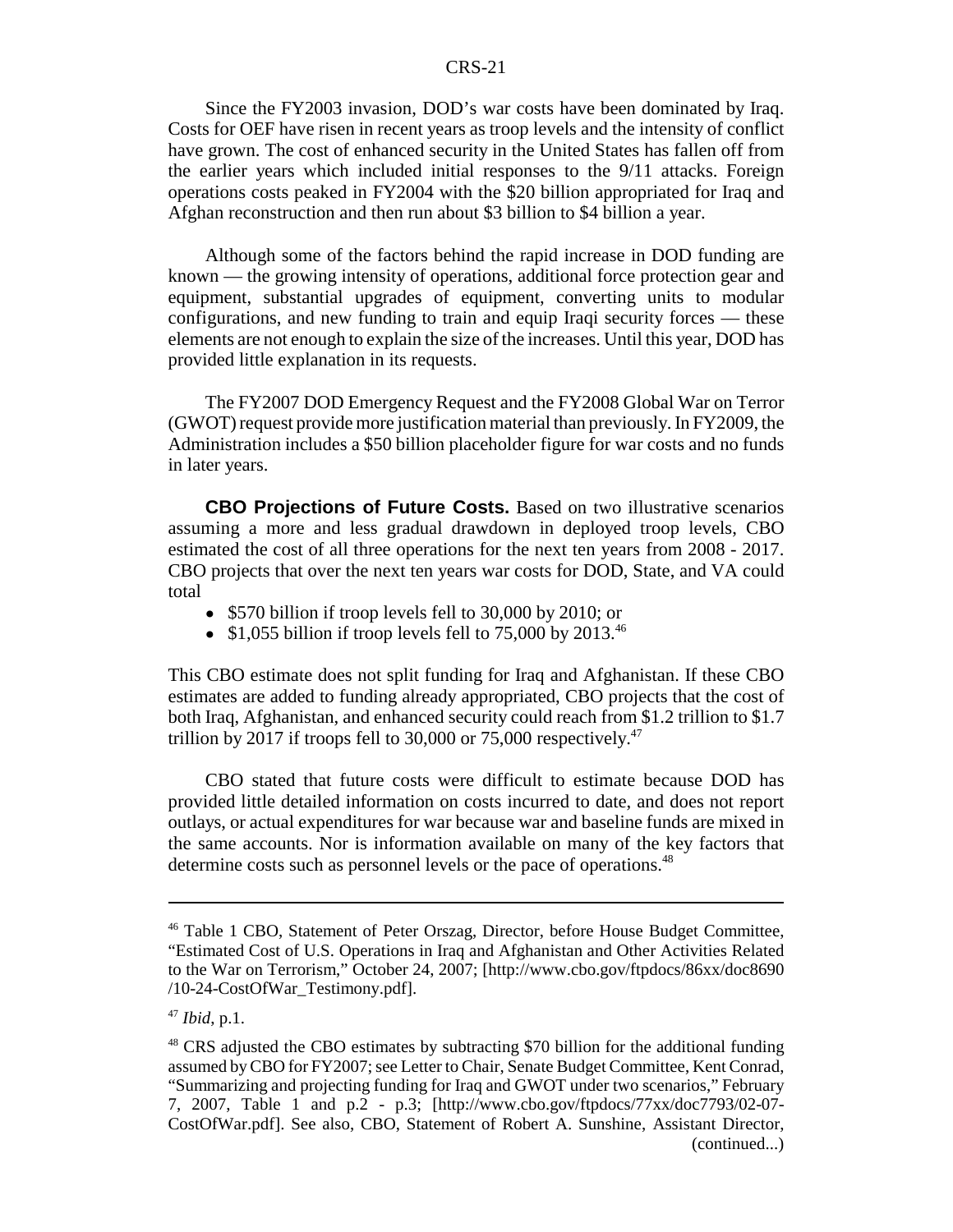Both CBO scenarios assume a gradual drawdown in forces over the next ten years. The Administration has not provided any long-term estimates of costs despite a statutory reporting requirement that the President submit a cost estimate for FY2006-FY2011 that was enacted in 2004.49

**Past Trends and Future Costs in Iraq.** *How has funding for Iraq changed over time and what is the outlook for the future?* CRS estimates that Iraq will receive funding totaling about \$450 billion as of funds appropriated through the FY2007 Supplemental (H.R. 2206/P.L.110-28). War costs in Iraq have risen sharply from initial funding to deploy troops starting in the fall of 2002 (presumably drawn from DOD's regular appropriations since supplemental funds were not available) to \$50 billion in the invasions year of 2003 to about \$135 billion for FY2007.

**Projections of Future Irag Costs.** The total for Iraq in FY2007 is about one-third higher than the previous year and almost three times the first year (see and **Table 4**).<sup>50</sup> The amended FY2008 DOD war request includes \$158 billion for Iraq, about \$25 billion more than in FY2007 reflecting primarily higher procurement funding.

*A Gradual Withdrawal Option.* In response to a request last summer, CBO estimated the cost of two alternative scenarios for Iraq for FY2007-FY2016 if all troop levels were to be removed by the end of 2009 or if the number of deployed troops fell to 40,000 by 2010. Adjusting CBO's estimates for passage of the FY2007 Supplemental, a withdrawal by FY2009 could cost an additional \$147 billion while a reduction to  $40,000$  troops by 2010 could cost an additional \$318 billion.<sup>51</sup> CBO has not estimated the cost of a more immediate withdrawal.

*Maintaining a Long-Term Presence.* CBO has also estimated that the annual cost of maintaining about 55,000 troops in Iraq over the long-term — referred to as the Korea option — in Iraq would be about \$10 billion in a non-combat scenario

<sup>48 (...</sup>continued)

before the House Budget Committee, "Issues in Budgeting for Operations in Iraq and the War on Terrorism," January 18, 2007.

 $49$  Sec. 9012 required that the president submit an estimate for FY2006-FY2011 unless he submitted a written certification that national security reasons made that impossible; the Administration did not submit a waiver but then-OMB Director, Joshua B. Bolten sent a letter on May 13, 2005 to Speaker of the House J. Dennis Hastert saying that an estimate was not possible because there were too many uncertainties.

<sup>50</sup> CRS estimates the allocation of about \$9 billion in funding requested in the FY2007 Supplemental for classified programs and for baseline fuel that DOD does not include for either OIF or OEF.

<sup>&</sup>lt;sup>51</sup> CBO, Letter to Congressman John M. Spratt, Jr, "Estimated funding for two specified scenarios for Iraq over the period 2007-2016," July 13, 2006, Table 1; [http://www.cbo.gov/ftpdocs/73xx/doc7393/07-13-IraqCost\_Letter.pdf]. CRS adjusted CBO's estimate by subtracting the amount assumed for FY2007.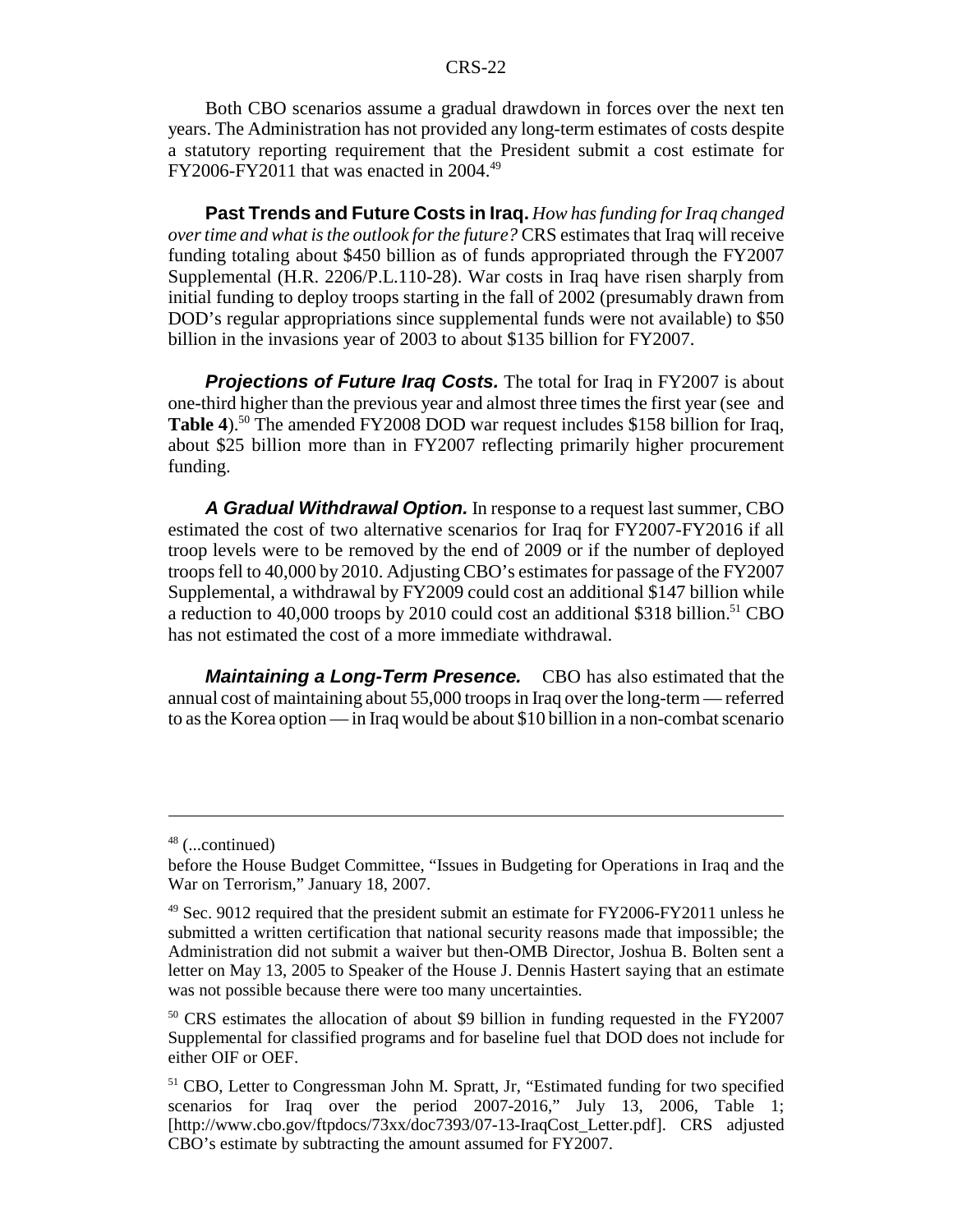and \$25 billion with combat operations.<sup>52</sup> CBO's projections of costs assumes only minimal procurement costs for replacing or upgrading war-worn equipment unlike DOD's recent and current war requests.

**Past Trends and Future Costs in Operation Enduring Freedom.** *How has funding for Afghanistan and other Global War on Terror Operations changed over time and what does the future hold?* As of enactment of the FY2007 Supplemental, Afghanistan has received about \$127 billion in appropriations for DOD, foreign and diplomatic operations, and VA medical. In recent years, funding for Afghanistan was about \$20 billion annually but is slated to jump by 75% to about \$37 billion in FY2007. Funding requested for FY2008 matches the FY2007 level (see .)

Increases in previous years reflect higher troop levels, the cost to train Afghan forces, and part of the cost of upgrading and replacing equipment and converting Army and Marine Corps units to a new modular configuration. Some of the \$17 billion increase in the FY2007 supplemental reflects a \$5.5 billion increase in funds to equip and train Afghan security forces (\$1.9 billion in FY2006 to \$7.4 billion in FY2007), and \$510 million for the 7,200 additional troops. The reasons for the rest of the increase are not clear.

**Past Trends and Future Costs in Enhanced Security.** *How has the cost of Operation Noble Eagle or enhanced security for DOD bases changed since 9/11?* Funding for enhanced base security and other responses to the initial attacks fell from the \$12 billion available in the first year after the attacks to \$8 billion in 2003. These decreases reflect the end of one-time costs like Pentagon reconstruction (\$1.3 billion), the completion of security upgrades, the scaling back of combat air patrol (about \$1.3 billion for around-the-clock coverage), and a cut in the number of reservists guarding bases.<sup>53</sup> In FY2004, the cost of enhanced security more than halved again, dropping to \$3.7 billion.

Beginning in FY2005, DOD funded this operation in its baseline budget rather than in supplementals and costs fell to under \$1 billion in FY2006 and \$400 million in FY2007, a level CRS projects for FY2008 as well (See **Table 5**). The services are now requesting funds for base security in the United States as a war cost in the FY2007 and FY2008 Supplemental, which could overlap with the enhanced security mission.

<sup>52</sup> CBO, Letter to Congressman Spratt on Long-Term Presence in Iraq, 9-20-07 [http://www.cbo.gov/ftpdocs/86xx/doc8641/09-20-ConradLTpresenceinIraq.pdf].

<sup>&</sup>lt;sup>53</sup> DOD's new estimate for ONE is \$8 billion rather than the \$6.5 billion shown in an earlier DOD briefing. For more information, see CRS Report RL31187, *Combating Terrorism: 2001 Congressional Debate on Emergency Supplemental Allocations*, and CRS Report RL31829, *Supplemental Appropriations FY2003: Iraq Conflict, Afghanistan, Global War on Terrorism, and Homeland Security*, both by Amy Belasco and Larry Nowels.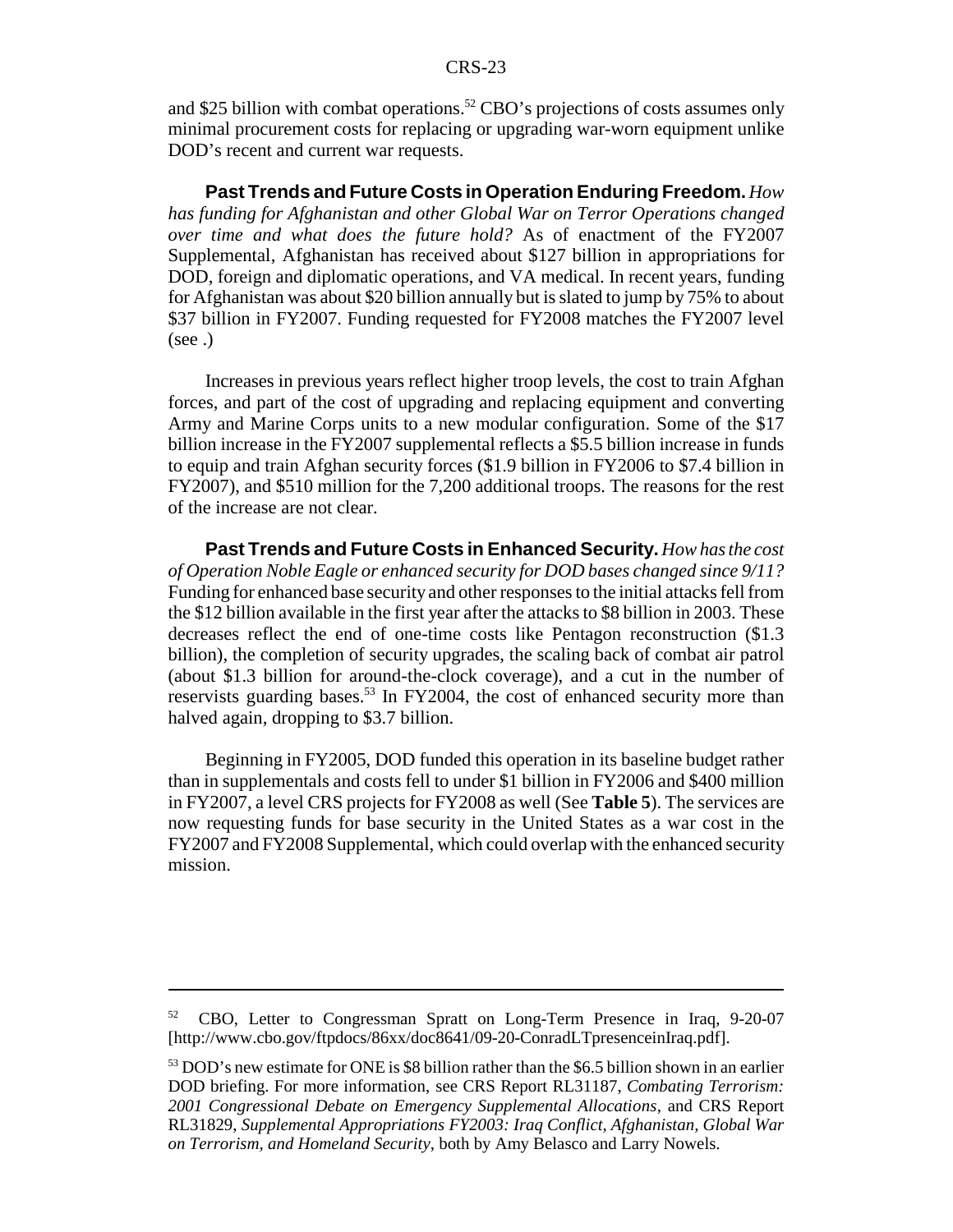# **DOD Spending Thus Far**

Average monthly obligations are frequently used as a way to measure the rate of ongoing war spending. As of September 2007, DOD estimated that the cumulative total of war-related obligations is \$492.2 billion. DOD figures show average monthly obligations of about \$11.6 billion including \$9.9 billion for Iraq, \$1.7 billion for Afghanistan, and \$45 million for enhanced security. (see **Table 5** below).

Although these figures capture DOD's contractual obligations for pay, goods, and services, they do not give a complete picture because they do not capture all appropriated funds or all funds obligated. DOD acknowledges that these figures do not capture over \$30 billion in classified activities. According to DOD, other funds which DOD does not consider to be war-related — such as for Congressional adds for equipment for the National Guard and Reserve, force protection, and more C-17 aircraft — also will not be captured in Defense Finance Accounting Service (DFAS) reports because the services will treat these as part of DOD's regular programs.<sup>54</sup>

**Table 5** below shows DOD-reported figures and CRS estimates of average monthly obligations after adjusting DOD accounting reports to add classified and other unreported war-related activities through the end of FY2007.<sup>55</sup> These estimates show adjusted FY2007 obligations running \$12.3 billion per month on average including:

- $\bullet$  \$10.3 billion for Iraq;
- \$2.0 billion for Afghanistan; and
- \$45 million for enhanced security.

Average obligations are a good indicator of ongoing operational costs because these funds must be obligated — put in contract — within the first year. For investment costs, however, average monthly obligations lag appropriated budget authority since only some funds are obligated in the first year because of the time for the planning and negotiation of contracts.

<sup>54</sup> Communication with DOD Comptroller staff, October 2007 and Table 1a in DOD, *FY2008 Global War on Terror Amendment*, October 2007, for total for non-DOD intelligence and non-GWOT; [http://www.defenselink.mil/comptroller/defbudget /fy2008/Supplemental/FY2008\_October\_Global\_War\_On\_Terror\_Amendment.pdf].

<sup>&</sup>lt;sup>55</sup> Averages correct for monthly fluctuations which may reflect when individual contracts are signed. Operational costs include working capital funds, defense health, and counterdrug monies and investment costs include procurement, RDT&E and military construction.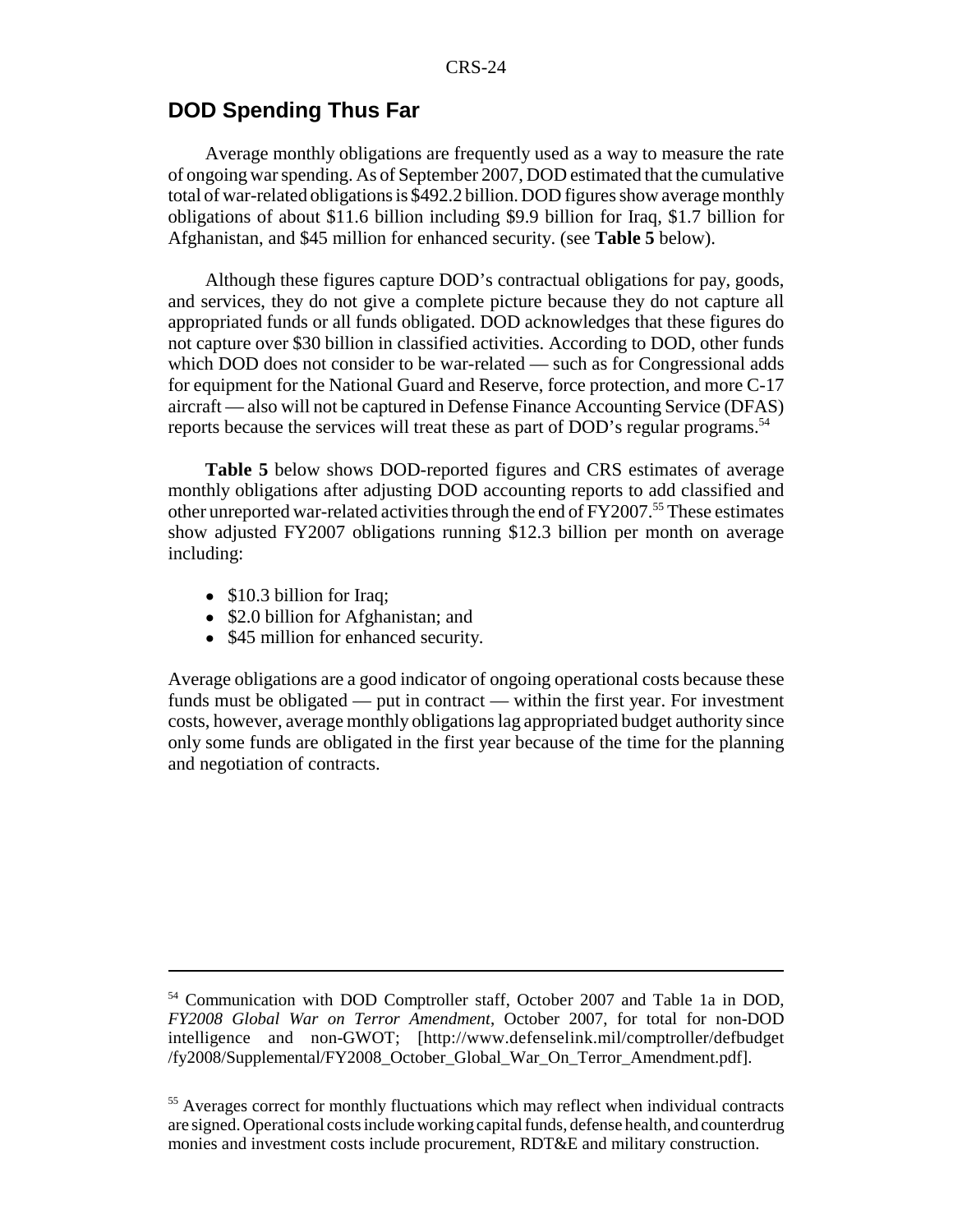|                                           |              |              | Average monthly obligation as of<br>September 2007 |          |                                            |                     | <b>DOD</b><br><b>Reported</b>                |
|-------------------------------------------|--------------|--------------|----------------------------------------------------|----------|--------------------------------------------|---------------------|----------------------------------------------|
| <b>Mission and type of</b><br>spending    | $\rm FY03^a$ | $\rm FY04^a$ | $\rm FY05^a$                                       | $FY06^a$ | <b>FY07</b><br><b>DFAS</b><br><b>Rpted</b> | <b>FY07</b><br>adj. | <b>Cum. Obs</b><br>from FY01-<br><b>FY07</b> |
| <b>Operation Iraqi Freedom</b>            |              |              |                                                    |          |                                            |                     |                                              |
| Operations <sup>b</sup>                   | 4.2          | 4.3          | 4.7                                                | 5.9      | 7.0                                        | 7.1                 | <b>NA</b>                                    |
| Investment <sup>c</sup>                   | 0.2          | 0.6          | 1.8                                                | 1.3      | 3.0                                        | 3.2                 | <b>NA</b>                                    |
| <b>Total</b>                              | 4.4          | 4.8          | 6.5                                                | 7.2      | 9.9                                        | 10.3                | 378.1                                        |
| Afghanistan and the Global War on Terrord |              |              |                                                    |          |                                            |                     |                                              |
| Operations <sup>b</sup>                   | 1.1          | 0.9          | 0.9                                                | 1.2      | 1.6                                        | 1.9                 | <b>NA</b>                                    |
| Investment <sup>c</sup>                   | 0.2          | 0.1          | 0.2                                                | 0.2      | 0.0                                        | 0.1                 | NA                                           |
| <b>Total</b>                              | 1.3          | 1.0          | 1.1                                                | 1.4      | 1.7                                        | 2.0                 | 86.3                                         |
| Enhanced security and other <sup>e</sup>  |              |              |                                                    |          |                                            |                     |                                              |
| Operations <sup>b</sup>                   | 0.5          | 0.3          | 0.2                                                | 0.1      | 0.0                                        | 0.0                 | <b>NA</b>                                    |
| Investment <sup>c</sup>                   | 0.0          | 0.0          | 0.0                                                | 0.0      | 0.0                                        | 0.0                 | NA                                           |
| <b>Total</b>                              | 0.5          | 0.3          | 0.2                                                | 0.1      | 0.0                                        | 0.0                 | 27.8                                         |
| <b>All missions</b>                       |              |              |                                                    |          |                                            |                     |                                              |
| Operations <sup>b</sup>                   | 5.8          | 5.5          | 5.8                                                | 7.2      | 8.6                                        | 9.1                 | NA                                           |
| Investment <sup>c</sup>                   | 0.4          | 0.7          | 2.0                                                | 1.5      | 3.1                                        | 3.2                 | NA                                           |
| <b>Total</b>                              | 6.2          | 6.2          | 7.7                                                | 8.7      | 11.6                                       | 12.3                | 492.2                                        |

#### **Table 5. DOD's Obligations by Operation: FY2001-FY2007** (in billions of dollars)

**Notes:** NA = Not available. Numbers may not add due to rounding. Estimates reflect Defense Finance Accounting Service (DFAS) reported obligations through August 2007 almost the end of the fiscal year.

a. Figures for FY2003-FY2006 reflect CRS calculations based on DFAS reports with estimated adjustments for funds excluded by DFAS such as intelligence and Congressional additions.

b. Includes funds appropriated for military personnel, operation and maintenance, working capital, and defense health.

- c. Includes funds appropriated for procurement, RDT&E, and military construction.
- d. Operation Enduring Freedom funds Afghanistan and other global war on terror (GWOT) activities.

e. 'Enhanced security and other' includes additional security at defense bases, combat air patrol around U.S. cities, and reconstruction of the Pentagon after the 9/11 attacks.

Obligations figures do not reflect outlays — or payments made when goods and services are delivered — which would be a better measure of spending rates and actual costs. DOD does not track outlays for its war costs because war-related appropriations are co-mingled with regular or baseline funds in the same accounts making it difficult to segregate the two. If DOD had separate accounts for war and peace costs, outlays could be tracked, which would capture the amount spent and give a better sense of actual spending rates.

**Changes in Average Monthly Obligations.** Based largely on DOD accounting reports, average monthly obligations grew from \$6.2 billion in FY2004 to \$12.3 billion in FY2007, a doubling in four years for both Iraq and Afghanistan.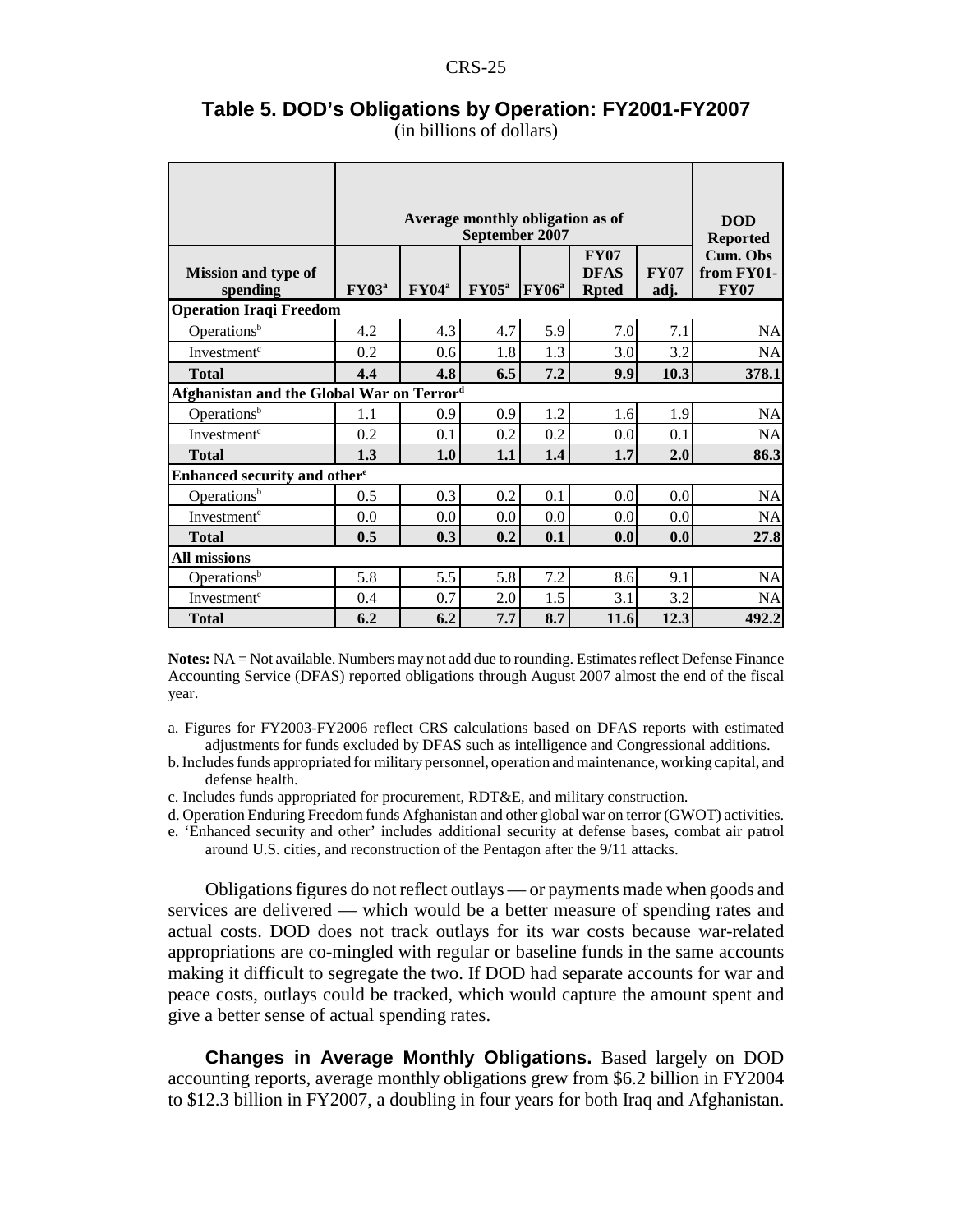*More Procurement Increases Iraq Spending.* In the case of Iraq, much of the increase reflects a five-fold increase in investment obligations — primarily procurement — as the services have begun to spend substantial amounts on reset the procurement of new weapons systems and equipment not simply to replace not only war losses (a small share of the total) but more often to upgrade and replace "stressed" equipment and enhance force protection.

Some observers have questioned whether all of DOD's war-related procurement reflects the stresses of war. For example, a recent CBO study found that more than 40% of the Army's spending for reset — the repair and replacement of war-worn equipment — was not for replacing lost equipment or repairing equipment sent home. Instead, Army funds were spent to upgrade systems to increase capability, to buy equipment to eliminate longstanding shortfalls in inventory, to convert new units to a modular configuration, and to replace equipment stored overseas for contingencies.<sup>56</sup>

*Operating Costs Rise in Afghanistan.* In the case of Afghanistan, spending rates are growing for operations for reasons that are not clear though troop levels have increased somewhat this year.

 As of September 2007, obligations are running about \$12 billion a month with Iraq at \$10.3 billion and Afghanistan at \$2.0 billion.<sup>57</sup> The monthly average for enhanced security (Operation Noble Eagle) has fallen substantially from \$520 million per month in FY2003 to \$45 million in FY2007 as one-time costs ended and costs have been incorporated in day-to-day base operations.

**Total Obligations to Date.** DOD reports that of the \$492.9 billion in DFASreported obligations since FY2003:

- \$378.1 billion or 77% is for Iraq;
- ! \$86.3 billion or 18% is for Afghanistan and other GWOT; and
- ! \$27.8 billion or 6% is for enhanced security (see **Table 5**).

This does not include obligations for intelligence or other expenses that are included in CRS estimates but not captured by DOD's DFAS reports.

### **Difficulties in Explaining DOD's War Costs**

*What makes war costs change?* Changes in war costs would be expected to vary with troops levels, war-related benefits, the intensity of operations, and levels of basing and support. The extent of competition in contracts and the price of oil would also be expected to affect the prices of goods and services purchased by DOD.

A list of the primary war cost drivers would be expected to include:

<sup>56</sup> CBO, *Replacing and Repairing Equipment Used In Iraq and Afghanistan: The Army's Reset Program* by Frances M. Lussier, September 2007, p. ix, pp. 35-37; [http://www.cbo.gov/showdoc.cfm?index=8629&sequcence=0&from=7].

<sup>57</sup> CRS estimates would be somewhat higher.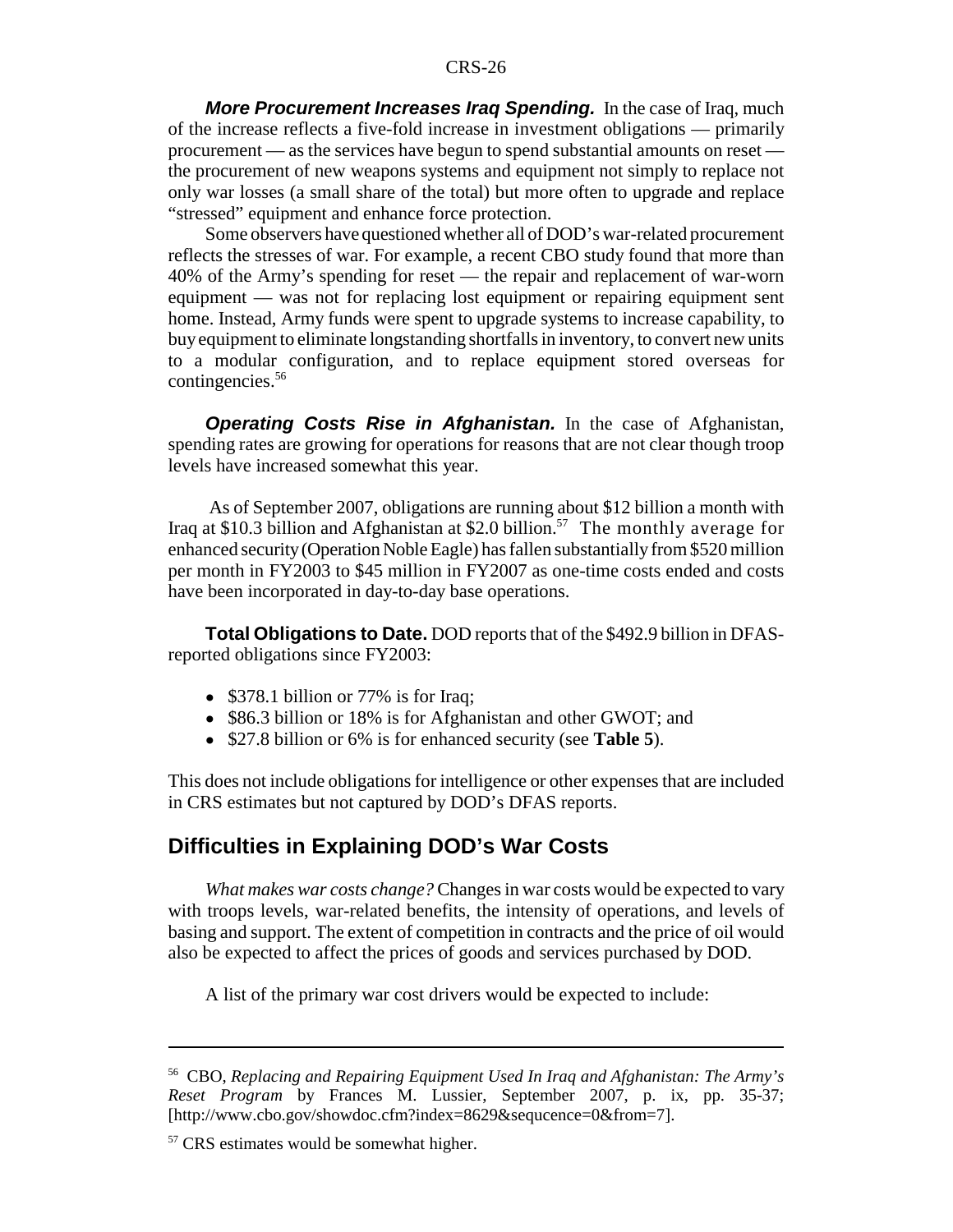- the number of troops deployed or anticipated to deploy;
- changes in the pace of operations or optempo;
- changes in the amount of equipment and number of personnel to be transported to the theater of operations;
- whether support is designed to be temporary or longer-term;
- force protection needs;
- how quickly equipment breaks down and how quickly it is to be replaced or upgraded; and
- military basing plans that underlie construction requests.

Troop levels would be expected to be the basic underlying factor that determines the cost of military activities and support ranging from the number of miles driven by trucks (which, in turn, affects how quickly trucks break down), purchases of body armor (varying with the threat), or meals served and housing provided. Troop levels, however, have risen far less than costs.

Little of the \$93 billion DOD increase between FY2004 and FY2007 appears to reflect changes in the number of deployed personnel, which has grown by only 15% (see **Table 5**). Rather the increase is attributable to several factors:

- certain unanticipated requirements for force protection gear and equipment;
- the cost of training and equipping Afghan and Iraqi security forcesx; and
- even more, a broadened definition of the types of programs that DOD considers part of war reconstitution or reset — funds to repair and replace war-worn equipment.<sup>58</sup>

**Changes in Troop Strength.** In testimony and supplemental requests, DOD typically cites the number of "boots on the ground" at a particular time to illustrate military personnel levels. For example, DOD figures show that there were about 139,000 troops in Iraq and 19,000 in Afghanistan or about 158,000 as of October 1, 2006.59 Similar figures are cited by DOD witnesses in hearings.

 This figure, however, does not include all troops in the region deployed for OIF or OEF operations or capture the annual average as troops rotate in and out of the theater during the year. Nor does it capture activated reservists in the United States who are training, backfilling for deployed troops, or supporting DOD's enhanced security (ONE) mission. For these reasons, "boots on the ground" figures understate the number of military personnel dedicated to these operations.

For example, in FY2006, average troop strength was some 319,000 for operations in Iraq, Afghanistan and other counter-terror operations or almost twice as high as "boots on the ground" figures. In its new supplemental request, DOD cites

<sup>58</sup> See CRS, Statement of Amy Belasco before the House Budget Committee, Hearing on "The Rising Cost of the Iraq War," October 24, 2007; [http://budget.house.gov/hearings/2007/10.24Belasco\_testimony.pdf] Stat.

<sup>59</sup> DOD, Information Paper, "Congressional Research Service Request for Boots on the Ground (BOG) Statistics for Iraq and Afghanistan, January 1, 2007," 1-2-07.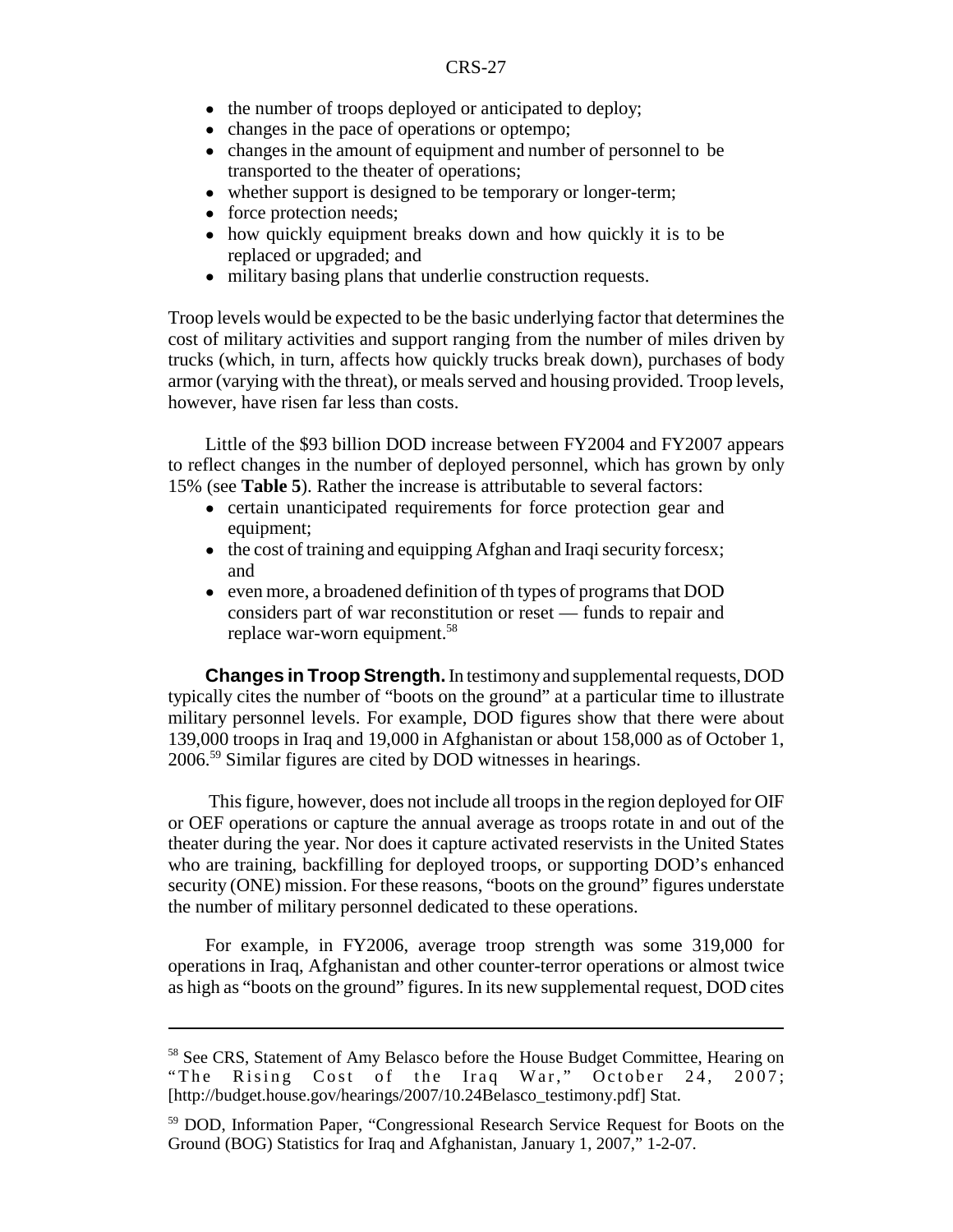about 320,000 for its troop strength in FY2007, acknowledging the higher troop levels for the first time. $60$ 

In FY2004, the first year of occupation, DOD figures show average troop strength for all three missions of 304,000. In its FY2007 Supplemental request, DOD projected a total of about 319,000 troops, a 5% increase since FY2004. Costs would more than double from \$72 billion in FY2004 to \$164 billion for FY2007 (see **Table 5**).

Some would argue that the average number of *deployed* troops dedicated to Iraq and GWOT operations would be provide a better metric to explain war costs because those are the troops carrying out ongoing operations. Under this reasoning, reservists in the United States — whether training up or backfilling — are considered the support tail for deployed troops.

Between FY2004 and FY2006, average deployed troop strength increased from about 220,000 to 250,000 or by about 13% whereas funding levels increased by 60% (see **Table 6**). If the planned "plus-up" of about 35,000 troops increases average troop strength by roughly 10,000 (taking into accounts dips earlier in the year and the fact that additional troops would be in place for only part of the year), that would bring troop strength for FY2007 to about 260,000 or about 17% above FY2004. At the same time, DOD's enacted funding for FY2007 is more than double the amount in FY2004. Changes in troop strength do not explain such increases. Defense Manpower Data Center does not show average troop strength data by operation.

<sup>60</sup> DOD, *FY2007 Emergency Supp,* p. 16. [http://dod.mil/comptroller/defbudget/ fy2008/fy2007\_supplemental/FY2007\_Emergency\_Supplemental\_Request\_for\_the\_GWOT.pdf].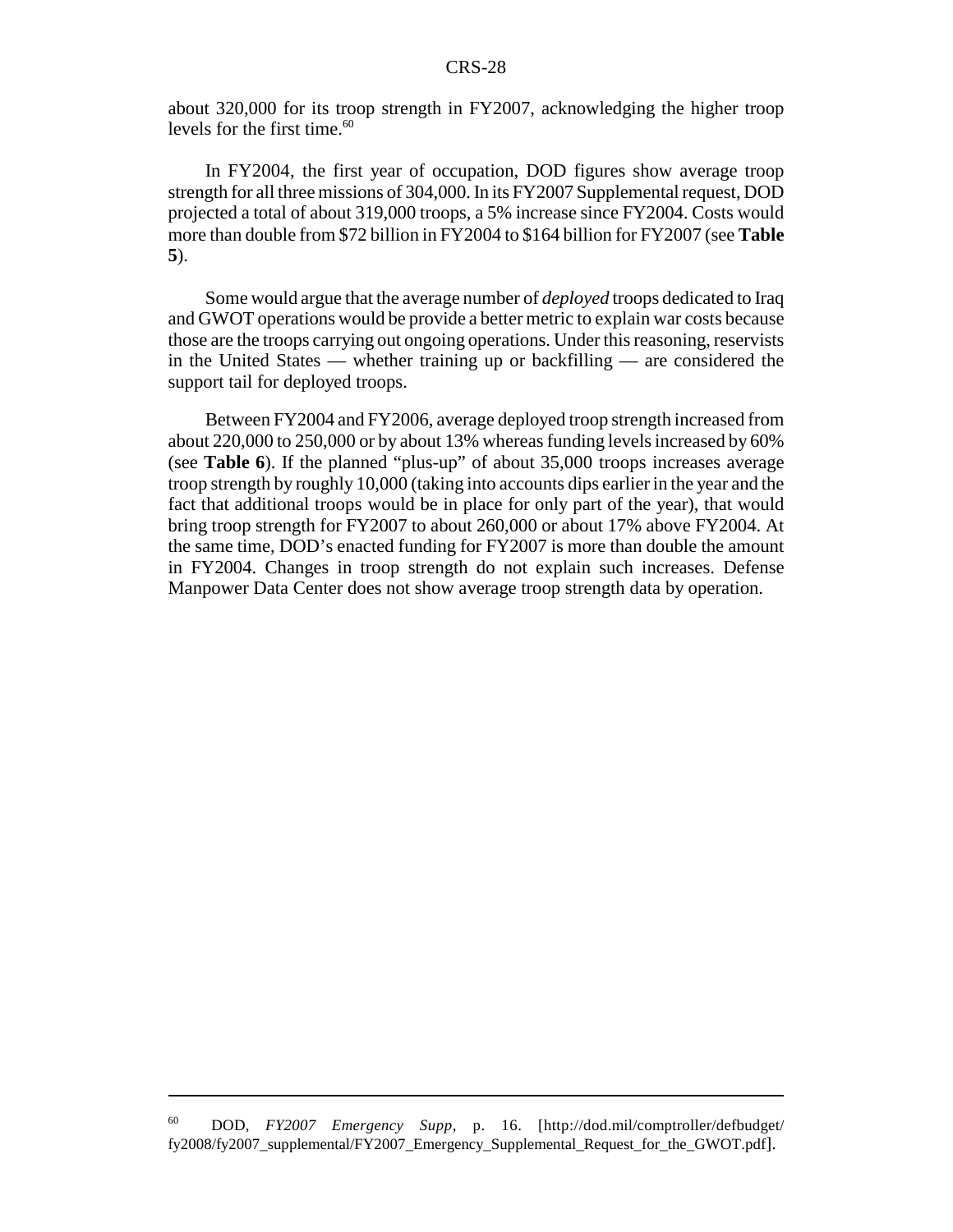# **Table 6. Average Troop Strength for Iraq, Afghanistan and other Counter-Terror Operations and Enhanced Security in the United States**

| (in thousands)                                       |             |             |             |             |             |             |                  |  |  |
|------------------------------------------------------|-------------|-------------|-------------|-------------|-------------|-------------|------------------|--|--|
| by Service                                           | <b>FY01</b> | <b>FY02</b> | <b>FY03</b> | <b>FY04</b> | <b>FY05</b> | <b>FY06</b> | Oct/Nov.<br>2006 |  |  |
| <b>Average Deployed</b>                              | 51          | 78          | 226         | 220         | 259         | 269         | 257              |  |  |
| Army                                                 | 8           | 17          | 110         | 144         | 167         | 176         | 162              |  |  |
| <b>Navy</b>                                          | 29          | 30          | 42          | 25          | 29          | 32          | 37               |  |  |
| Marine Corps                                         | $\theta$    | 4           | 32          | 25          | 36          | 34          | 30               |  |  |
| Air Force                                            | 15          | 27          | 41          | 26          | 27          | 27          | 27               |  |  |
| <b>Activated Reserves</b><br>State-side <sup>a</sup> | $NA^b$      | 47          | 87          | 84          | 64          | 49          | 46               |  |  |
| <b>All OIF/OEF/ONE</b><br><b>Military Personnel</b>  | 51          | 125         | 313         | 304         | 323         | 319         | 302              |  |  |

**Note**: Average strength computed by the Defense Manpower Data Center by totaling the number of days deployed for each service member in a year and then dividing that figure by the 365 days in the year.

a. Activated reservists in the United States are training up for deployments, backfilling the positions of deployed active-duty personnel, or providing enhanced security at U.S. installations.

b. Not available.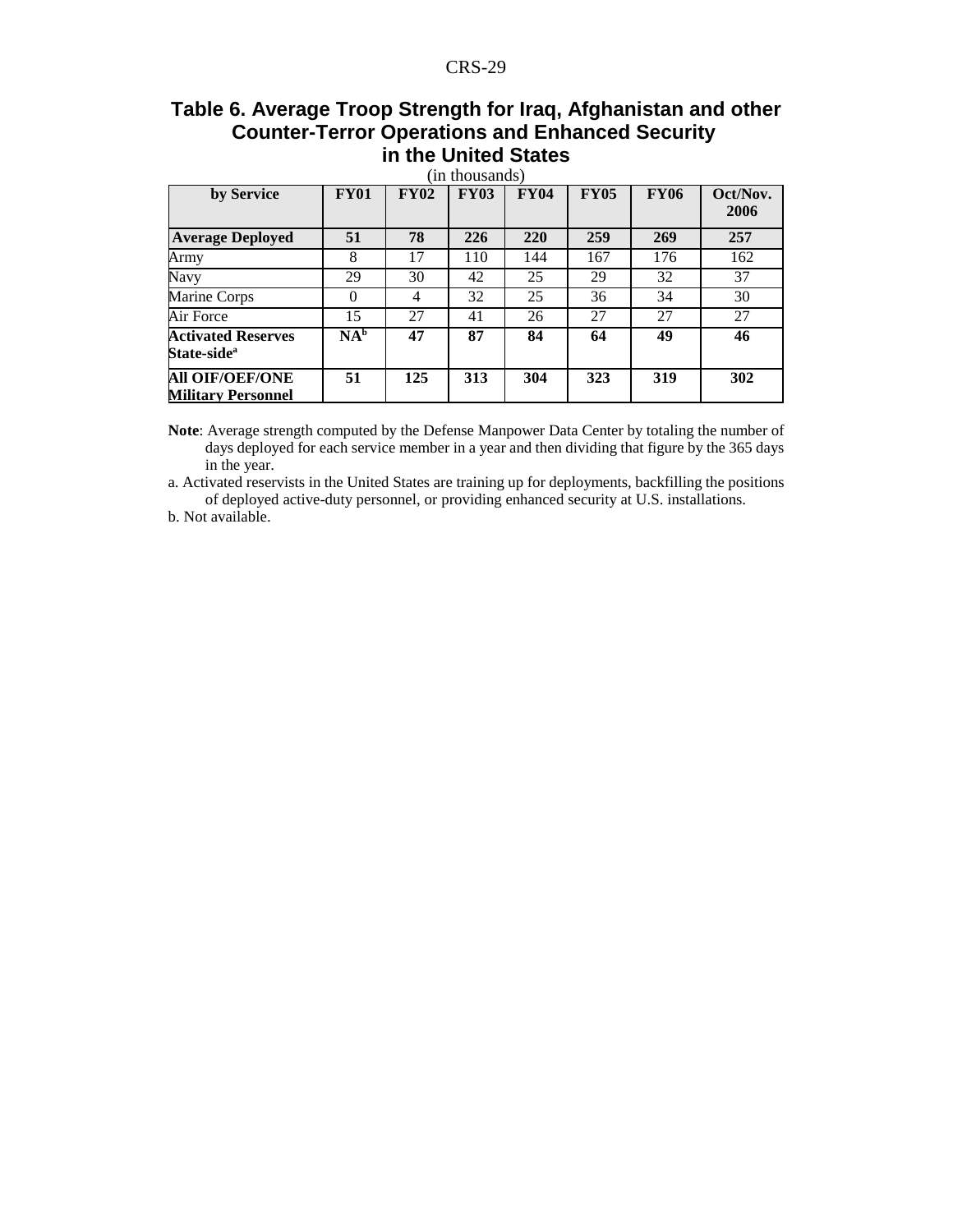### **Table 7. DOD's War Budget Authority by Title: FY2004-FY2007 Enacted Supplemental**

| <b>Title</b>                                                      | <b>FY04</b> | <b>FY05</b> | <b>FY06</b>         | <b>FY07</b> |
|-------------------------------------------------------------------|-------------|-------------|---------------------|-------------|
| <b>Military Personnel</b>                                         | 17.8        | 19.7        | 16.7                | 18.8        |
| Operation & Maintenance                                           | 42.0        | 47.9        | 60.0                | 75.0        |
| Defense Health                                                    | 0.7         | 1.0         | 1.2                 | 3.0         |
| Other Defense Programs <sup>a</sup>                               | 0.1         | 0.2         | 0.2                 | 0.4         |
| Procurement                                                       | 7.2         | 18.0        | 22.9                | 45.4        |
| Research, Dev., Tstg. & Eval.                                     | 0.4         | 0.6         | 0.8                 | 1.5         |
| Working Capital Funds <sup>b</sup>                                | 1.6         | 3.0         | 3.0                 | 1.1         |
| <b>Military Construction</b>                                      | 0.5         | 1.2         | 0.2                 | 1.7         |
| <b>Subtotal: Regular Titles</b>                                   | 70.3        | 91.7        | 105.1               | 146.9       |
| <b>Special Funds and Caps</b>                                     |             |             |                     |             |
| Iraqi Freedom Fund (IFF)                                          | 2.0         | 3.8         | 3.3                 | 0.4         |
| Afghan Sec. Forces Training Fd. <sup>c</sup>                      | 0.0         | 1.3         | 1.9                 | 7.4         |
| Iraq Security Forces Training Fd <sup>c</sup>                     | $[5.0]$     | 5.7         | 3.0                 | 5.5         |
| Joint Improvised Explosive Device (IED) Defeat<br>$\mathrm{Fd}^d$ | 0.0         | 0.0         | 3.3                 | 4.4         |
| Strategic Reserve Readiness Fd. <sup>d</sup>                      | 0.0         | 0.0         | 0.0                 | 1.6         |
| Coalition Support Cape                                            | $[1.2]$     | $[1.2]$     | $[.9]$              | $[1.1]$     |
| Lift and sustain Capf                                             | [0]         | [0]         | $[.4]$              | $[.3]$      |
| Global lift and sustain Cape                                      | [0]         | [0]         | [0]                 | [0]         |
| Global train and equip Cape                                       | [0]         | [0]         | $\left[ .1 \right]$ | [0]         |
| Cmdrs' Emerg.Response Cape                                        | $[.2]$      | [.8]        | $[.9]$              | $[1.0]$     |
| Special Transfer Authority Capf                                   | $[3.0]$     | $[3.0]$     | $[4.5]$             | [3.5]       |
| <b>Subtotal: Special Funds</b>                                    | 2.0         | 10.7        | 11.5                | 19.3        |
| <b>Dept. of Defense Total</b>                                     | 72.3        | 102.4       | 116.7               | 166.2       |
| <b>Coast Guard Transfer</b>                                       | 0.0         | $[.2]$      | $[.1]$              | $[.2]$      |
| Intell. Comm. Mgt Fund                                            | 0.0         | 0.3         | 0.2                 | 0.1         |
| Def. Nuclear Nonproliferation                                     | 0.0         | 0.0         | 0.0                 | 0.1         |
| Salaries & Expenses, FBI                                          | 0.0         | 0.0         | 0.0                 | 0.1         |
| Subtotal: Defense-Related <sup>g</sup>                            | 0.0         | 0.3         | 0.2                 | 0.3         |
| <b>National Defense Total</b>                                     | 72.3        | 102.6       | 116.8               | 166.5       |

(in billions of dollars)

**Sources:** CRS calculations based on H.Rept. 110-60, S.Rept. 110-37, H.Rept. 110-107, H.R. 1591 and H.R. 2206 as passed by both houses, and "additional explanatory materials in the *Congressional Record,* May 24, 2007, p. H.8506ff. submitted by Congressman Obey, Chair of the House Appropriations Committee.

**Note:** This table separates funds with special purposes such as the Afghan Security Forces Fund from the regular titles to better identify trends. For FY2007, request reflects amended FY2007 supplemental submission of March 9, 2007; see OMB, *Appendix: FY2008 Budget*, "Other Materials: FY2007 Supplemental and FY2008," February 5, 2007 for original request, p. 1143ff; [http://www.whitehouse .gov/omb/budget/fy2008/pdf/appendix/sup.pdf]. For amended request, see OMB, "Estimate No. 3," [http://www.whitehouse.gov/omb/budget/amendments/amendment\_3\_9\_07.pdf]. Includes transfers from baseline accounts to war to meet unanticipated needs through FY2005.

a. "Other Defense Programs" includes counter drug and Office of Inspector General funds.

b. Working capital funds finance additional inventory for support items such as spare parts.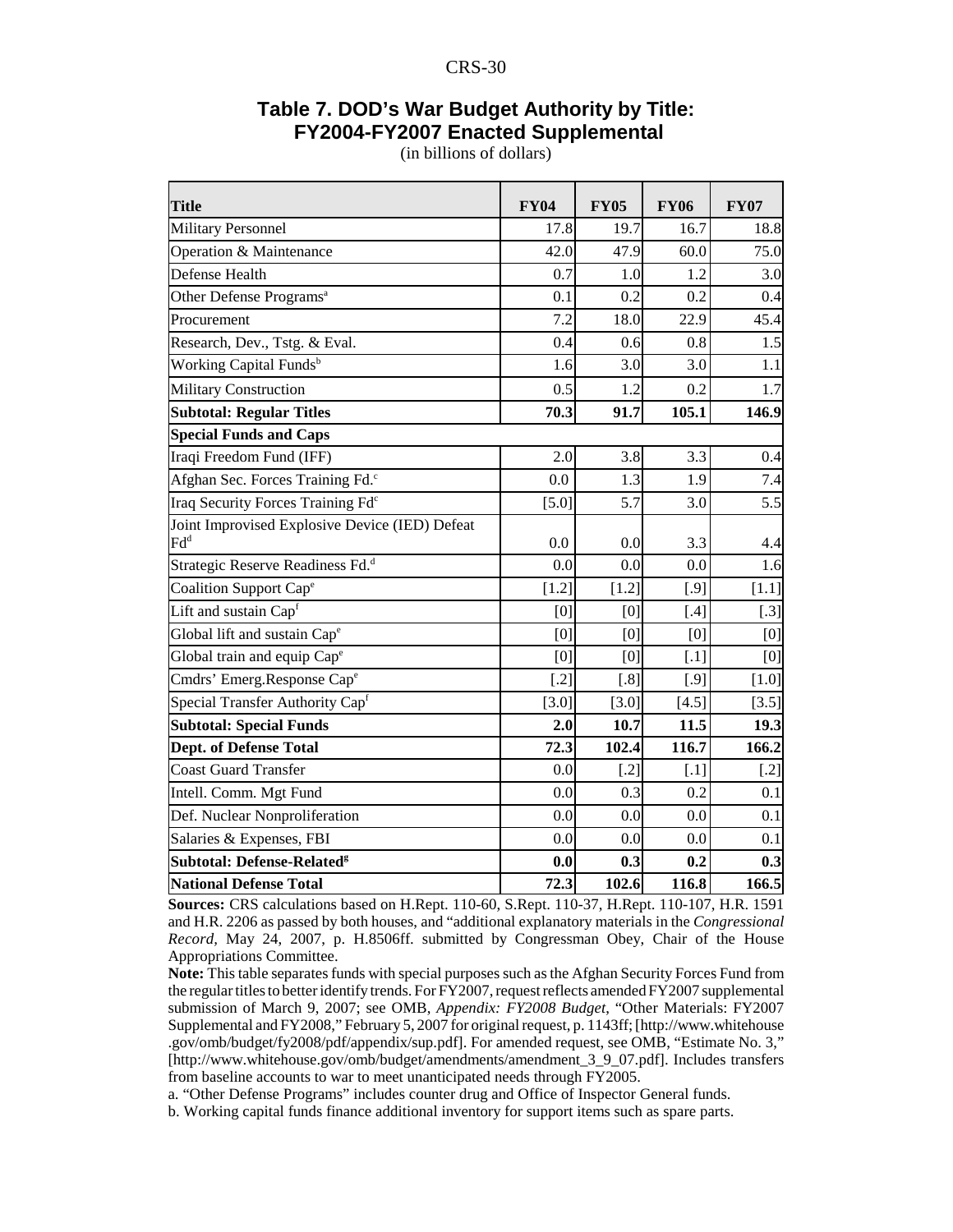- c. Training Iraqi security forces was initially funded in the State Department [ shown in brackets ] but is now funded in DOD. The Afghan Army also received some State Department funds.
- d. The Joint IED Defeat Fund finances responses to IED attacks through transfers to procurement, RDT&E, and operation and maintenance programs. Initially, Congress appropriated \$1.4 billion for IED Defeat to the Iraq Freedom Fund and then appropriated \$1.9 billion to a separate new account, the Joint IED Defeat Fund. The \$3.3 billion total for FY2006 includes both amounts.
- e. Congress sets caps on different types of coalition support reimbursements to allies conducting operations or logistical support for OIF and OEF, and lift, support, training and equipping of allies conducting other counter-terror operations. Congress also sets a cap on CERP, a program which permits military commanders to fund small-scale reconstruction projects in Iraq and Afghanistan.
- f. Congress sets the amount of transfer authority in each bill. The table includes amounts provided for both bridge and supplemental funds. Includes \$10.4 billion for Iraq Freedom Fund in FY2003 (deducting specified floors) plus \$2 billion in transfer authority.
- g. Defense-related programs are included in the national defense budget function.

Military personnel funding has hovered between \$16 billion and \$20 billion a year (see **Table 7**). About half of the \$16 billion for war-related military personnel is for the cost of full-time pay and benefits to the 150,000 reservists to110,000 reservists who have been activated each year since FY2004, with the number falling in recent years.<sup>61</sup>

Funds for war-related military personnel also include special war-related pay and benefits (e.g., hostile fire or imminent danger pay or survivors benefits) and "overstrength" or the additional active-duty personnel who have been recruited and retained to meet wartime needs above DOD's pre-war strengths — 482,000 for the Army and 172,000 for the Marine Corps. "Overstrength" has been considered a war cost because DOD initially argued that the increases would be temporary but in the FY2007 Supplemental, the Defense Department requested that these increases be part of a permanent expansion of the Army and Marine Corps, an issue still to be resolved.

Since FY2004, DOD has reduced its reliance on reservists with the number activated falling from 151,000 in FY2004 to 113,000 in FY2006. Despite this 25% decrease, DFAS cost reports show a more modest 8% decrease in cost from \$8.8 billion to \$8.1 billion. It is not clear why cost figures are inconsistent with average troop levels but GAO has found various inconsistencies in DOD reporting of military personnel costs.62

**Reliance on Reservists Falls.** Between FY2004 and FY2006, DOD reduced its reliance on reservists as their share of total personnel dedicated to war missions declined from 30% to 24% (see **Figure 1**). This change reflects the fact that some reservists have bumped up against a DOD-imposed policy set after the 9/11 attacks that limited their total deployment time to 24 months. Since reserve deployments were typically for 18 months — including time to train up — reservists were often available for only one deployment.

<sup>&</sup>lt;sup>61</sup> Average annual strength for activated reservists from Defense Manpower Data Center, "Average Member Days Deployed by Service Component and Month/Year, 9/01 to 11/06."

<sup>62</sup> GAO, *FY2004 Costs for Global War on Terrorism Will Exceed Supplemental*, July 2004 [http://www.gao.gov/new.items/d04915.pdf].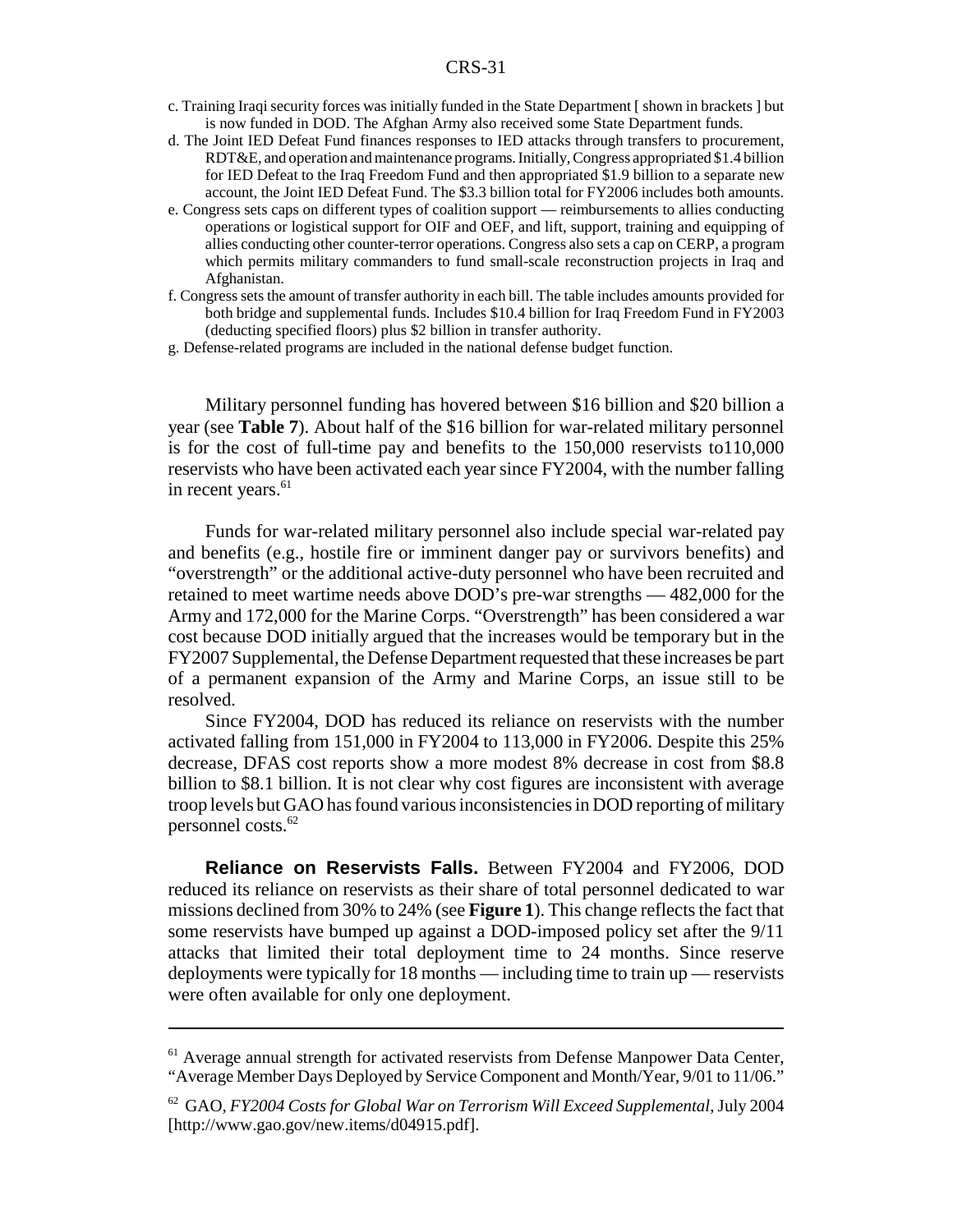Secretary Gates recently changed this policy, setting call-ups for 12 rather than 18 months. The services could also exclude train up and demobilization time and make exceptions if necessary. The policy change also emphasizes activating units rather than individuals to improve morale and readiness.<sup>63</sup> This policy change is likely to make reservists available for two tours if necessary.



**Figure 1. Active-Duty and Reserve Shares of OIF/OEF Average Annual Troop Levels, FY2003-Early FY2007**

**Notes and Sources**: Includes all activated reservists whether deployed, preparing to deploy or serving in the United States. Data from Defense Manpower Data Center, Contingency Tracking System, "Average Member Days Deployed by Service Component and Month/Year," November 2006. The Contingency Tracking System covers military personnel serving in Operation Iraqi Freedom, Operation Enduring Freedom, and Operation Noble Eagle.

**Changes in Military Personnel Costs.** As DOD reduces its reliance on activated reservists, war-related military personnel costs would be expected to fall because the incremental cost of active-duty personnel — special pays — is less than paying full-time salaries to reservists. Budget authority for military personnel dips in FY2006 but rises again in FY2007 (see **Table 7**). At the same time, military personnel costs increase as DOD "overstrength" or the number of personnel over the Army and Marine Corps pre-war levels — grows. Yet DFAS reports show a decline in funding for overstrength from \$2.0 billion in FY2005 to \$1 billion in FY2006, possibly a reporting error.<sup>64</sup> Although the Administration announced in January 2007 that these increases would be permanent in order to sustain higher deployments for the Global War on Terror, DOD requested the funds in the FY2007 supplemental as an unanticipated emergency expense.

<sup>&</sup>lt;sup>63</sup> David S. C. Chu, Under Secretary of Defense for Personnel and Readiness, "Mobilization/Demobilization Personnel and Pay Policy for Reserve Component Members Ordered to Active Duty in Response to the World Trade Center and Pentagon Attacks," September 20, 2001; and Robert M. Gates, Secretary of Defense, "Utilization of the Total Force," January 19, 2007.

<sup>64</sup> DFAS, *Supplemental and Cost of War Execution Reports*, September 2005 and September 2006, "DoD Totals."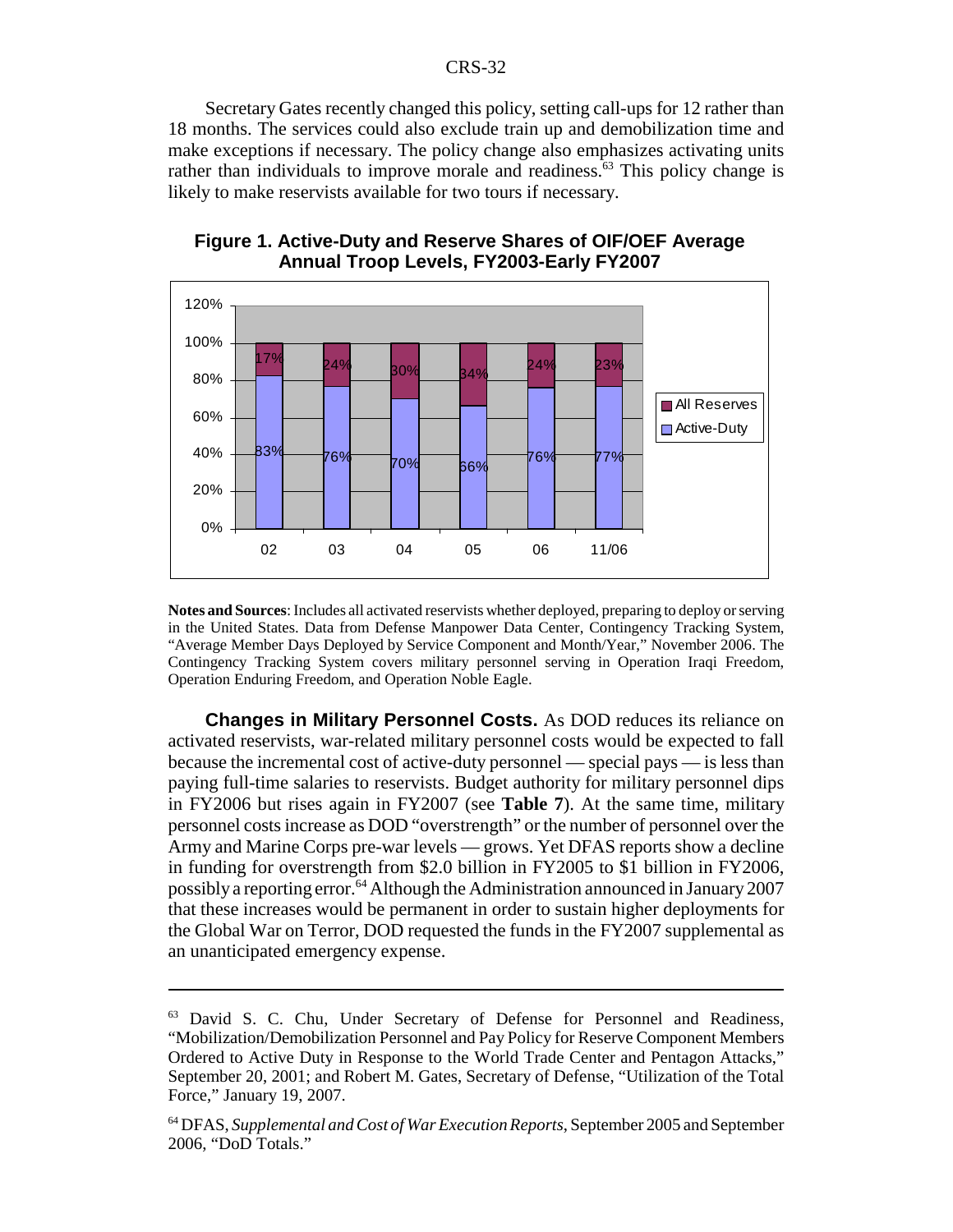**Changes in Operating Costs.** Even if troop strength remains the same, operational costs could grow if operating tempo intensifies, repair costs increase, or support costs grow. These factors appear to explain some but not all of the \$17 billion increase in operating costs from \$43 billion in FY2004 to \$60 billion in FY2006 (see **Table 7**). Based on DOD reporting of obligations, this increase reflects

- more body armor and other protective gear for troops (purchased with O&M funds), growth of \$1 billion to \$2 billion;
- the jump in oil prices and the rise in intensity of operations, growth of about \$4 billion;
- the coming due of maintenance bills as equipment wears out, growth of \$4 billion; and
- ! a \$2 billion increase in command, communications, control, computers and intelligence support.<sup>65</sup>

With the exception of force protection gear where congressional interest has been high, DOD has provided little explanation for these changes.

With enactment of the FY2007 Supplemental, operating costs will jump from \$60 billion in FY2006 to \$75 billion in FY2007 or by 25%. This increase reflects the Administration's surge in troop levels and naval presence (about \$5 billion), higher repair costs (\$3 billion), more force protection gear (about \$1 billion), a doubling in transportation costs for unspecified reasons (\$2 billion), increased LOGCAP contractor support (\$300 million), and higher operating tempo.<sup>66</sup> These factors account for some but not all of the increase though the rationales for the changes are often not clear.

**Changes in Investment Costs.** Since FY2004, the rise in investment costs has been dramatic — about a sixfold increase from \$7.2 billion in FY2004 to \$45 billion in FY2007. Procurement almost doubles between FY2006 and FY2007. Investment costs include procurement, RDT&E and military construction. As a share of DOD war appropriations, investment monies grew from about 10% in FY2004 to about 20% in FY2006 and about 29% in FY2007. Since FY2003, DOD has received about \$93.5 billion in war-related procurement funds — about \$11 billion more than received by DOD in its regular baseline budget in FY2007 (see **Table 7**).<sup>67</sup>

Again, some of the reasons for this upsurge in war-related investment costs are known:

• a push by both DOD and Congress to provide more force protection equipment and increase situational awareness (e.g., uparmored High

<sup>65</sup> DFAS, *Supplemental and Cost of War Execution Reports*, September 2005 and September 2006, "DoD Totals."

<sup>66</sup> Department of the Army, *Global War on Terrorism (GWOT)/Regional War on Terrorism (RWOT), FY2007 Supplemental Budget Estimate,* Volume 1, February 2007; [http://www.asafm.army.mil/budget/fybm/fy08-09/sup/fy07/oma-v1.pdf].

 $67$  DOD received \$80.9 billion for procurement in FY2006; see H.Rept. 109-676, p. 135.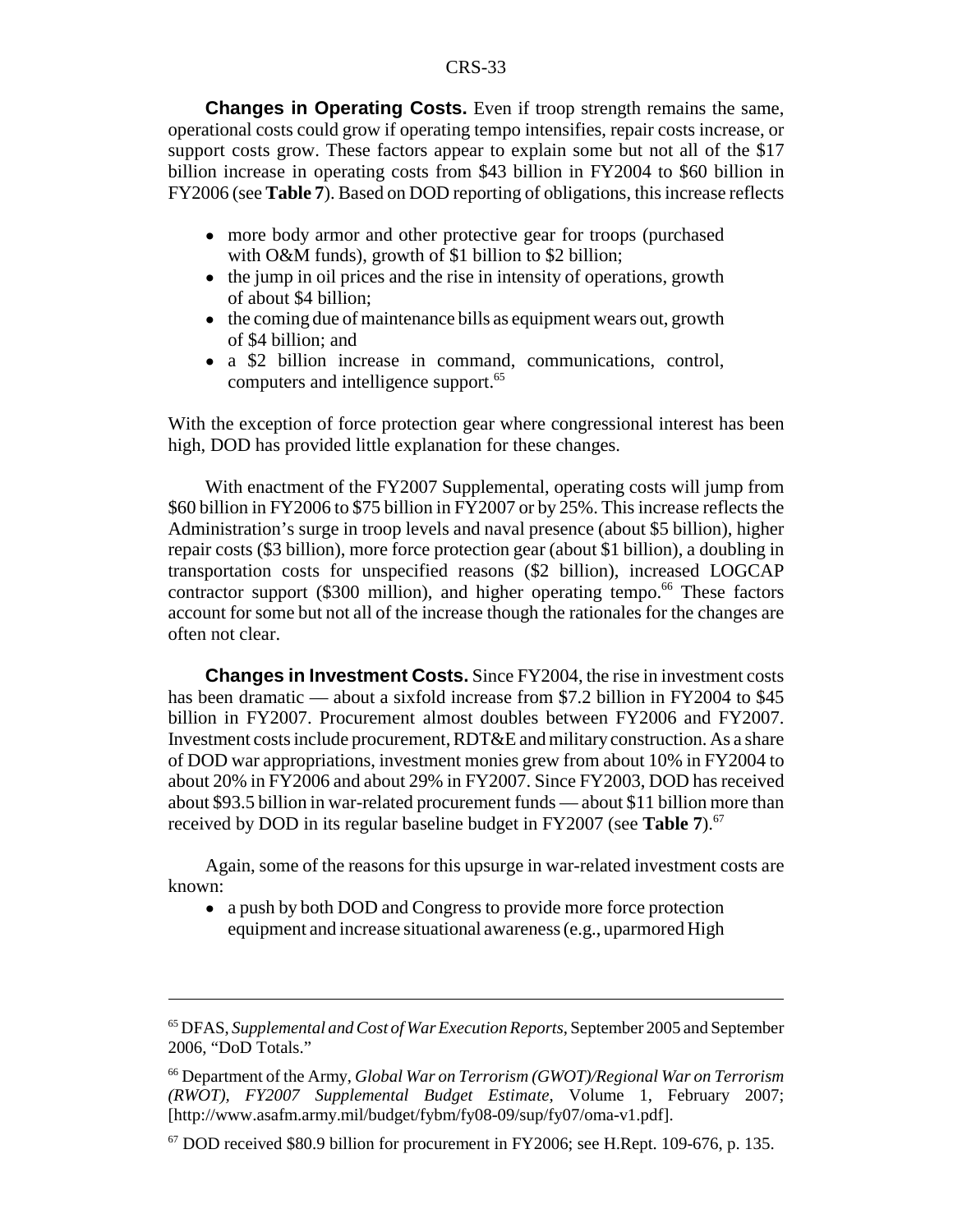Mobility Multipurpose Wheeled Vehicles (HMMWVs), radios, sensors);

- a decision to fund equipment for newly configured Army and Marine Corps units, known as modularity or restructuring;
- the growing bill to rebuild or replace damaged equipment, a process known as reset or reconstitution;
- extensive upgrading of equipment; and
- the building of more extensive infrastructure to support troops and equipment in and around Iraq and Afghanistan.

These reasons do not fully explain the scope of increases thus far or sort out whether the new requests are war-related emergencies rather than being part of ongoing modernization or transformation programs. DOD has provided little rationale or explanation for its requirements or changes in requirements for replacing war-worn equipment or extensive upgrades.

In some cases, requirements do not appear to be strictly related to war needs. For example, Congress included funds for C-17 aircraft in order to keep the production line open though its relationship to current war needs is tenuous. Congress also agreed to fund the cost of equipping newly configured Army and Marine Corps units — a pre-war initiative known as modularity or restructuring initiative — in the FY2005 and FY2006 supplemental (see section on reset below and CRS Report RL33900 on FY2007 Supplemental).

Typically, war funds do not include RDT&E or military construction because both activities take considerable time, and hence do not appear to meet an emergency criterion. In this respect, the Iraq and GWOT conflicts are breaking new ground. DOD is now receiving war funding for RDT&E in both specific programs and in the Joint IED Defeat Fund, a new account where DOD transfers funds after enactment with prior reporting to Congress.

 In the FY2007 Supplemental, DOD is receiving an additional \$1.7 billion for military construction, almost doubling the previous peak in FY2005. Funding for military construction has been controversial for two reasons — concerns among some Members that construction indicates an intent to set up permanent bases in Iraq and construction funding in the United States that is part of proposed plans to increase the size of the force, and not clearly an emergency. Although DOD has not ruled out retaining bases in Iraq, current guidelines limit the use of concrete structures and emphasize building relocatable units and the FY2007 Supplemental continues a prohibition on spending funds to set up permanent bases in Iraq.

**Special Funds and the Flexibility Issue.** Since the 9/11 attacks, Congress has relied on a variety of special accounts that give DOD additional flexibility to respond to the uncertainty of wartime needs. Congress has also been more willing to approve higher levels of transfer authority which allow DOD to move funds into different accounts after enactment. The funding in these new accounts generally does not reflect troop levels or immediate operational needs.

**Table 7** shows the funding provided in these flexible accounts including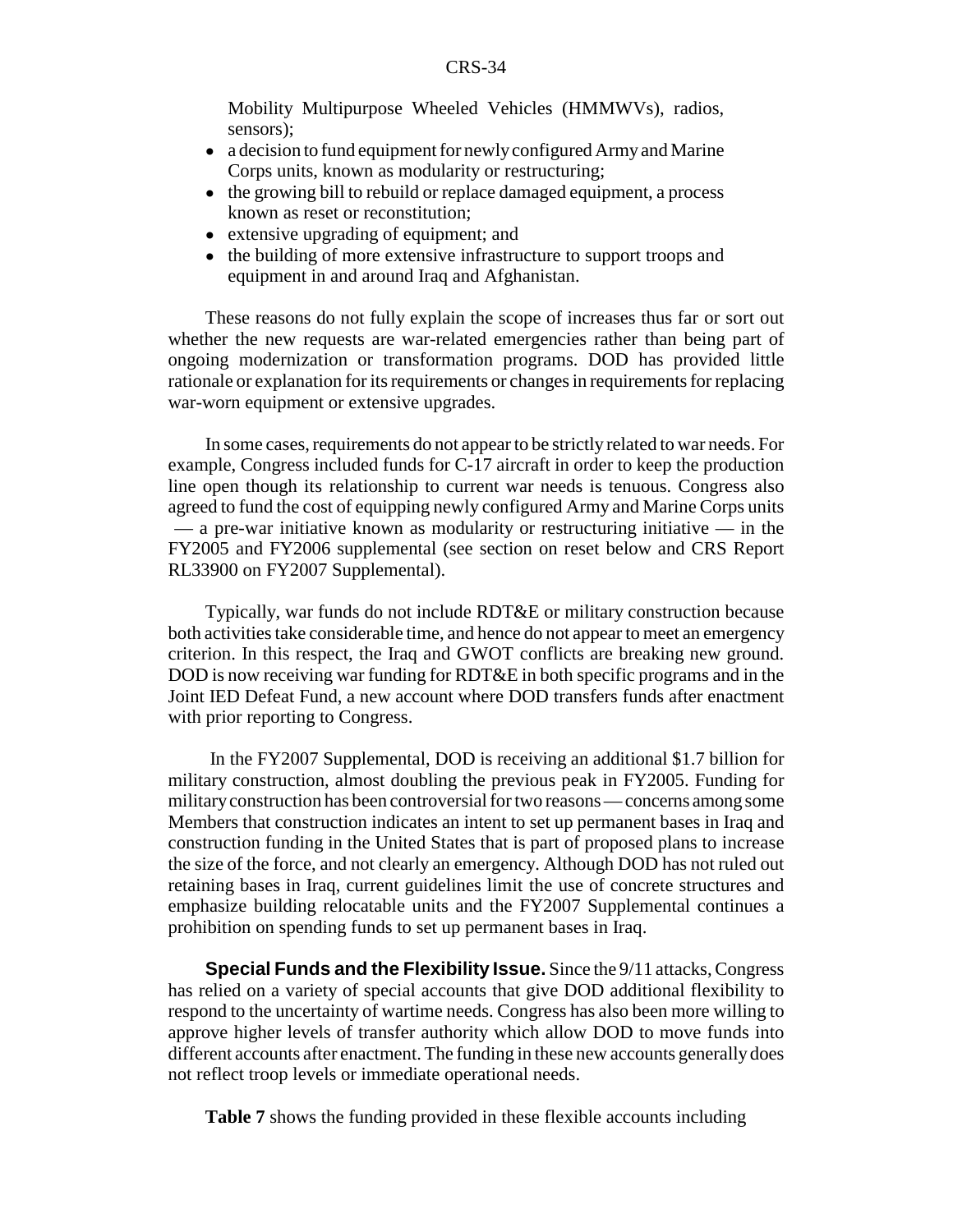- ! Afghan and Iraq Security Forces Funds for training and equipping police and security forces;
- the Joint Improvised Explosive Device (IED) Defeat Fund for providing funds to be transferred to procurement, RDT&E, or operation and maintenance to develop and field solutions to the IED threat;
- the Iraq Freedom Fund set up to cover war operations cost in the first year of the invasion and occupation (IFF);
- the Natural Resources Risk Remediation Fund set up to cover expected damage to Iraqi oil fields; and
- the Defense Emergency Response Fund (DERF).

Typically, Congress has given DOD latitude in how to use these funds and required after-the-fact quarterly reporting.

The Afghan and Iraq Security Forces Funds provide lump sums which DOD could then allocate between equipment and training needs. Similarly the Joint IED Defeat Fund allows DOD to decide where funds are needed to meet this threat. Although the new accounts are designated to meet particular goals, they are similar to funding flexibility given to DOD after the 9/11 attacks.

In the first two years after the 9/11 attacks, Congress gave DOD substantial leeway to move funds after enactment to meet war needs by appropriating funds to special accounts. Initially, DOD received \$17 billion in its Defense Emergency Response Fund (DERF), spending those funds in broadly defined allocations such as "increased situational awareness," and "increased worldwide posture."68 In the FY2002 Supplemental, Congress appropriated \$13 billion for war costs including \$11.9 billion in the DERF, transformed into a transfer account, with guidelines set in the conference report. $69$ 

In the FY2003 Supplemental, Congress appropriated a total of \$77.4 billion in war funding, including \$15.6 billion in a new Iraq Freedom Fund (IFF) where DOD could transfer funds after enactment and then report to Congress.<sup>70</sup> Since FY2004, Congress has appropriated most war funds to specific accounts but has given DOD larger amounts of transfer authority where DOD can move funds after enactment with the consent of the four congressional defense committees (see **Table 7**) as well as setting up new transfer accounts for specific purposes such as training Iraqi security forces.

Congress has also set caps or ceilings on funding within O&M accounts for specific purposes rather than set program limits. These include funding for

<sup>68</sup> Congress appropriated \$20 billion in the government-wide Emergency Response Fund which could be spent by the President at his discretion (P.L.107-38). DOD also received another \$3.5 billion in the DERF but had to follow allocations that were set in the FY2002 DOD Conference report (H.Rept. 107-350, p. 423).

<sup>69</sup> H.Rept. 107-593, p. 17 and 128.

<sup>&</sup>lt;sup>70</sup> Congress rescinded \$3.5 billion of the \$15.6 billion originally appropriated to the IFF and included ceilings for certain purposes, such as intelligence, within the total.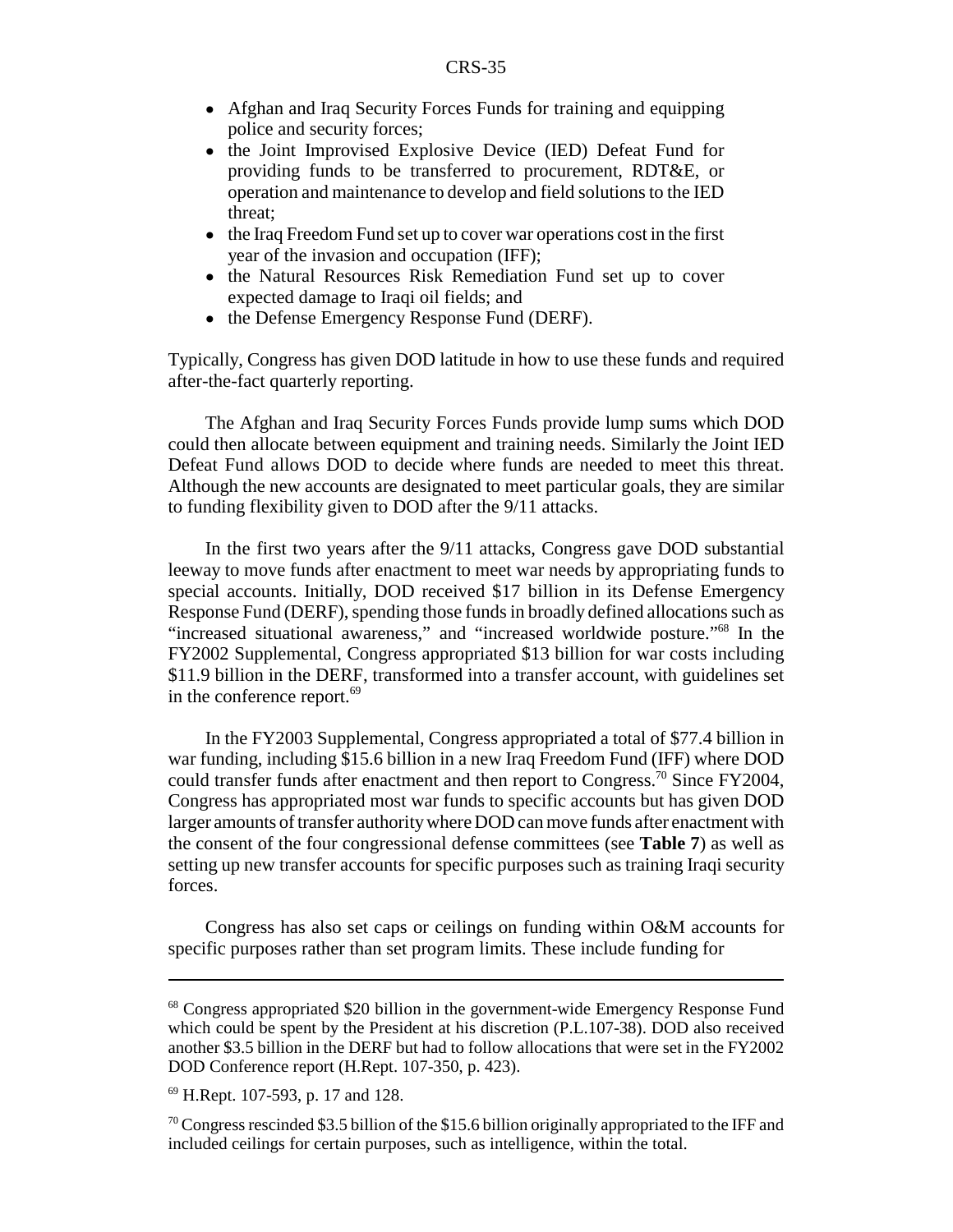- various types of coalition support which pays U.S. allies for their logistical support in counter-terror operations related to OIF and OEF or other counter-terror operations; and
- ! Commanders Emergency Response Program (CERP) for small reconstruction projects selected and run by individual commanders;

The issue for Congress is the amount of flexibility to give DOD to meet needs which it cannot define when appropriations are provided.

# **Average Cost Per Deployed Troop and Estimates of Future Costs**

To give another window into trends and how changes in troop levels may affect costs, CRS estimated the average annual cost for each deployed troop — showing operational and investment costs separately. Because only some costs (e.g., for meals, body armor, operating tempo, and ammunition) are likely to vary in proportion with troop levels, the average cost per troop cannot be used to directly estimate the cost of alternate troop levels (see **Table 8**).

| <b>Average Troop Strength &amp;</b><br><b>Obligations</b> | <b>FY03</b> | <b>FY04</b> | <b>FY05</b> | <b>FY06</b> | <b>Change</b><br><b>Since</b><br><b>FY2003</b> |
|-----------------------------------------------------------|-------------|-------------|-------------|-------------|------------------------------------------------|
| Number of deployed troops <sup>a</sup>                    | 225,800     | 219,600     | 258,800     | 269,300     | 19%                                            |
| Average annual obligations in<br>000s of \$               | \$320,000   | \$340,000   | \$350,000   | \$390,000   | 22%                                            |
| Operational costs <sup>b</sup>                            | \$300,000   | \$300,000   | \$270,000   | \$325,000   | 8%                                             |
| Investment costs <sup>c</sup>                             | \$20,000    | \$40,000    | \$80,000    | \$65,000    | 225%                                           |

# **Table 8. Average Annual Cost Per Deployed Troop: FY2003-FY2006**

**Notes and Sources:** Numbers rounded. CRS calculations based on average deployed troop strength from the Defense Manpower Data Center (DMDC) and costs from Defense Finance Accounting Service, *Supplemental & Cost of War Execution Reports*, FY2003-FY2006 with CRS estimates of unreported expenses. DMDC troop strength does not separate Iraq and OEF.

- a. Does not include additional activated reservists who are training up for deployments, backfilling for active-duty personnel or providing additional security at bases. DMDC figures do not separate military personnel in OIF and OEF.
- b. Includes military personnel and operation and maintenance costs.
- c. Includes procurement, RDT&E, and military construction costs.

Some costs would rise or fall immediately as troops are withdrawn (e.g., meals served, fuel consumed, spare parts replaced), whereas other costs would change more slowly (e.g., utilities costs, building maintenance, equipment wear and tear). Still other costs would temporarily increase, such as transportation costs to ship personnel and equipment back to the United States. Over time, however, support costs would begin to change in proportion with personnel levels if higher troop levels persist or if troops are withdrawn.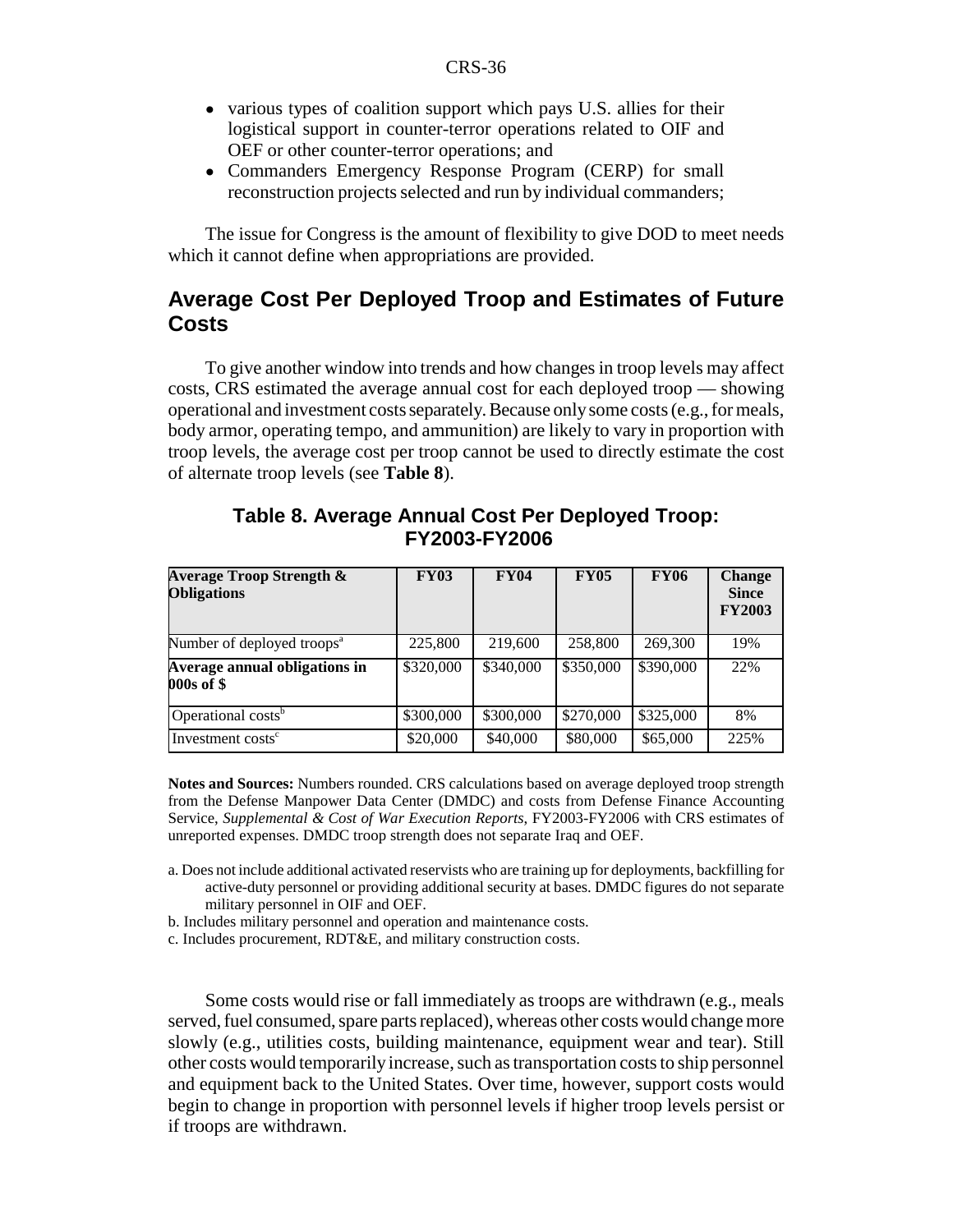Since FY2003, the estimated average cost per deployed troop has risen from about \$320,000 to \$390,000 per deployed troop.<sup>71</sup> While that increase reflects primarily more spending for procurement — for replacement and upgrading of equipment — operational costs have also grown (see **Table 8**).

**Estimates of Future Costs.** CBO developed two alternative paths for the future cost of the Global War on Terror — both Iraq and OEF — in its FY2008 budget outlook. Under the faster drawdown scenario, troop levels and costs would decline from current levels to 30,000 troops by FY2010. Concurrently, costs would decline from \$149 billion in FY2007 (lower than the \$166 billion enacted) to

- $\bullet$  \$124 billion in FY2008;
- $\bullet$  \$78 billion n FY2009;
- $\bullet$  \$42 billion in FY2010;
- \$26 billion in FY2011; and
- \$20 billion each year from FY2012 through FY2017.

Under the more gradual drawdown scenario, troop levels would decline from current levels to 75,000 troops by FY2013. Costs would decline to

- $\bullet$  \$144 billion in FY2008;
- $\bullet$  \$133 billion in lFY2009;
- $\bullet$  \$112 billion in FY2010;
- $\bullet$  \$91 billion in FY2011;
- $$71$  billion in FY2012; and
- about \$58 billion a year for FY2013 through FY2017.<sup>72</sup>

CBO did not estimate a more rapid withdrawal of troops.

# **Major War Cost Issues in the 110<sup>th</sup> Congress**

Several issues may arise in congressional debate about war costs and the FY2007 Supplemental and the FY2008 war request:

- the issue of transparency in war costs;
- congressional mechanisms for affecting troop levels;
- ! defining reset and upgrade requirements; and
- readiness problems.

All these issues are made more difficult by the limitations, gaps and discrepancies in DOD information on war costs.

 $71$  CRS revised these costs because of better data on average deployed troop levels received recently from the Defense Manpower Data Center. Because this data does not segregate military personnel by OIF and OEF, CRS includes only one figure for both.

 $72$  See Table 1 in CBO, Letter to Senator Kent Conrad, "Estimated Funding for Operations" in Iraq and the War on Terrorism," February 7, 2007; [http://www.cbo.gov/ ftpdocs/77xx/doc7793/02-07-CostOfWar.pdf].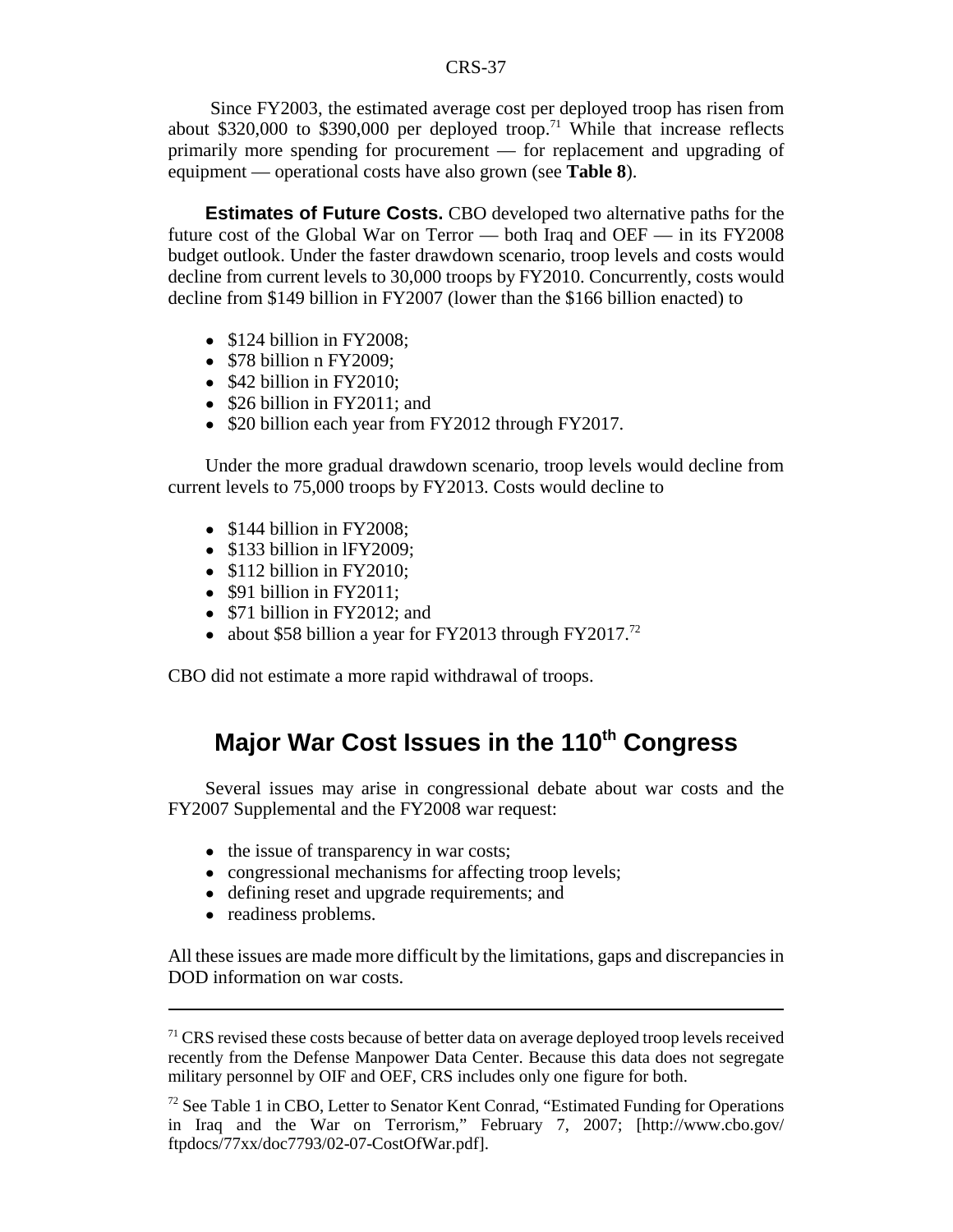#### **Transparency Issues**

Although DOD has testified frequently and submitted various reports on Iraq and the global war on terror, information and explanations of changes in the cost of OIF and OEF have been limited, incomplete, and sometimes inconsistent. Until the FY2007 Supplemental and FY2008 War Cost request, DOD submitted very little information to buttress its requests. Both the Iraq Study Group and CBO have criticized DOD's presentation of cost data for Iraq and the global war on terror.

The Iraq Study Group called the Administration's requests "confusing making it difficult for both the general public and members of Congress," to know, something that "should be a simple question" such as the amount requested for Iraq operations.73 CBO pointed out that DOD's justification materials have been sparse — for example, DOD provided five pages to justify \$33 billion in operation and maintenance spending, about half of the FY2006 supplemental request.<sup>74</sup>

Because few details are included, CBO notes the difficulty in determining the basis of DOD requests and estimating alternatives. And because appropriations for war are mixed with DOD's baseline budget, information about "what has actually been spent," or outlays is not available. That information is important for estimating the cost of alternate future scenarios and also for showing the effect of war costs on the federal deficit.<sup>75</sup>

**Gaps and Discrepancies.** CRS, CBO, and GAO have all found various discrepancies in DOD figures — including understating budget authority and obligations, mismatches between BA and obligations data, double-counting of some obligations, questionable figures, and a lack of information about basic factors that affect costs such as troop strength or operating tempo metrics.<sup>76</sup>

For example, DOD does not count about \$7 billion from its FY2003 regular appropriations act that was intended for GWOT but that it cannot track. CRS and CBO both include these funds. In 2005, GAO also found that DOD planning documents included \$10 billion in each year for GWOT for the next five years that also cannot be identified.<sup>77</sup> It also appears that DOD used about \$2.5 billion from an

<sup>&</sup>lt;sup>73</sup> James A. Baker, III, and Lee H. Hamilton, Co-Chairs, The Iraq Study Group Report (New York: Vintage Books) 2006, p. 91.

<sup>&</sup>lt;sup>74</sup> Testimony of Robert A. Sunshine, CBO, before the House Budget Committee, January 18, 2007, p. 5.

<sup>75</sup> *Ibid.*, p. 5 and p. 6. CBO has estimated war-related outlays, and presumably DOD and OMB do as well though separate outlays for war are not shown in the budget.

<sup>76</sup> GAO, *FY2004 Costs for Global War on Terrorism Will Exceed Supplemental*, July 2004, at [http://www.gao.gov/new.items/d04915.pdf] ; GAO-05-882, *Global War on Terrorism: DOD Needs to Improve the Reliability of Cost Data and Provide Additional Guidance to Control Costs*, September 2005; [http://www.gao.gov/new.items/d05882.pdf]; CBO, Testimony before the House Budget Committee, January 18, 2007.

<sup>77</sup> Government Accountability Office, *Global War on Terrorism: DoD Needs to Improve the* (continued...)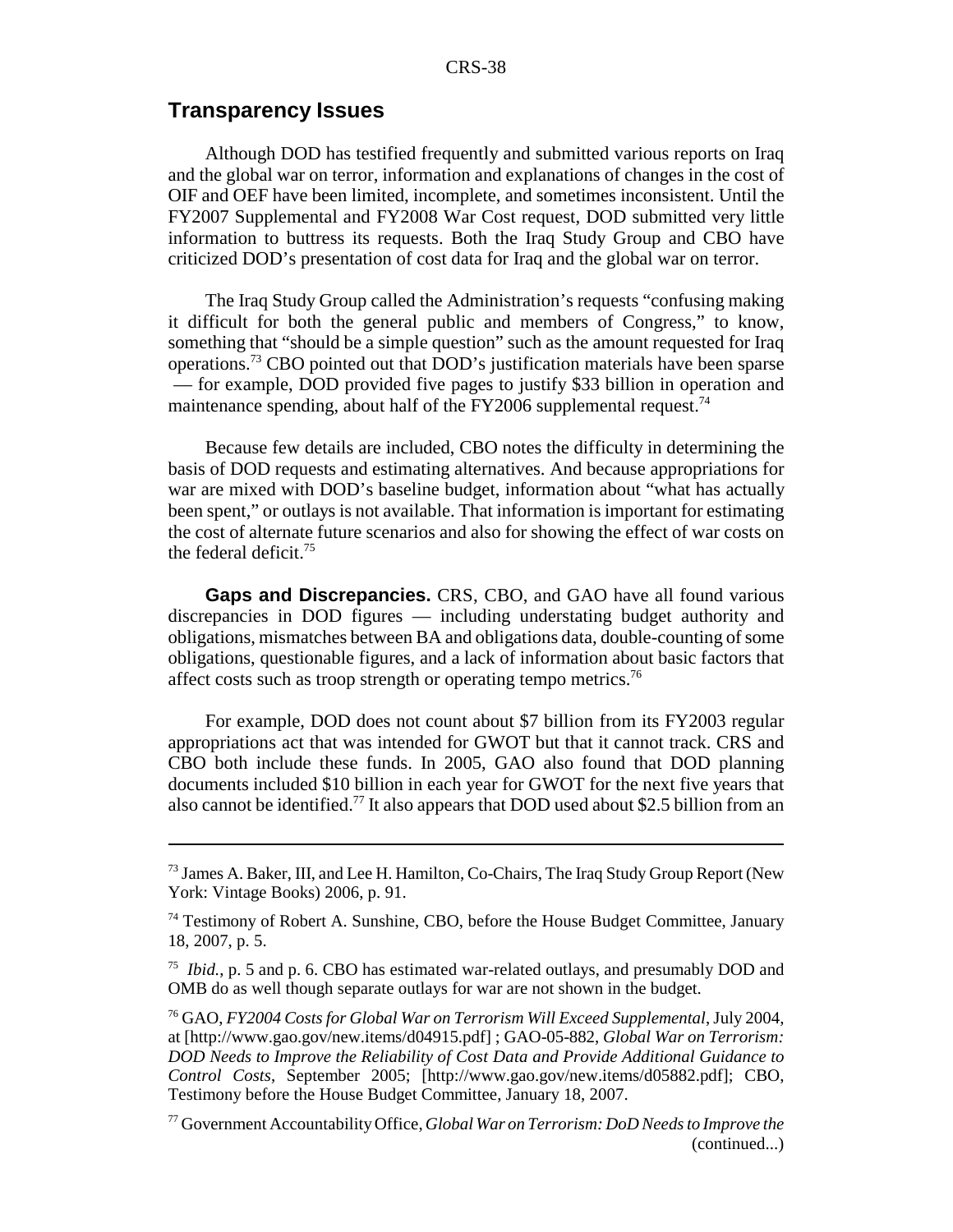unidentified source (probably from DOD's baseline funds) to prepare for the invasion of Iraq in the summer and fall of 2002 before Congress approved the resolution approving the use of force in Iraq in October 2003.<sup>78</sup>

Both CRS and CBO also include transfers from DOD's regular accounts to cover war costs.79 DOD does not include transfers in the total for war appropriations of \$455 billion in its FY2007 Supplemental justification. At the same time, however, the figures in its justification show that obligations exceeded budget authority by \$2 billion in FY2001 and \$4 billion in FY2004, a gap presumably met through transfers from DOD's regular appropriations.<sup>80</sup>

DOD's FY2007 justification also acknowledges that its reporting of obligations does not include \$27 billion in intelligence funding. About \$10 billion in funding for modularity also may not to be captured. With incomplete obligations data, it is difficult to know how much funding is available or carried over from previous years, a figure typically used to evaluate whether new requests for procurement and Research, Development, Test and Evaluation (RDT&E) are urgent.

For example, using only DFAS reports, DOD's carryover from previous appropriations would be about \$14 billion for funds appropriated in FY2004, FY2005, and FY2006 and another \$14 billion in unobligated procurement monies in the FY2007 bridge. That would suggest that DOD has considerable carryover in investment funds, which could raise questions about whether additional funds are urgently needed. At the same time, DFAS reports show few recent obligations from these earlier years, which suggest that these funds may not be captured in its reports. $81$ 

For the first time, DOD's FY2007 supplemental request follows more of a standard budget format showing not only the new request but also funding in FY2006, previous enacted bridge funds for FY2007, the full year's funding in FY2007 if the request is enacted, a considerable improvement over previous requests.

 $77$  (...continued)

*Reliability of Cost Data and Provide Additional Guidance to Control Costs,* GAO-05-882, September 2005, pp. 33, 35; [http://www.gao.gov/new.items/d05882.pdf].

<sup>78</sup> A DOD table attributes \$2.5 billion in funds for Iraq to years *before* the FY2003 Supplemental, which provided funds for the Iraq invasion in the spring of 2003 probably from DOD's baseline funds. Some \$700 million in such funding are mentioned in Bob Woodward's book, *Plan of Attack*. This account was disputed by then-Deputy Defense Secretary Wolfowitz. DOD's most recent justification material for its FY2007 Supplemental Request also appears to include these funds because the \$48 billion shown as Iraq obligations in FY2003 obligations exceeds by \$2 billion the total reported by DFAS. CRS estimates also include intelligence funds not captured by DFAS.

 $79$  See CBO, "Estimated Funding for Operations in Iraq and the War on Terrorism," August 25, 2006; [http://www.cbo.gov/ftpdocs/75xx/doc7506/GWOT\_Tables\_2006\_08.pdf].

<sup>80</sup> DOD, *FY2007 Supplemental*, p. Figures 1 and 2, p. 93 and p. 94. CRS now includes this additional \$2 billion in total war BA.

<sup>81</sup> CRS calculations from DFAS, *Supplemental & Cost of War Execution Reports*, September, FY2004, FY2005, and FY2006.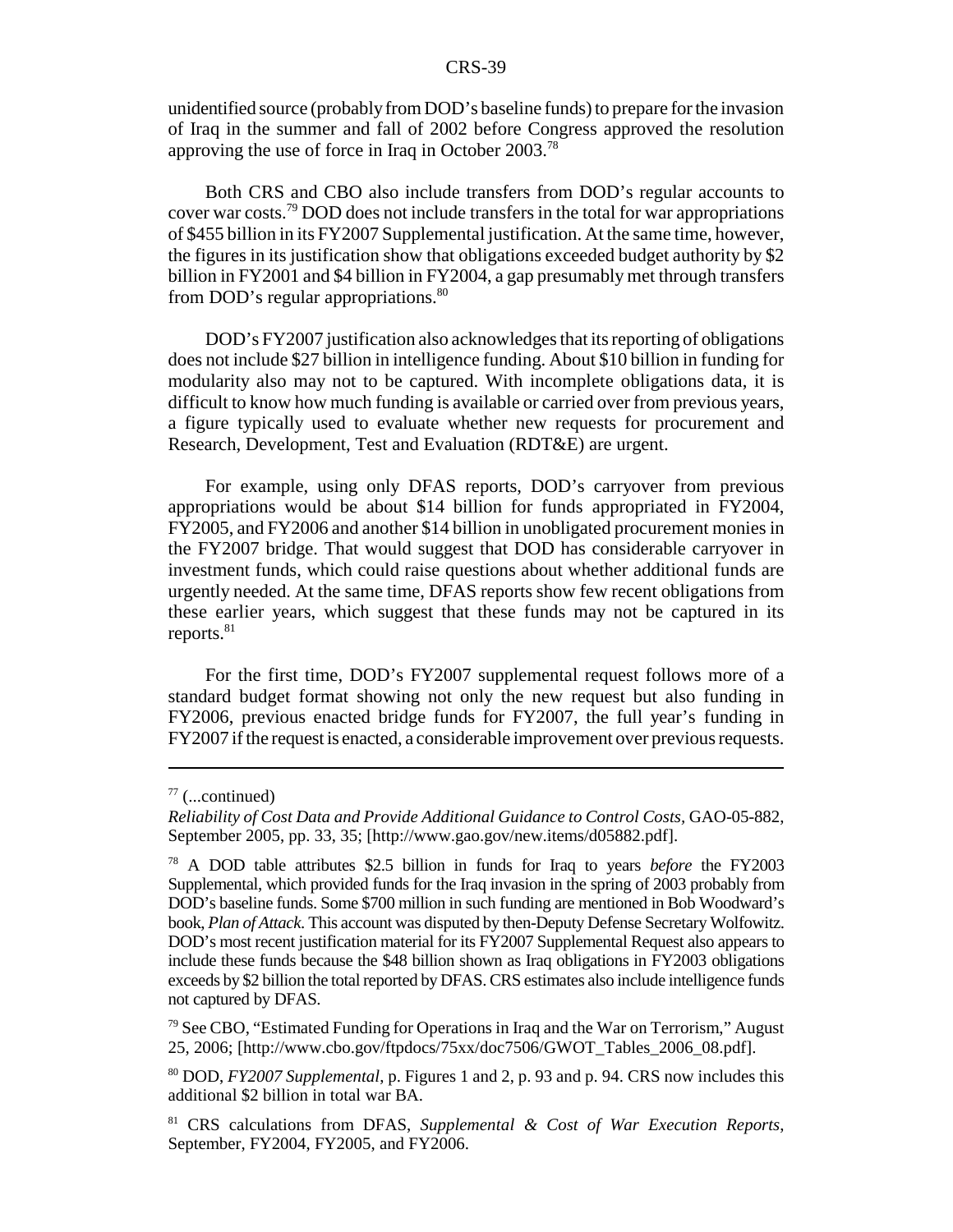Unlike DOD's regular requests, the supplemental does not include funds two years prior to the request or for FY2005. Despite this improvement, some of the FY2006 figures do not match those reported in the DFAS reports, which raises questions about the accuracy of those reports. And only the Army includes the same categories as those used in the DFAS reports making comparisons to prior years difficult if not impossible.

Both CBO and GAO have raised concerns about the fact that DOD obligations reporting classifies large portions of funding as "other services and miscellaneous contracts," a category too vague to be useful. Because of these and other limitations — such as the lack of performance metrics, limited detail on costs, and no outlay figures — estimates of the cost of alternative troops levels are difficult to make.<sup>82</sup>

**Uncertainty About Figures.** DOD has also periodically revised the figures shown for each operation in previous years suggesting questions about the accuracy of its figures. CRS has used figures from DOD briefings, DFAS reports, and most recently, the FY2007 Supplemental justification to build its estimates. For example, DFAS reports originally showed \$38 billion in obligations for Iraq in FY2003, later revised to \$42.4 billion. Most recently, DOD reports show \$48 billion for Iraq in FY2003, which include not only obligations in later years but also \$2 billion from an unknown source.<sup>83</sup>

The Comptroller General testified that the lack of actual costs, adequate supporting documentation, and reporting problems "make it difficult to reliably know what the war is costing, to determine how appropriated funds are being spent, and to use historical data to predict future trends. $84$  Some suggest that an audit by the Department of Defense Inspector General might resolve these various gaps and discrepancies in cost data. Despite these problems, the DFAS reports are the main figures available that capture past costs and can be used to project future costs. DOD has not been willing to provide Congress with other tools, such as the model the services use to predict operating costs, which reflects assumptions about operating tempo, personnel levels and many other factors.<sup>85</sup>

<sup>&</sup>lt;sup>82</sup> CBO, Letter to Senator Conrad, Estimated Funding for Operations in Iraq and the Global War on Terror, February 7, 2007. [http://www.cbo.gov/ftpdocs/77xx/doc7793/02-07- CostOfWar.pdf].

<sup>83</sup> Office of Secretary of Defense, Comptroller, Table with corrected DFAS figures; see DOD, *FY2007 Supp*, Figure 2 for new obligations figures, p. 93; CRS added up figures in DFAS reports for September 2004, FY2005, and FY2006 for OIF from FY2003 monies.

<sup>&</sup>lt;sup>84</sup> GAO, Testimony of David Walker, Comptroller General before the Subcommittee on National Security, Emerging Threats and International Affairs, "Global War on Terror: Observations on Funding, Costs, and Future Commitments," July 18, 2006, p. 3 and 4; [http://reform.house.gov/UploadedFiles/Final%20GAO%20Walker%20Testimony.pdf].

<sup>85</sup> DOD's Contingency Operations Support Tool (COST) model is used to predict most (continued...)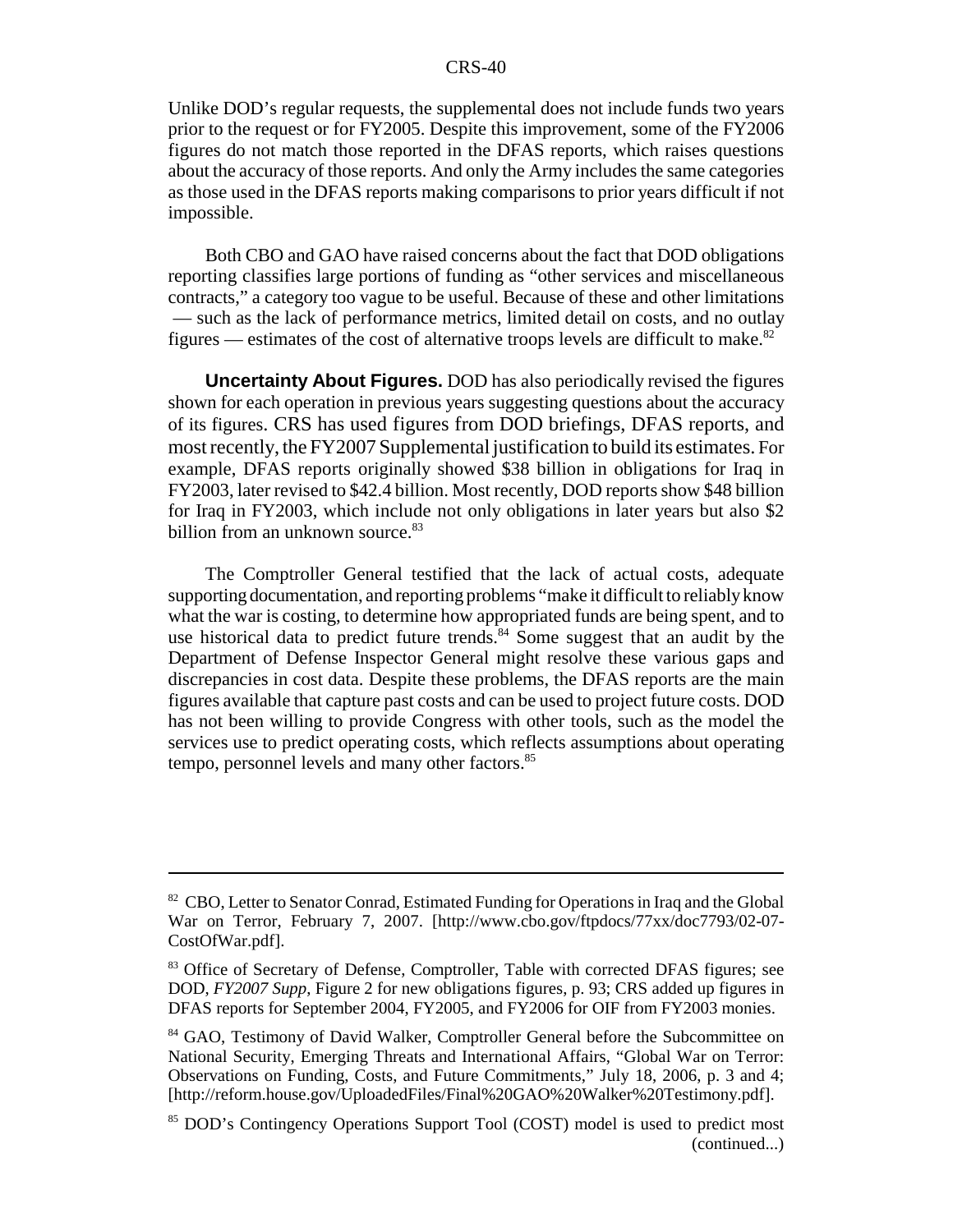# **Congressional Options to Affect Military Operations**

As interest in alternate policies for Iraq has grown, Congress may turn to the Vietnam and other experience to look for ways to affect military operations and troop levels in Iraq. In the past, Congress has considered both funding and non-funding options. Most observers would maintain that restrictions tied to appropriations have been more effective. (For an analysis of the legal issues in restricting military operations, see CRS Report RL33837, *Congressional Authority to Limit U.S. Military Operations in Iraq*, by Jennifer K. Elsea, Michael John Garcia, and Thomas J. Nicola. For examples of past enacted and proposed restrictions, see CRS Report RL33803, *Congressional Restrictions on U.S. Military Operations in Vietnam, Cambodia, Laos, Somalia, and Kosovo: Funding and Non-Funding Approaches*, by Amy Belasco, Hannah Fischer, Lynn Cunningham, and Larry Niksch. For recent proposals to restrict military operations, see CRS Report RL33900, *FY2007 Supplemental Appropriations for Defense, Foreign Affairs, and Other Purposes*, by Stephen Daggett et al.)

Restrictive funding options generally prohibit the obligation or expenditure of current or previously appropriated funds. Obligations occur when the government pays military or civilian personnel, or the services sign contracts or place orders to buy goods or services. Expenditures, or outlays, take place when payment is provided.

Past attempts or provisions to restrict funding have followed several patterns including those that

- ! cut off funding for particular types of military activities but permit funding for other activities (e.g., prohibiting funds for combat activities but permitting funds to withdraw troops);
- cut off funds as of a certain date in a specific country;
- cut off funds "at the earliest practical date," which essentially gives the president leeway to set the date;
- cut off funds if certain conditions are met (such as a new authorization) or certain events take place (such as the release of U.S. prisoners of war).

Other non-funding approaches to restrict military operations have:

- required that troops be withdrawn by a specified date in the future or at the "earliest practical date;"
- withdrawn funds unless there was a declaration of war or a specific congressional authorization of the war activities; or
- repealed previous congressional resolutions authorizing military activities.

 $85$  (...continued)

operating costs.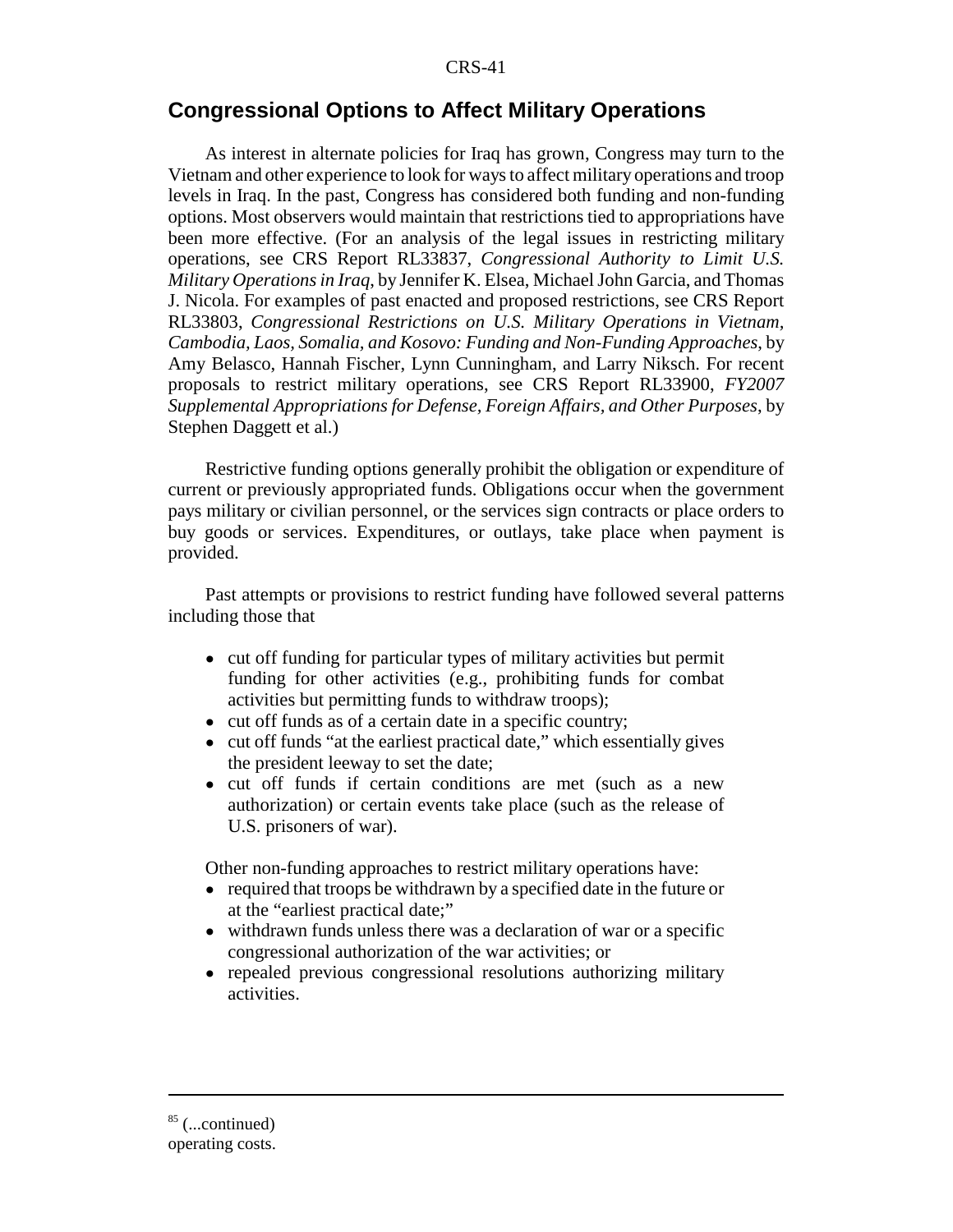One or both houses may also state a "sense of the Congress," or non-binding resolution that does not need to be signed by the President that U.S. military operations should be wound down or ended or forces withdrawn.

While only a handful of provisions have been enacted, congressional consideration of these various limiting provisions placed pressure on the Administration and thus influenced the course of events. For example, the wellknown Cooper-Church provision that prohibited the introduction of U.S. ground troops into Cambodia was enacted in early 1971 after U.S. forces had invaded and then been withdrawn from Cambodia; that provision was intended to prevent the reintroduction of troops.86

Although President Nixon did not re-introduce U.S. troops, the United States continued to bomb Cambodia for the next three years. Later in 1973, Congress passed two provisions that prohibited the obligation or expenditures of "any funds in this or any previous law on or after August 15, 1973" for combat "in or over of from off the shores of North Vietnam, South Vietnam, Laos or Cambodia."87 The final version reflected negotiations between the Administration and Congress about when the prohibition would go into effect with August 15, 1973 set in the enacted version and bombing did stop on that day.

Several well-known proposals that were not enacted — two McGovern-Hatfield amendments and an earlier Cooper-Church amendment — were also part of this Vietnam Era jockeying between the Administration and Congress. One McGovern-Hatfield amendment prohibited expenditure of previously appropriated funds after a specified date "in or over Indochina" except for the purpose of withdrawing troops or protecting our Indochinese allies while another also prohibiting spending funds to support more than a specified number of troops unless the president notified the Congress of the need for a 60 day extension. The earlier Cooper-Church amendment prohibited the expenditure of any funds after July 1, 1970 to retain troops in Cambodia "unless specifically authorized by law hereafter."88

Generally, Congress continued to provide funds for U.S. troops in Vietnam at the requested levels as the Nixon Administration reduced troop levels. Overall, funding restrictions have generally proven more effective than the War Powers Act, which has been challenged by the executive branch on constitutional grounds.<sup>89</sup>

<sup>&</sup>lt;sup>86</sup> See discussion and language of the Cooper-Church amendment (Sec.7, P.L. 91-652) in CRS Report RL33803, *Congressional Restrictions on U.S. Military Operations in Vietnam, Cambodia, Laos, Somalia, and Kosovo: Funding and Non-Funding Approaches*.

<sup>&</sup>lt;sup>87</sup> One provision was included in both P.L. 93-52, the Continuing Appropriations Act of 1974 and the Second Supplemental Appropriations Act of 1973, P.L. 93-50, both enacted July 1,1973; see CRS Report RL33803, *Congressional Restrictions on U.S. Military Operations in Vietnam, Cambodia, Laos, Somalia, and Kosovo: Funding and Non-Funding Approaches*, by Amy Belasco, Hannah Fischer, Lynn Cunningham, and Larry Niksch.

<sup>88</sup> See H.R. 17123, H.R. 6531, and H.R. 15628 in Table 1 and Appendix of CRS Report RL33803.

<sup>89</sup> CRS Report RS20775, *Congressional Use of Funding Cutoffs Since 1970 Involving U.S.* (continued...)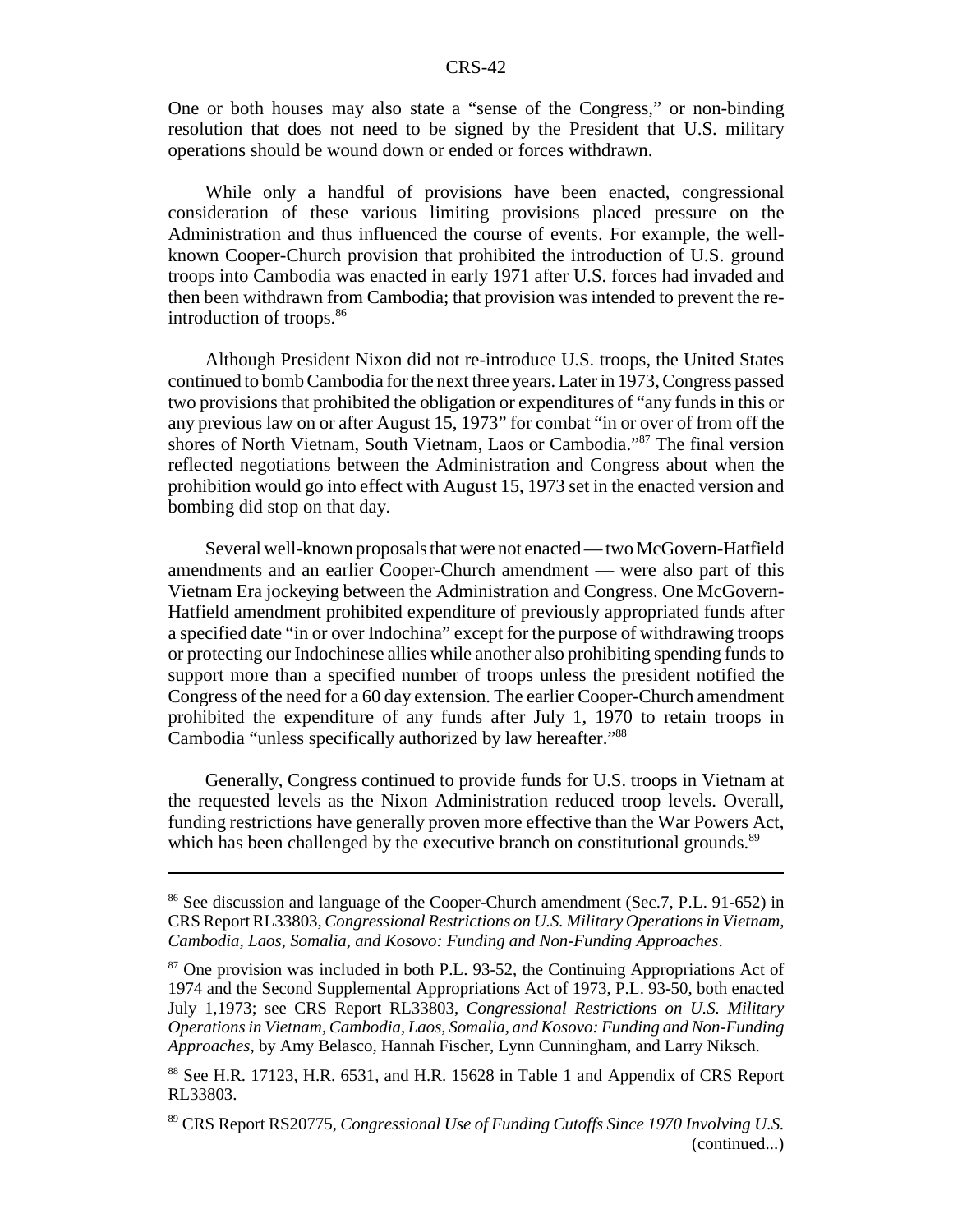# **The FY2007 Supplemental and the FY2008 War Request**

When the Administration submitted its requests for a FY2007 Supplemental and FY2008 war costs, Congressional leaders indicated that these would be more closely scrutinized. For FY2008, the Administration is requesting \$189 billion for war costs about 13% more than in FY2007 and 60% more than in FY2006. (For Congressional action on the FY2007 Supplemental, See CRS Report RL33900, *FY2007 Supplemental Appropriations for Defense, Foreign Affairs, and Other Purposes*, by Stephen Daggett et. al.)

Although the Administration classified both requests as emergency funds, much of the funding would not seem to meet the traditional definition of emergency — as an urgent and "unforeseen, unpredictable, and unanticipated" need — though defense requests in the past have not been held to that standard.<sup>90</sup>

**DOD Changes Definition of War Costs.** For the past ten years, DOD financial regulations have defined the cost of contingencies to include only incremental costs directly related to operations. Until October 2006, that guidance was used by the services to prepare their estimates for Iraq and GWOT. The guidance required that the service show assumptions about troop levels, operational tempo, and reconstitution and limits requests to incremental costs — "that would not have been incurred had the contingency operation not been supported." Investment requests are also to be incremental and included "only if the expenditures were necessary to support a contingency operation."<sup>91</sup> (Little of this information was provided to Congress in DOD's requests.)

In the July 19, 2006 guidance to the services for developing the FY2007 Supplemental and FY2008 war cost requests, these strictures were reiterated. That guidance also prohibited including Army modularity "because it is already programmed in FY2007 and the outyears," and warned that the services would have to demonstrate that investment items were "directly associated with GWOT operations," rather than to offset "normal recurring replacement of equipment."92 In addition, the services would have to show that reset plans could be executable in FY2007, likely to mean within the last several months of the fiscal year based on experience in FY2006.

 $89$  (...continued)

*Military Forces and Overseas Deployments*, by Richard F. Grimmett.

<sup>90</sup> CRS Report RL33405, *Defense: FY2007 Authorization and Appropriations,* by Stephen Daggett.

<sup>91</sup> DOD, *Financial Management Regulations*, Chapter 12, Sec. 23, "Contingency Operations," p 23-11ff, 23-21, 23-25, 23-27; [http://www.dod.mil/comptroller/ fmr/12/12\_23.pdf].

 $92$  Under Secretary of Defense, Memorandum for Secretaries of the Military Departments, "Fiscal Year (FY) 2008-2013 Program and Budget Review," July 19, 2006, p. 34-49, specifically p. 36, 39, 41.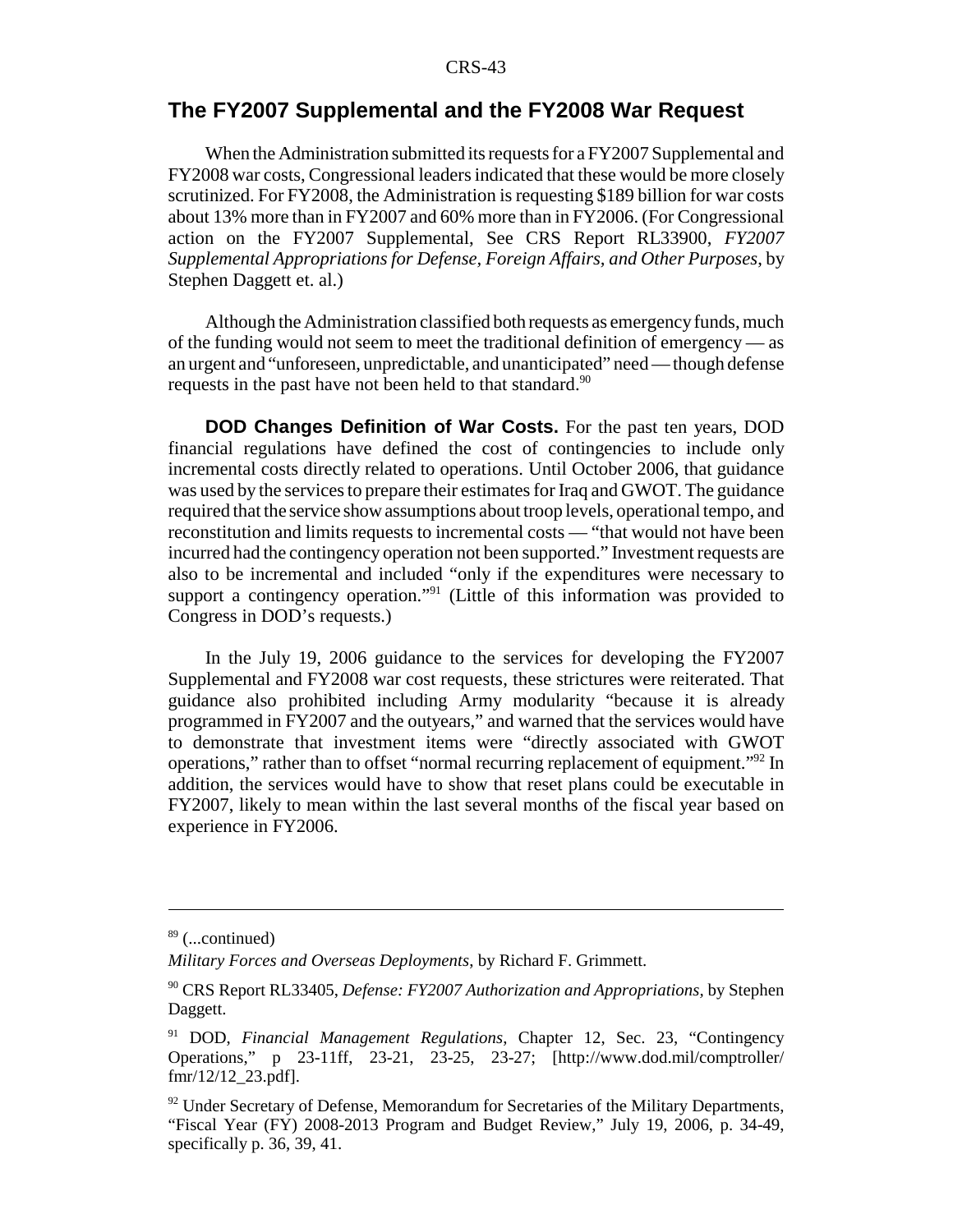On October 25, 2006, Deputy Secretary of Defense Gordon England issued new guidance for requesting war funds to the services, requiring them to submit new requests within two weeks that reflect the "longer war on terror" rather than strictly the requirements for war operations in Iraq, Afghanistan and other counter-terror operations.93 Such a substantial change would be expected to reflect guidance from the Secretary of Defense, the Office of Management and Budget and the President. This new definition appeared to open the way for including a far broader range of requirements particularly since the needs of the "longer war" are relatively undefined.

In its review of the FY2007 Supplemental, the appropriators rejected certain procurement and depot maintenance requests as either unexecutable or not clearly an emergency. (See CRS Report RL33900, *FY2007 Supplemental Appropriations for Defense, Foreign Affairs, and Other Purposes*, by Stephen Daggett et al.) Since the long war on terror is now part of DOD's key missions according to the national strategy, it could be argued that these types of expenses should be included in DOD's regular budget where they would compete with other defense needs.

**Procurement Requests in the FY2007 Emergency Supplemental.** Procurement request have increased substantially in recent years from \$20.4 billion in FY2006 to \$39.7 billion in FY2007 and \$64.0 billion in FY2008. Although some of this increase may reflect additional force protection and replacement of "stressed" equipment, much may in response to the new England guidance to fund requirements for the "longer war" rather than DOD's traditional definition of war costs as strictly related to immediate war needs.

 For example, the Navy initially requested \$450 million for six EA-18G aircraft, a new electronic warfare version of the F-18, and the Air Force \$389 million for two Joint Strike Fighters, an aircraft just entering production; such new aircraft would not be delivered for about three years and so could not be used meet immediate war needs. Other new aircraft in DOD's supplemental request include CV-22 Ospreys and C-130J aircraft. In its March amendment to the FY2007 Supplemental, the Administration withdrew several of these requests, possibly in anticipation that Congress would cut these aircraft.

**Front Loading Reset Funding.** The FY2007 Supplemental included an additional \$14 billion for reset — the replacement of war-worn equipment. DOD's request appears to front load (or fund in advance) DOD's reset requirements, a fact acknowledged by then-OMB Director Robert Portman in recent testimony.<sup>94</sup> According to DOD figures, Army and Marine Corps reset requirements were fully met in the enacted FY2007 bridge fund when Congress provided \$23.7 billion for Army and Marine Corps reset costs, the amount that the services said was needed.<sup>95</sup>

<sup>&</sup>lt;sup>93</sup> Deputy Secretary of Defense Gordon England, Memorandum for Secretaries of the Military Departments, "Ground Rules and Process for FY'07 Spring Supplemental," October 25, 2006.

<sup>&</sup>lt;sup>94</sup> Testimony of OMB Director Robert Portman before the House Budget Committee, *Hearing on the FY2008 DOD Budget*, February 6, 2007, p. 41 of transcript.

<sup>95</sup> See table inserted by Senator Stevens in *Congressional Record*, August 2, 2006, p. S8571 (continued...)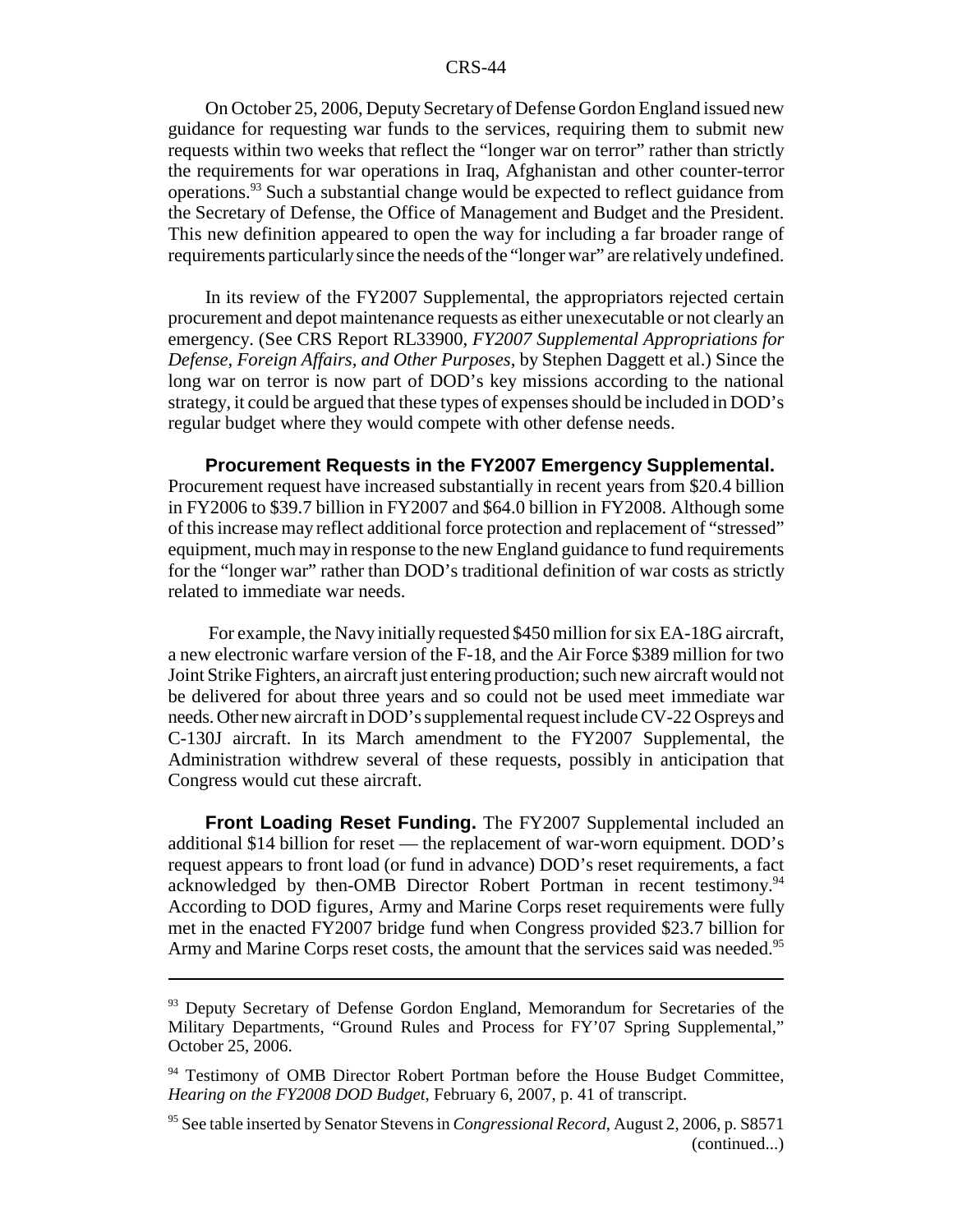As substantial amounts of equipment are being sent back to the United States for repair, the Army and Marine Corps would be expected to be able to check previous estimates of the effect of current operations on wear and tear of equipment. As of enactment of the FY2007 Supplemental, DOD has received about \$64 billion for reset, which is defined as the "process of bringing a unit back to full readiness once it has been rotated out of a combat operation," by repairing and replacing equipment and resting and retraining troops.<sup>96</sup> The services are to repair equipment if economical or replace it if replacement costs almost as much as repair.

The FY2007 Supplemental and the FY2008 war request both appear to include an extra year of Army and Marine Corps reset requirements. According to statements by Army Chief of Staff, General Peter J. Schoomaker and other military spokesman, Army reset is estimated to be \$12 billion to \$13 billion a year as long as the conflict lasts at the current level and "for a minimum of two to three years beyond"<sup>97</sup> According to Marine Corps Commandant, General Michael Hagee, their requirements are about \$5 billion a year for a total of about \$17 billion for the two services most heavily affected.<sup>98</sup> DOD estimated that reset would total \$37.5 billion in FY2007 and in FY2008 based on its requests, which was largely supported by Congress in FY2007.<sup>99</sup> The front loading of requirements may be an attempt by the services to avoid being in the position of requesting reset funds after U.S. troops have started to withdraw.

Although it is clear that reset requirements reflect the stress on equipment from operations, the accuracy of the Army's estimates has not been determined. Recently, GAO testified that until FY2007, the Army could not track reset or ensure that funds appropriated for reset were in fact spent for that purpose, making it more difficult to

 $95$  (...continued)

showing \$23.7 billion for reset, including \$14 billion in procurement; total funded also provided \$4.9 billion for unfunded FY2006 requirement; see also DOD's *Report to Congress, Long-Term Equipment Repair Costs*, September 2006.

<sup>96</sup> See CRS Report RL33900, *FY2007 Supplemental Appropriations for Defense, Foreign Affairs, and Other Purposes*, by Stephen Daggett et al; for definition, see Office of the Secretary of Defense, Report to Congress, *Ground Force Equipment Repair, Replacement, and Recapitalization Requirements Resulting from Sustained Combat Operations*, April 2005, p. 8; see also GAO-06-604T, *Defense Logistics: Preliminary Observations on Equipment Reset Challenges and Issues for the Army and Marine Corps*, p. 3.

<sup>&</sup>lt;sup>97</sup> Statement of Peter J. Schoomaker, Chief of Staff, Department of the Army, before the House Armed Services Committee, "Reset Strategies for Ground Equipment and Rotor Craft," June 27, 2006, p.2; see also testimony of Brigadier General Charles Anderson, U.S. Army, House Armed Services Subcommittee on Readiness and Subcommittee on Air and Land Forces Hold, transcript, "Joint Hearing on Costs and Problems of Maintaining Military Equipment in Iraq," January 31, 2007, p. 6.

<sup>98</sup> Testimony of General Michael Hagee, Marine Corps Commandant before the House Armed Services Committee, "Army and Marine Corps Reset Strategies for Ground Equipment and Rotor Craft," June 27, 2006, p. 41.

<sup>99</sup> DOD, *FY2008 Global War on Terror Request*, February 2007, Table 3; [http://www.dod.mil/comptroller/defbudget/fy2008/fy2007\_supplemental/FY2008\_Glob al\_War\_On\_Terror\_Request.pdf] hereinafter, DOD, *FY2008 GWOT Request.*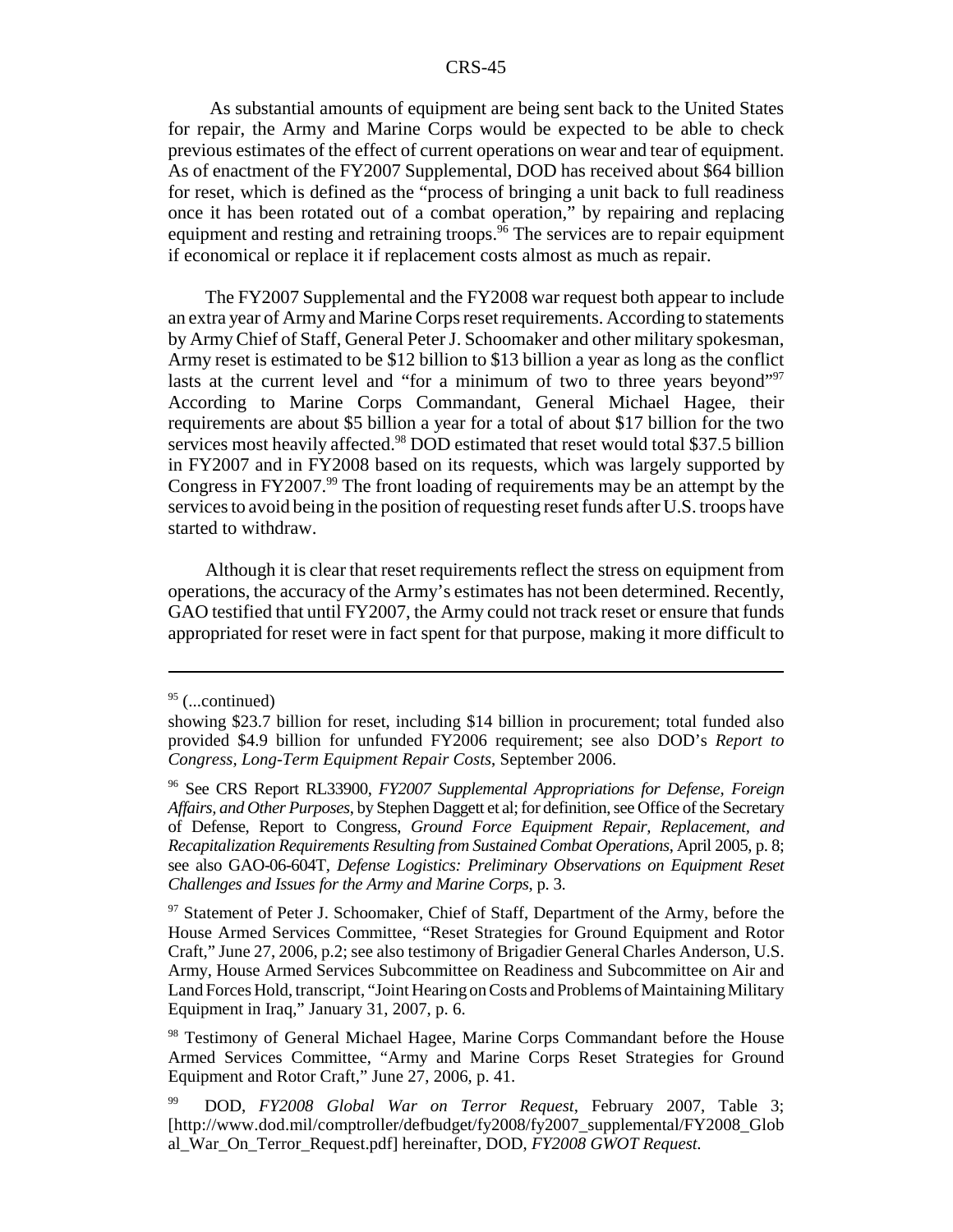assess the accuracy of DOD's requests.<sup>100</sup> In addition, presumably much of the equipment that is being repaired now because of the effect of war operations, was originally slated for repair or replacement at a later date, and so is being repaired or replaced sooner than anticipated. That could mean DOD's baseline budget could be reduced to offset war funding already provided.

Reset requirements may also be uncertain because the number of troops and intensity of operations may change. Service estimates of requirements have changed over the past couple of years. In a September 2006 report to Congress, for example, annual reset requirements in FY2008 were estimated to be \$13 billion for the Army and about \$1 billion for the Marine Corps.<sup>101</sup> Several months earlier in the spring of 2006, the Army estimated that reset requirements would decrease from \$13 billion a year to \$10.5 billion a year for the next two years and then decline to \$2 billion a year if troops were withdrawn over a two-year period.<sup>102</sup> A year earlier, in March 2005, CBO estimated that annual repair and replacement costs would run about \$8 billion a year based on the current pace of operations and service data.<sup>103</sup>

DOD's definition of reset now includes not only replacing battle losses (typically about 10% of the total), equipment repair (about half) but also recapitalization that typically upgrades current equipment, and repair and replacement of prepositioned equipment stored overseas that has been tapped to meet war needs. The Army has been planning to recapitalize equipment and modernize prepositioned equipment stocks to match the new modular designs as part of its ongoing modernization. For this reason, it's not clear whether these expenses are actually incremental wartime requirements.

**Modularity as an Emergency Expense.** The distinction between warrelated and regular funding has also ben made murky by DOD requests to treat conversion of Army and Marine Corps units to new standard configurations known as modularity and restructuring — as a war requirement. For example, at DOD's request, Congress agreed to provide \$5 billion in the FY2005 and in FY2006 supplementals for converting units with the understanding that DOD would move these funds back to its regular budget in later years. The FY2007 supplemental again included \$3.6 billion to convert two Army brigade teams and create an additional Marine Corps regimental combat team highlighting the issue of whether funds that are part of DOD's regular requirements are being shifted to emergency funding.

DOD argued that these costs should be considered war-related because having more modular units makes it easier to rotate units to the war zone and hence would

<sup>&</sup>lt;sup>100</sup> GAO-07-439T, Testimony of William Solis before the Subcommittee on Readiness and Air and Land Forces, House Armed Services Committee, January 31, 2007, p. 2 and 3.

<sup>&</sup>lt;sup>101</sup> Office of the Secretary of Defense, Report to the Congress, "Long-Term Equipment" Repair Costs," September 2006, p. 24 and p. 25.

<sup>&</sup>lt;sup>102</sup> Army Briefing, "Army Equipment Reset Update," May 18, 2006, p. 8.

<sup>&</sup>lt;sup>103</sup> CBO Testimony by Douglas Holtz-Eakin, Director, "The Potential Costs Resulting from Increased Usage of Military Equipment in Ongoing Operations," before the Subcommittee on Readiness, House Armed Services Committee April 6, 2005, p. 2.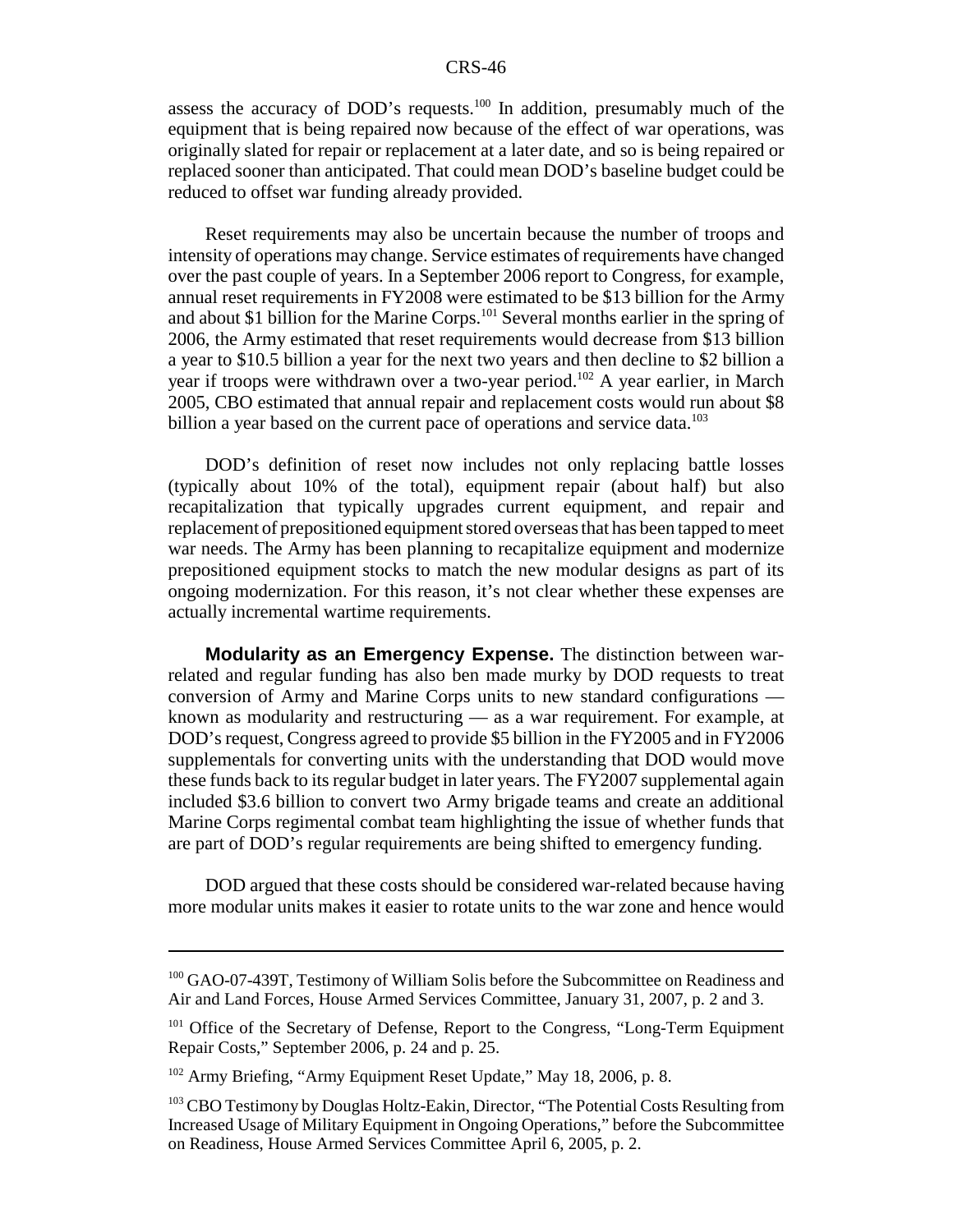extend the time between deployments giving soldiers more time at home, or "dwell time" and hence improving readiness. This conclusion has been questioned in studies by CBO and the RAND. Both studies found that modularity would only marginally improve rotation schedules. CBO estimated that the Army's modularity initiative would only make available an additional  $6,000$  to  $7,000$  troops.<sup>104</sup>

Congress included the funds in the FY2005 and FY2006 with some reluctance (effectively giving the Army more room in its regular budget for two years) based on an understanding with DOD that this funding would return to the regular budget after FY2006 and that \$25 billion was set aside for the Army in future years to cover these costs.105 Congress appears to have approved these costs in FY2007 as well.

DOD does not estimate the effect of either its previous or new funding for modularity on the amount of time soldiers have at home between deployments.

**Growing the Force as a War Cost.** Previously, Congress has provided funding to cover "overstrength" or the cost of recruiting and retaining additional personnel above the Army's pre-war end strength of 482,000 and the Marine Corps end strength of 175,000. DOD has argued that these increases were required to reduce the stress on forces and that the increases would be temporary. In January 2007, the President announced plans to permanently increase the size of the Army and Marine Corps by 92,000 over the next six years including the almost 30,000 additional personnel already on board.

The FY2007 supplemental included a total of \$4.9 billion to cover the military personnel cost of additional troops plus \$1.7 billion for equipment and infrastructure for the forces to be added in FY2007. DOD promises that funding to equip future increases in the force will be funded in the regular budget starting in FY2009.

In a reversal of its previous position, DOD argued that the Army and Marine Corps need to be permanently expanded by 92,000 by 2012. The President's proposal marks a major change and appears to assume that the United States needs to be able to deploy substantial numbers of troops on a permanent basis. CBO estimates that adding two divisions to the Army — roughly equivalent to the President's proposal — would require an additional \$108 billion between FY2008 and FY2017, a major investment.106

**Questions About War-Related Procurement Issues.** To evaluate DOD's war-related procurement requests, Congress may want to consider

<sup>&</sup>lt;sup>104</sup> The RAND study argued that the types of units created were not those most needed. RAND, *Stretched Thin: Army Forces for Sustained Operations*, 7-15-05; [http://www.rand.org/pubs/monographs/2005/RAND\_MG362.pdf]. CBO, *An Analysis of the Military's Ability to Sustain an Occupation in Iraq: an Update*, October 5, 2005; [http://www.cbo.gov/ftpdocs/66xx/doc6682/10-05-05-IraqLetter.pdf].

<sup>&</sup>lt;sup>105</sup> Program Budget Decision 753, "Other Secretary of Defense Decisions," December 23, 2004, p. 1.

<sup>106</sup> CBO, *Budget Options*, February 2007, p.9-10; [http://www.cbo.gov/ftpdocs/ 78xx/doc7821/02-23-BudgetOptions.pdf].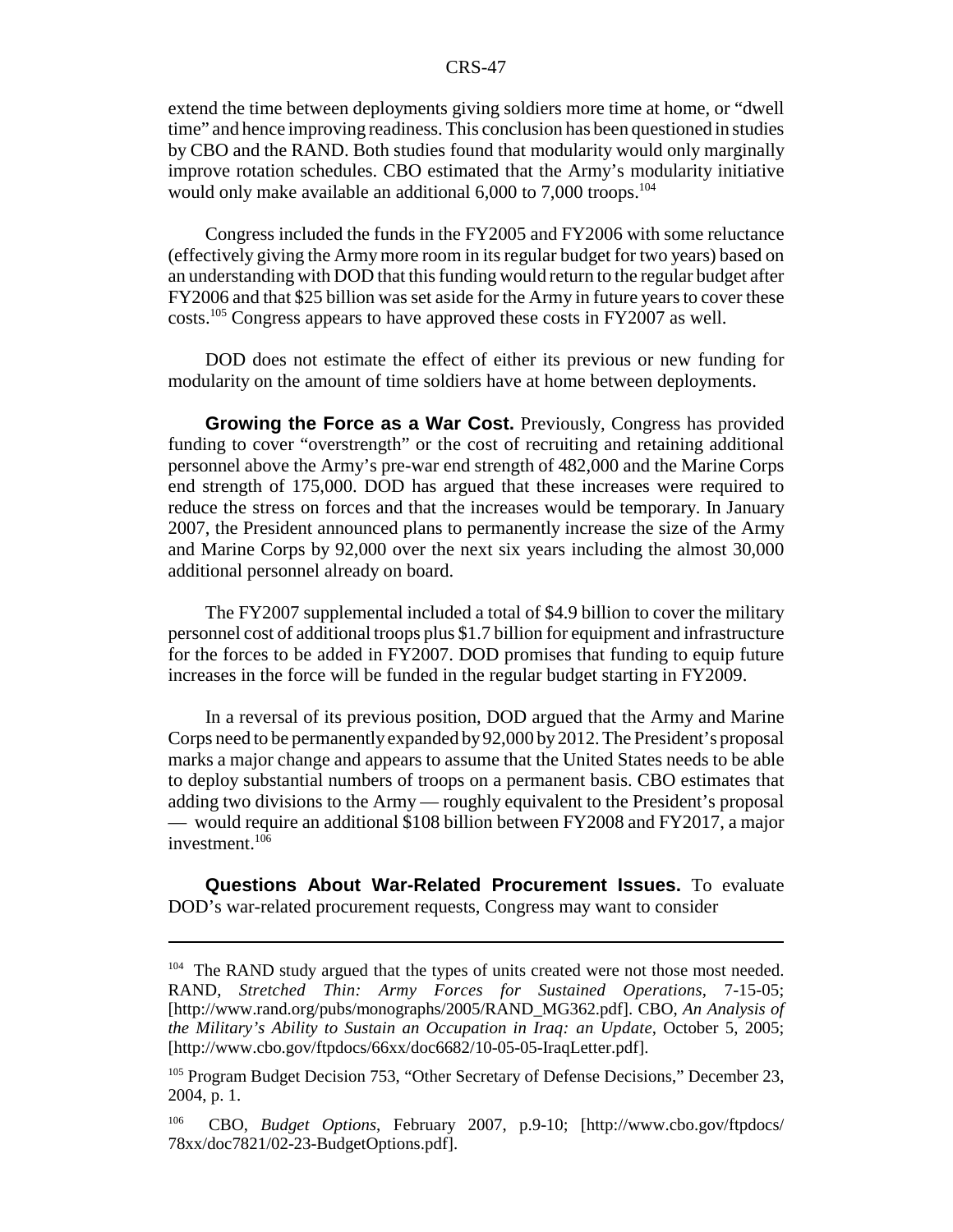- whether reset requirements are sufficiently firm to justify front loading and what assumptions about force levels and the pace of operations underlie those requests;
- ! whether upgrading equipment and replacing prepositioned equipment is actually a war expense rather than a part of ongoing modernization initiatives;
- how war funding of repair and replacement of equipment could affect maintenance and procurement needs funded in DOD's regular budget;
- whether upgrades requested reflect requirements to equip deployed or deploying forces — war-related — or the entire force; and
- whether DOD estimates of war requirements for force protection reflect war-related requirements for deploying forces or modernization of the entire force.

To some extent, these war-related requirements for recapitalization, modularity, force protection, and upgrades overlap each other and the baseline budget since all involve the purchase of new equipment to improve capability. Since DOD is constantly modernizing, some of the funding for these requirements may have been assumed in estimates for the later years of DOD's baseline budget. DOD appears to have shifted some of its baseline requirements to war requests.

Shifting funding from the regular budget to emergency funding is attractive because DOD's emergency spending has not been subject to budget caps, allowing the services to substitute other less urgent requirements in their baseline budgets. On the other hand, DOD consistently faces budget pressure from unanticipated increases in the cost of its new weapon systems.

The FY2007 Supplemental also includes a more than doubling of the amounts for force protection, and substantial increases in funding Iraq and Afghan Security Forces as well as over \$1 billion for military construction funding in FY2007. See CRS Report RL33900, *FY2007 Supplemental Appropriations fo Defense, Foreign Affairs, and Other Purposes*, by Stephen Daggett et al for additional information on these and other war issues.

# **Potential Readiness Issues**

In recent months, service representatives and Members of Congress have raised concerns about current readiness levels, particularly the Army's ability to respond to the full range of potential war scenarios with trained personnel and fully-operational equipment, a concern recently reiterated to Congress by General Pace, Chair of the Joint Chiefs of Staff.<sup>107</sup> According to reports, current Army readiness rates have declined to the lowest levels since the end of the Vietnam war with roughly half of

<sup>&</sup>lt;sup>107</sup> Washingtonpost.com, "General Pace: Military Capability Eroding," February 27, 2007.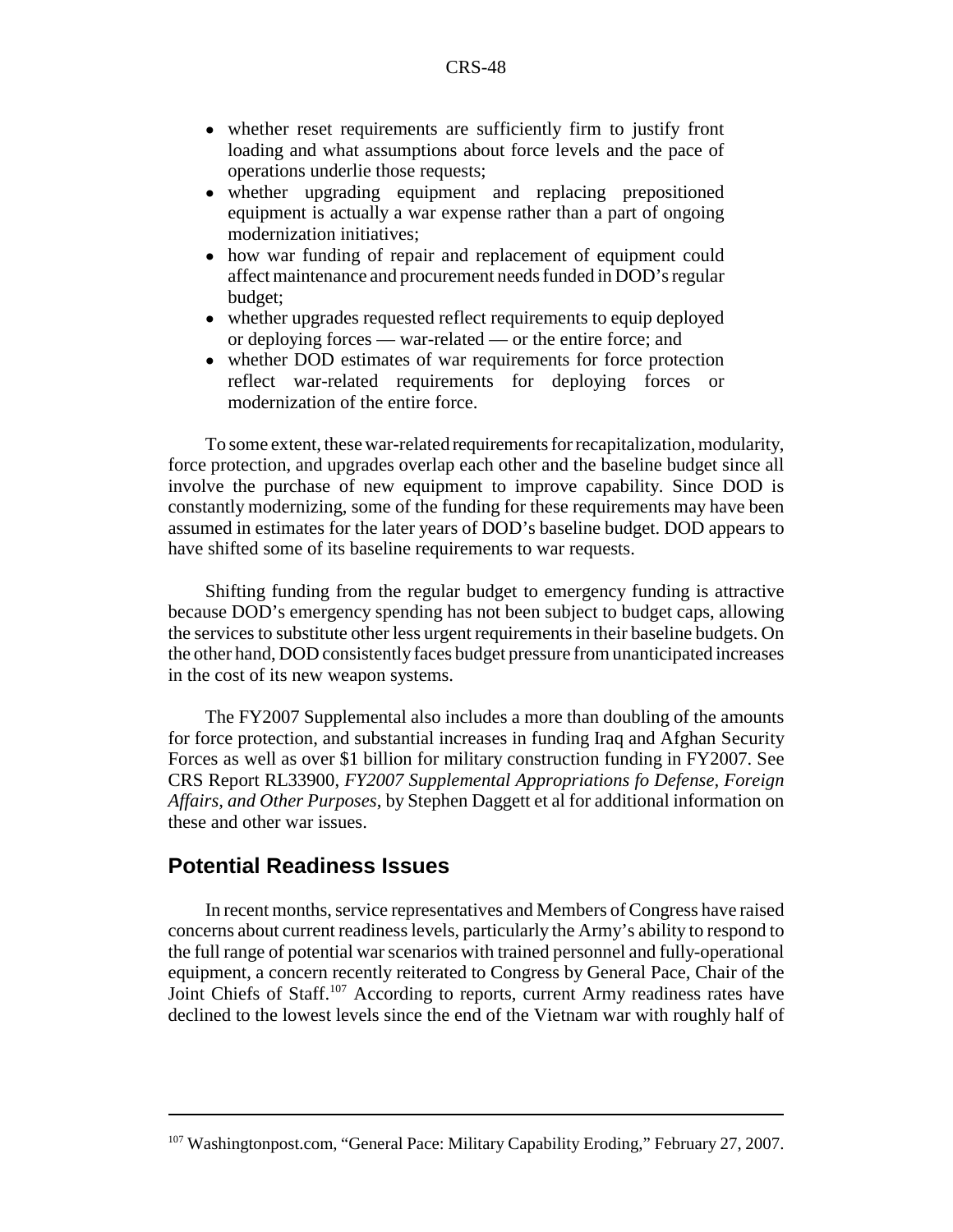all Army units, both active and reserve, at the lowest readiness ratings for currently available units.108

Because DOD's standard ratings (known as C-ratings) assess readiness relative to the full range of standard wartime scenarios, however, they do not necessarily reflect whether units are ready to deploy to Iraq and Afghanistan to conduct counterinsurgency operations. For example when asked about his readiness concerns during a hearing of the House Armed Services Committee, General Schoomaker, Chief of Staff of the Army stated that "I have no concerns about how we are equipping, training and manning the forces that are going across the berm into harm's way. But I do have continued concerns about the *strategic depth* of the Army and its readiness," referring to other potential missions of the Army [italics added].<sup>109</sup>

General Schoomaker's testimony may reflect an alternate DOD readiness system that assesses units about to deploy to carry out missions that are not their traditional ones. In this circumstance, the services use an alternate readiness reporting system known as "Percent Effective" or PCTEF. Unlike standard ratings, which largely reflect specific quantitative criteria, percent effectiveness ratings reflect a "subjective assessment of the unit's ability to execute its currently assigned 'nontraditional' mission."110 Unit commanders are to judge whether the unit has:

- the required resources and is trained to carry out all missions (a rating of 1);
- $\bullet$  most of its missions (a rating of 2);
- $\bullet$  many but not all of its missions (a rating of 3); or
- ! requires additional resources to carry out its assigned missions (a rating of 4). $^{111}$

According to reports, the Army is facing shortages of certain equipment and personnel for state-side units who are currently either training up so as to deploy at a later date or are part of the strategic reserve who could be called upon should other contingencies arise elsewhere. Such shortages could affect a unit's ability to train and be fully prepared for its various missions. At the same time, some training limitations that are captured in a unit's standard readiness ratings — for example, for large-scale combat operations — may not affect a unit's ability to conduct counter-insurgency operations in Iraq or Afghanistan. In testimony in January 2007, however, then-Army Chief of Staff, General Peter Schoomaker acknowledged that for deploying units, "there is important equipment that is only available in Kuwait that they must train on

<sup>&</sup>lt;sup>108</sup> U.S. House of Representatives, Committee on Appropriations — Democratic Staff, "United States Army Military Readiness," September 13, 2006, pp. 2-4.

<sup>&</sup>lt;sup>109</sup> Transcript of hearing before House Armed Services Committee, "Hearing on Iraq Policy Issues: Implications of the President's Policy for Readiness, the Total Force and Strategic Risk," January 23, 2007, p. 10.

<sup>110</sup> Joint Chiefs of Staff, "Chairman of the Joint Chiefs of Staff Manual 3150.02A", p. J-4.

<sup>111</sup> *Ibid*.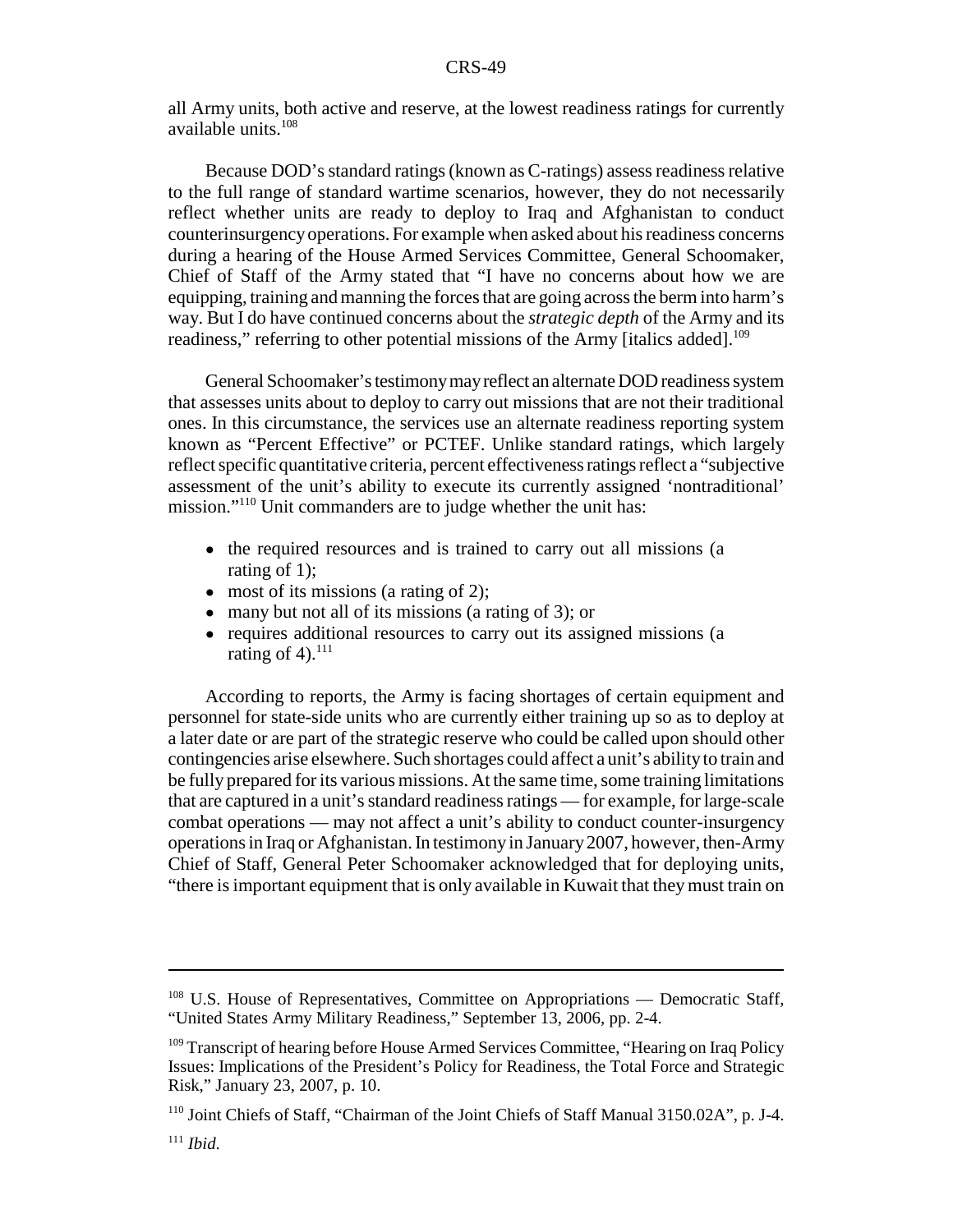before they cross the berm," that is training conducted shortly before final deployment in-country.<sup>112</sup>

Another readiness concern is the fact that some active duty members are redeploying with less than a year at home to rest and retrain raising concerns that members may choose not to re-enlist which could create problems in meeting recruitment and retention goals. Although there were some shortfalls in FY2005, the Army was only 1% short of meeting its FY2006 goal of recruiting 186,000 personnel for its active-duty and reserve forces, and retention continues to exceed goals.<sup>113</sup>

While some units re-deploy within a year, many of the individuals that make up those units are no longer in that unit because of new assignments. A better measure may be the fact that of the 1.5 million individuals who have deployed for Iraq of OEF, about 30% have had more than one deployment.<sup>114</sup>

Reserve units have also been frequently cited as short of equipment because some equipment has been left behind in Iraq and replacement equipment has not been delivered. Problems with reserve readiness are longstanding because until the Afghan and Iraq operations, reservists were seldom deployed for contingencies and thus were traditionally given less equipment and fewer personnel.<sup>115</sup> Recent DOD requests include substantial funding for new equipment for the reserves.

While some readiness concerns, like those of the reserves, are longstanding, it is not clear how long other readiness problems have persisted or how long they will continue. This debate about readiness has sharpened with the President's decision to increase troop levels in Iraq and Afghanistan by about 35,000 and congressional consideration of withdrawal options. At issue may be how long readiness problems are expected to persist and whether problems reflect lack of resources or management problems such as an inability to identify ongoing reset and hence ensure that equipment that is needed most urgently is fixed or replaced first.

**Readiness of Afghan and Iraqi Security Forces.** Congress has raised considerable concerns about the readiness of Afghan and Iraqi security forces. Despite concerns about the effectiveness of training efforts thus far, Congress has provided full funding of DOD's request in the FY2007 Supplemental because of the high stakes involved. With passage of the supplemental, annual appropriations to

<sup>&</sup>lt;sup>112</sup> Transcript of hearing before House Armed Services Committee, "Hearing on Iraq Policy Issues: Implications of the President's Policy for Readiness, the Total Force and Strategic Risk," January 23, 2007, p. 10.

<sup>113</sup> See Tables 1, 3, and 5 in CRS Report RL32965, *Recruiting and Retention: An Overview of FY2005 and FY2006 Results for Active and Reserve Component Enlisted Personnel*, by Lawrence Kapp and Charles A. Henning.

<sup>114</sup> Defense Manpower Data Center, "Contingency Tracking System Deployment File for Operations Enduring Freedom & Iraqi Freedom," As of December 31, 2006.

<sup>115</sup> GAO-5-660, *Reserve Forces: An Integrated;* GAO-06-1109T*, Reserve Forces: Army National Guard and Army Reserve Readiness for 21st Century Challenges, September 21, 2006.*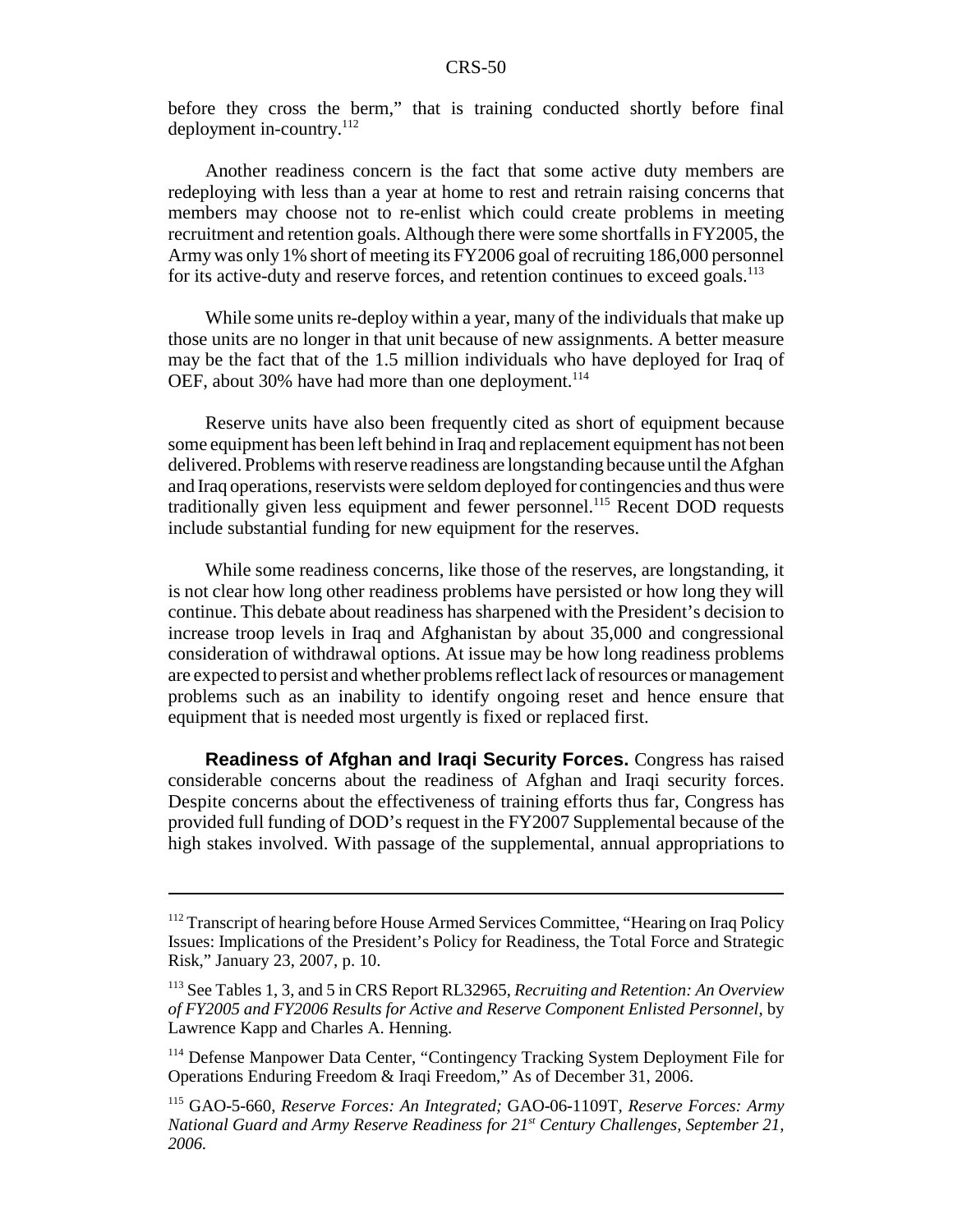train and equip Afghan forces grow from \$1.9 billion in FY2006 to \$7.4 billion in FY2007. For Iraqi security forces, FY2007 appropriations increase from \$4.9 billion in FY2006 to \$5.5 billion in FY2007. Thus far, Congress has provided a total of \$30.2 billion for these purposes, including \$19.2 billion for Iraq and at least \$10.6 billion for Afghanistan (see **Table 9**).<sup>116</sup>

It is not clear whether these increases can be absorbed effectively in both countries. As of March 2007, DOD had available about \$1.9 billion for Iraqi training and about \$300 million for Afghan training from prior year monies. With the funds appropriated in FY2007 supplemental, DOD will have a total of \$7.5 billion for the Iraq Security Forces Fund (ISFF) and \$6.1 billion for the Afghanistan Security Forces Fund (ASFF) to spend over the next 18 months based on DOD accounting reports. By way of comparison, DOD obligated \$5.1 billion for Iraq and \$1.8 billion for Afghanistan in FY2006.117

To monitor progress, Congress required in the FY2007 Supplemental that by September 22, 2007, DOD submit an assessment by a private entity of the capability of the Iraqi Security Forces to provide security within the next 12 to 18 months and the "likelihood that, given the ISFF's record of preparedness to date ... the continued support of U.S. troops will contribute to the readiness of the ISF to fulfill" its missions (see Section 1313 (e) (2)).<sup>118</sup> The final version also requires a DOD report on the readiness of individual Iraqi units within 30 days, a detailed report by OMB on individual projects, and an estimate of the total cost to train both Iraqi and Afghan security forces within 120 days with updates every 30 days (Sec. 3301).

### **Table 9. Afghan and Iraq Security Forces Funding: FY2004-FY2008 Request**

| Account                                            | <b>FY04</b>            | <b>FY05</b> | <b>FY06</b> | <b>FY07</b><br>Budg. | <b>FY07</b><br>Supp. | <b>FY07</b><br><b>Total</b> | <b>Total</b><br>Enacted <sup>a</sup> | <b>FY08</b><br>Req. |
|----------------------------------------------------|------------------------|-------------|-------------|----------------------|----------------------|-----------------------------|--------------------------------------|---------------------|
| <b>Afghan Security Forces</b><br>Fund <sup>a</sup> | $.348$ <sup>2</sup>    | 1.285       | 1.908       | 1.500                | 5.906                | 7.406                       | 11.136                               | 2.700               |
| Iraq Security Forces<br>Fund <sup>a</sup>          | $[5.000]$ <sup>a</sup> | 5.700       | 3.007       | 1.700                | 3.842                | 5.542                       | 19.251                               | 2.000               |
| <b>TOTAL</b> <sup>a</sup>                          | [5.339]                | 6.985       | 4.915       | 3.200                | 9.748                | 12.948                      | 30.187                               | 4.700               |

(in billions of dollars)

#### **Notes and Sources:**

a. Figures in [ ] brackets are funds to train Iraqi security forces that were appropriated to the President and transferred to the Coalition Provisional Authority, and implemented by the Army. Iraq total includes enacted funds from all

<sup>116</sup> Total includes \$5 billion appropriated to the State Department for Iraq training in FY2004. Afghanistan has also received funding for its training from State Department accounts.

<sup>117</sup> CRS calculations based on Defense Finance and Accounting Service (DFAS), *Supplemental & Cost of War Execution Reports*, September 2006 and March 31, 2007; ASFF and ISFF funds are available for two years.

<sup>118</sup> Sec. 1313, P.L.110-28 requires that the report is to be submitted to the armed services, appropriations, foreign relations, international relations, and intelligence committees of both houses 120 days after enactment.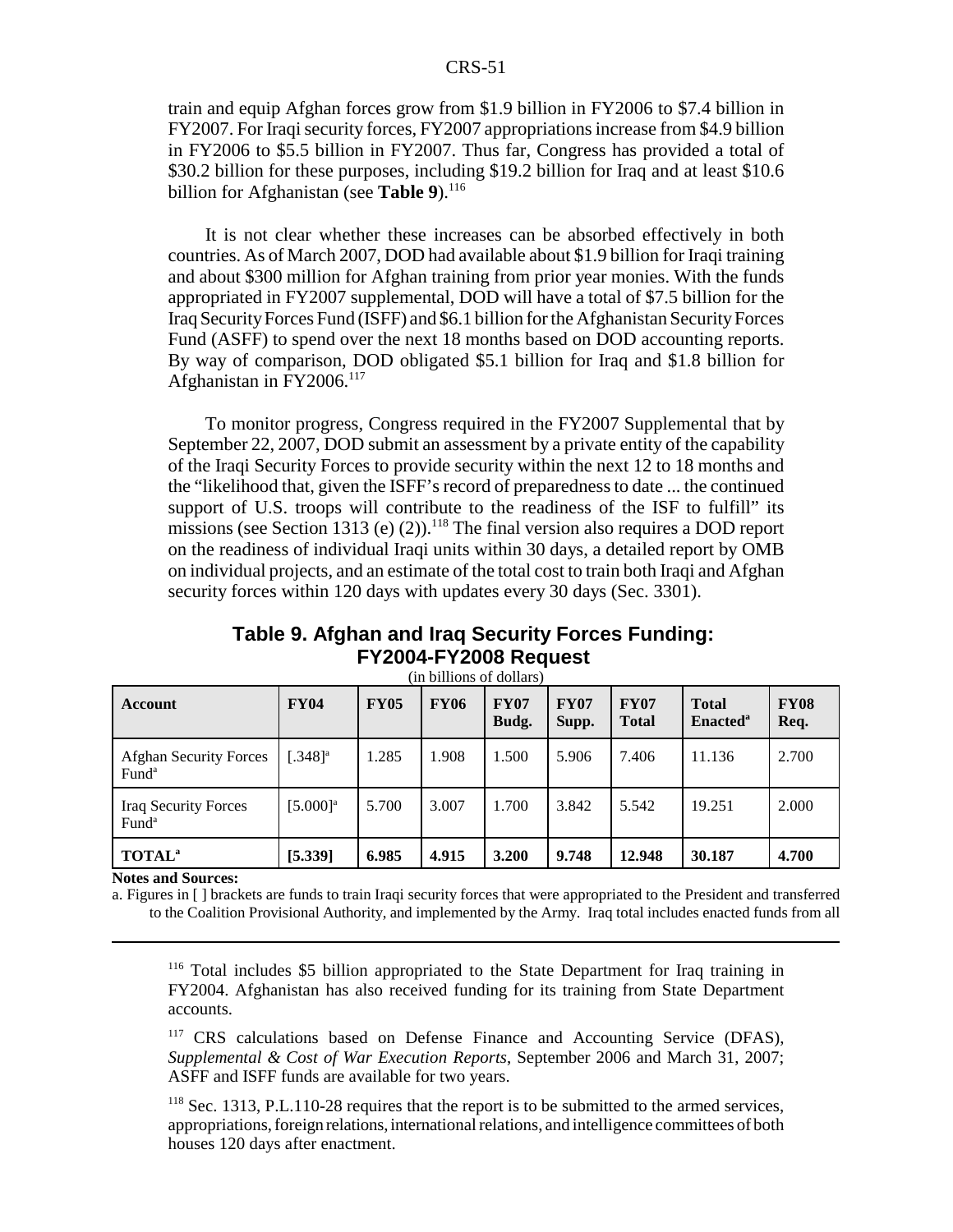sources. Afghanistan total does not include about \$1 billion to \$2 billion that Afghan security forces received in FY2004 and FY2005 through State Department or foreign military sales financing according to GAO-05-575, *Afghanistan Security: Efforts to Establish Army and Police Have Made Progress, but Future Plans Need to Be Better Defined*, June 2005, p. 9. Figures reflect CRS calculations from public laws and conference reports.

# **Improving War Cost Reporting**

*How might Congress get better, accurate information on war costs?* To provide Congress a better basis for oversight, DOD could:

- provide estimates of the allocations of all budget authority provided for OIF and OEF including transfers;
- provide past, current and future estimates of average troop strength — both deployed and total — for each operation and other key cost drivers such as operating tempo;
- ! set up separate appropriation accounts for war funding to create visibility on outlays and increase accuracy;
- ! compare all budget authority appropriated for war with obligations for each operation to identify trends and reporting inconsistencies;
- ! explain the rationale and assumptions underlying estimates of reset requirements to repair and replace equipment that is worn out or lost in combat, and track amounts actually spent;
- estimate and explain how recapitalization and upgrade requirements are related to war needs rather than ongoing modernization;
- show how funding provided in supplemental appropriations may reduce DOD's baseline requests by funding maintenance or procurement earlier than anticipated;
- estimate future costs under various scenarios.

In its Section 9010 report, DOD provides Congress with fairly detailed quarterly reporting on various metrics for success in Iraq — ranging from average daily hours of electrical power by province to average weekly attacks on civilians, Iraq Security Forces and coalition forces — but measures of U.S. military costs are not required. Detailed reporting of different military costs and troop levels could be included as a metric for assessing operations Iraq, Afghanistan and other counter terror operations.119 Particularly if the global war on terror is indeed "the long war" of indefinite duration, better cost reporting could aid congressional oversight and assessment of emergency funding requests.

<sup>&</sup>lt;sup>119</sup> H.Rept. 109-72, p. 97; DOD, Section 9010 Report to Congress, "Measuring Stability and Security in Iraq;"[http://www.defenselink.mil/pubs/iraq\_measures.html].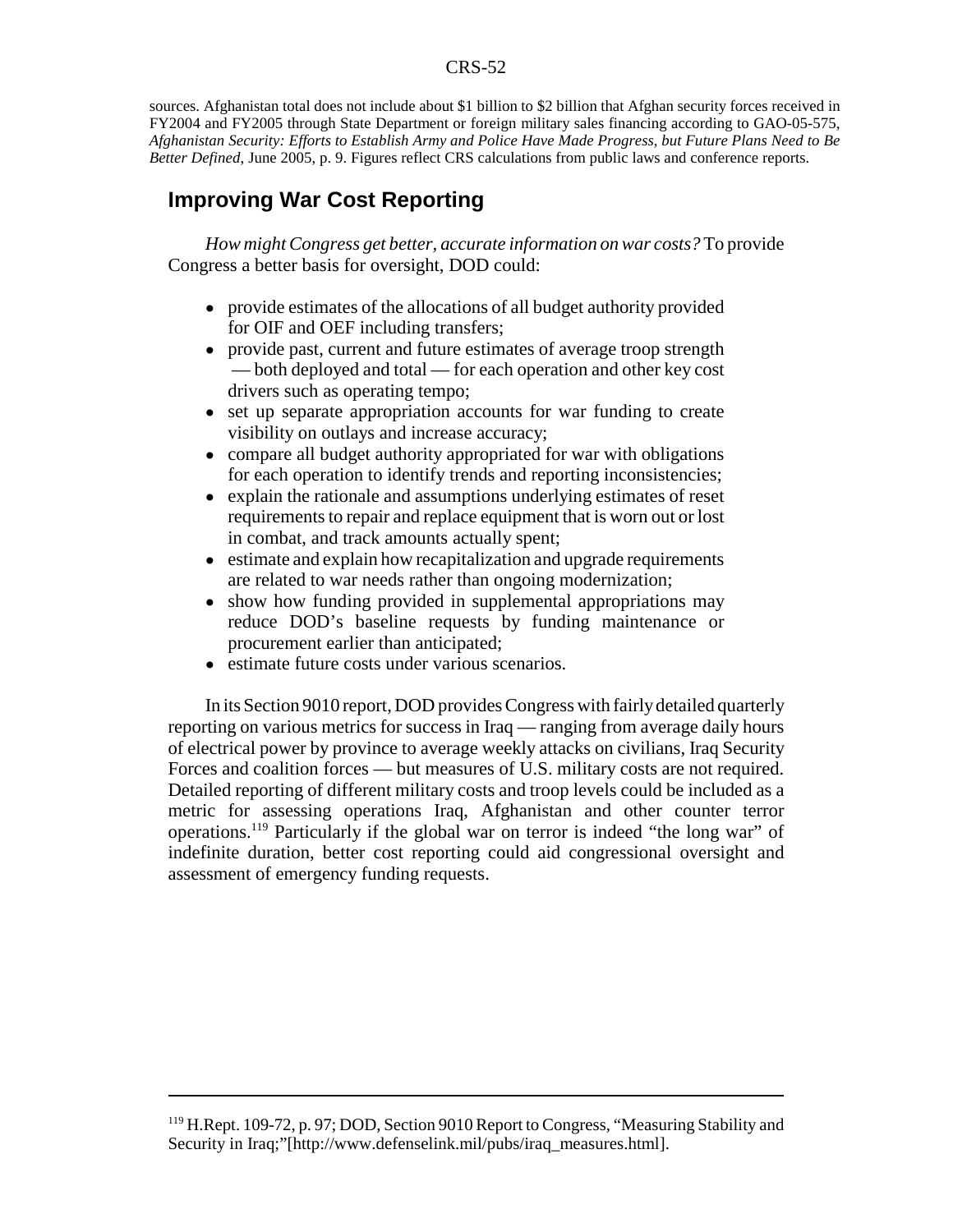# **Appendix**

# **Table A1. Defense Department, Foreign Operations Funding, and VA Medical Funding for Iraq, Afghanistan and Other Global War on Terror Activities FY2001-FY2008 DOD Appropriations**

| Name of law                                                                                                           | <b>Public Law</b><br>No. | Date<br><b>Enacted</b> | <b>DOD</b><br><b>Funds</b> | <b>Foreign Aid</b><br><b>Embassy</b> | <b>VA</b><br><b>Medical</b> | <b>Total</b><br>cost |
|-----------------------------------------------------------------------------------------------------------------------|--------------------------|------------------------|----------------------------|--------------------------------------|-----------------------------|----------------------|
| FY2001 Emerg. Supp. Approp. Act for<br>Recovery from and Response to Terrorist<br><b>Attacks on the United States</b> | P.L. 107-38              | 9/18/01                | 13.6                       | 0.3                                  | 0.0                         | 13.9                 |
| FY2002 Dept. Of Defense and Emergency<br><b>Terrorism Response Act</b>                                                | P.L. 107-117             | 1/10/02                | 3.4                        | 0.0                                  | 0.0                         | 3.4                  |
| FY2002 Emergency Supplemental                                                                                         | P.L. 107-206             | 8/2/02                 | 13.8                       | 0.4                                  | 0.0                         | 14.1                 |
| FY2002 Regular Foreign Operations                                                                                     | P.L. 107-115             | $1/10-02$              | 0.0                        | 0.2                                  | 0.0                         | 0.2                  |
| FY2003 Consolidated Approps                                                                                           | P.L. 108-7               | 2/20/03                | 10.0                       | 0.4                                  | 0.0                         | 10.4                 |
| FY2003 Emergency Supplemental                                                                                         | P.L. 108-11              | 4/16/03                | 62.6                       | 3.4                                  | 0.0                         | 66.0                 |
| FY2003 DOD Appropriations <sup>b</sup>                                                                                | P.L. 107-48              | 10/23/02               | 7.1                        | 0.0                                  | 0.0                         | 7.1                  |
| FY2004 DOD Appropriations Act <sup>b</sup>                                                                            | P.L. 108-87              | 9/30/03                | $-3.5$                     | 0.0                                  | 0.0                         | $-3.5$               |
| FY2004 Emergency Supplemental                                                                                         | P.L. 108-106             | 11/6/03                | 64.9                       | 21.2                                 | 0.0                         | 86.1                 |
| FY2004 Foreign Operations Approps.                                                                                    | P.L. 108-199             | 1/23/04                | 0.0                        | 0.5                                  | 0.0                         | 0.5                  |
| FY2005 DOD Appropriations Act, Titles<br>IX and $X^c$                                                                 | P.L. 108-287             | 8/5/04                 | 25.0                       | 0.7                                  | 0.0                         | 25.7                 |
| FY2005 Supplemental Approps <sup>d</sup>                                                                              | P.L. 109-13              | 5/11/05                | 75.9                       | 3.1                                  | 0.0                         | 79.0                 |
| FY2005 Consolidated Appropriations                                                                                    | P.L. 108-447             | 12/8/04                | 0.0                        | 1.0                                  | 0.0                         | 1.0                  |
| FY2005 DOD Appropriations Act <sup>e</sup>                                                                            | P.L. 108-287             | 8/5/04                 | 2.1                        | 0.0                                  | 0.0                         | 2.1                  |
| FY2006 DOD Approps Act, Title IX <sup>c</sup>                                                                         | P.L. 109-148             | 12/30/05               | 50.0                       | 0.0                                  | 0.0                         | 50.0                 |
| FY2006 DOD Appropriations Act <sup>e</sup>                                                                            | P.L. 109-148             | 12/30/05               | 0.8                        | 0.0                                  | 0.0                         | 0.8                  |
| FY2006 Foreign Operations Approps.                                                                                    | P.L. 109-102             | 11/14/05               | 0.0                        | 1.0                                  | 0.0                         | 1.0                  |
| FY2006 Science, State, & Rel. Agencies<br>Appropriations Act <sup>d</sup>                                             | P.L. 109-108             | 11/22/05               | 0.0                        | 0.1                                  | 0.0                         | 0.1                  |
| FY2006 Interior & Rel. Ag. Approp. <sup>f</sup>                                                                       | P.L. 109-54              | 8/2/05                 | 0.0                        | 0.0                                  | 0.2                         | 0.2                  |
| FY2006 Military Quality of Life &<br>Veterans Affairs <sup>f</sup>                                                    | P.L. 109-114             | 11/30/05               | 0.0                        | 0.0                                  | 0.4                         | 0.4                  |
| FY2006 Emergency Supplemental                                                                                         | P.L. 109-234             | 6/14/06                | 66.0                       | 3.2                                  | 0.0                         | 69.2                 |
| FY2007 DOD Appropriations Act,<br>Baseline and Title IX <sup>c</sup>                                                  | P.L. 109-289             | 9/29/06                | 70.5                       | 0.0                                  | 0.0                         | 70.5                 |
| FY2007 Continuing Resolution <sup>g</sup>                                                                             | P.L. 110-5               | 2/15/07                | 0.0                        | 1.3                                  | 0.6                         | 1.8                  |
| FY2007 Supplemental                                                                                                   | P.L. 110-28              | 5/25/07                | 95.2                       | 3.8                                  | 0.4                         | 99.4                 |
| FY2008 Continuing Resolution                                                                                          | P.L.110-92               | 9/29/07                | 5.2                        | 0.0                                  | 0.0                         | 5.2                  |
| FY2008 DOD Appropriations Act                                                                                         | P.L.110-116              | 11/13/07               | 11.6                       | 0.0                                  | 0.0                         | 0.0                  |
| <b>Subtotal</b>                                                                                                       |                          |                        | 574.2                      | 40.3                                 | 1.6                         | 616.1                |
| Unidentified Transfersh                                                                                               | unknown                  | unknown                | 2.0                        | 0.0                                  | 0.0                         | 2.0                  |
| FY2003 Transfers                                                                                                      | various                  | <b>NA</b>              | 1.2                        | 0.0                                  | 0.0                         | 1.2                  |
| FY2004 Transfers                                                                                                      | various                  | <b>NA</b>              | 5.7                        | 0.0                                  | 0.0                         | 5.7                  |
| FY2005 Transfers                                                                                                      | various                  | <b>NA</b>              | 1.5                        | 0.0                                  | 0.0                         | 1.5                  |
| <b>Subtotal Transfersh</b>                                                                                            |                          |                        | 10.4                       | 0.0                                  | 0.0                         | 10.4                 |
| <b>TOTAL ENACTED (w/ transfers)</b>                                                                                   | <b>NA</b>                | <b>NA</b>              | 584.6                      | 40.3                                 | 1.6                         | 626.5                |

(in billions of dollars of budget authority) $a$